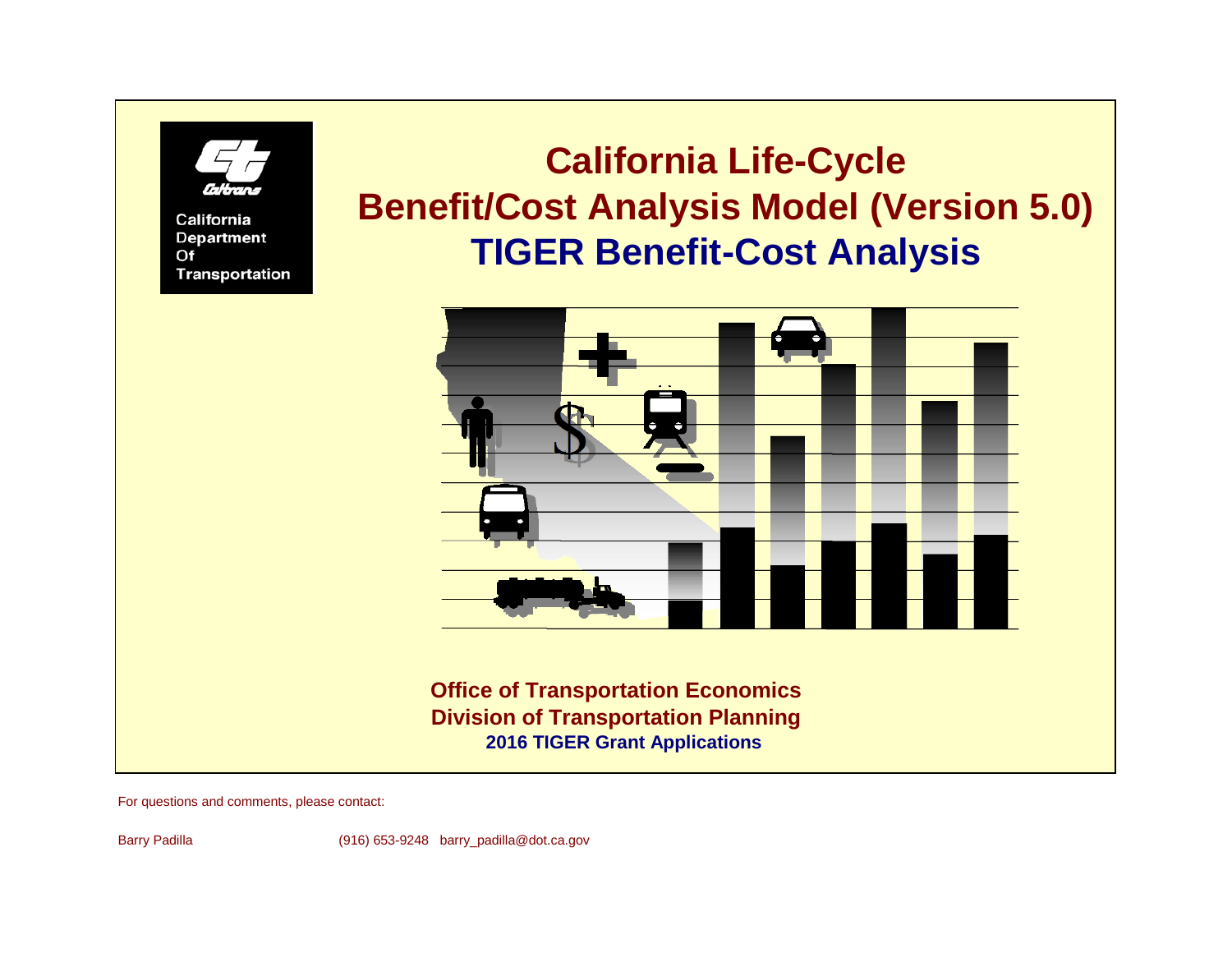# **INTRODUCTION**

This spreadsheet model provides a method for preparing a simple performs calculations automatically. Some projects (i.e., bypasses, economic analysis of both highway and transit projects. Given certain interchanges, and connectors) require the user to enter two sets of input data for a project, the model calculates its life-cycle costs, life- highway data, since two roads are involved. The model calculates cycle benefits, net present value, benefit/cost ratio, internal rate of benefits for the first road before the user enters information about the return, and payback period. Annual benefits are also calculated. Second road. The user clicks a button and the model clears the

The model is arranged by worksheets and contains the following information, data, and results: In the process of economic analysis, some generally accepted

| <b>Worksheets</b>              | <b>Contents</b>                            |
|--------------------------------|--------------------------------------------|
| <b>Instructions</b>            | General model description and              |
|                                | assumptions                                |
| 1) Project Information         | Project input data                         |
| 2) Model Inputs                | Highway speed, volume, accident data,      |
|                                | and trips estimated by model               |
| 3) Results                     | Summary results of analysis                |
| <b>Travel Time</b>             | Calculation of travel time and induced     |
|                                | demand impacts                             |
| <b>Vehicle Operating Costs</b> | Calculation of highway vehicle operating   |
|                                | cost impacts                               |
| <b>Accident Costs</b>          | Calculation of accident cost impacts       |
| <b>Emissions</b>               | Calculation of emission impacts            |
| <b>Final Calculations</b>      | Calculation of net present value, internal |
|                                | rate of return, and payback period         |
| <b>Parameters</b>              | Economic assumptions, lookup tables,       |
|                                | and other model parameters                 |

The model is designed so that the user generally needs to enter data  $\parallel$  the Project Information Sheet and getting results on the Results page. only in the green boxes on the Project Information worksheet. The The Model Inputs page allows the user to enter more detailed data model estimates detailed highway speed, volume, and accident data and adjust estimated speeds, volumes, and accidents rates, and check are estimated from volumes using relationships found in the Highway Capacity Manual. Other adjustments are made for weaving and **PROJECT DATA** (Box 1A) pavement conditions. An option is also available to conduct a simple queuing analysis. Accidents are estimated from statewide averages *This section provides general information about the project and* and recent data for the facility. If available, inputs from regional *is used for highway, rail, and transit projects. At the top of the* planning or traffic simulation models can be entered to override model *sheet, the user can enter information about the project, such* calculations. Summary results are shown in Results worksheet. *as the project name, Caltrans district, and funding information.*

The remaining worksheets are provided for the user to see, but model Project Information worksheet to receive information on the other road.

economic assumptions are necessary. These assumptions include: the real and nominal discount rates, unit user costs (e.g., value of time), consumption rates (e.g., fuel consumption and vehicle emissions), and accident rates. These assumptions are given in the Parameters worksheet and should not be changed by the user.

After reading the instructions in this worksheet, the user should proceed to the Project Information worksheet and input data for the specific project in the green boxes (light gray when printed). The model provides default values in the red boxes (medium gray when printed). These values can be changed by the user, if information specific to the project is available. The model calculates some values based on relation ships or assumptions, with results shown in the blue boxes (dark gray when printed). These values can be changed by the user.

# **INSTRUCTIONS**

The user can analyze most projects simply by entering limited data on for the user to review on the Model Inputs worksheet. Highway speeds the number of trips estimated for projects that affect vehicle occupancy.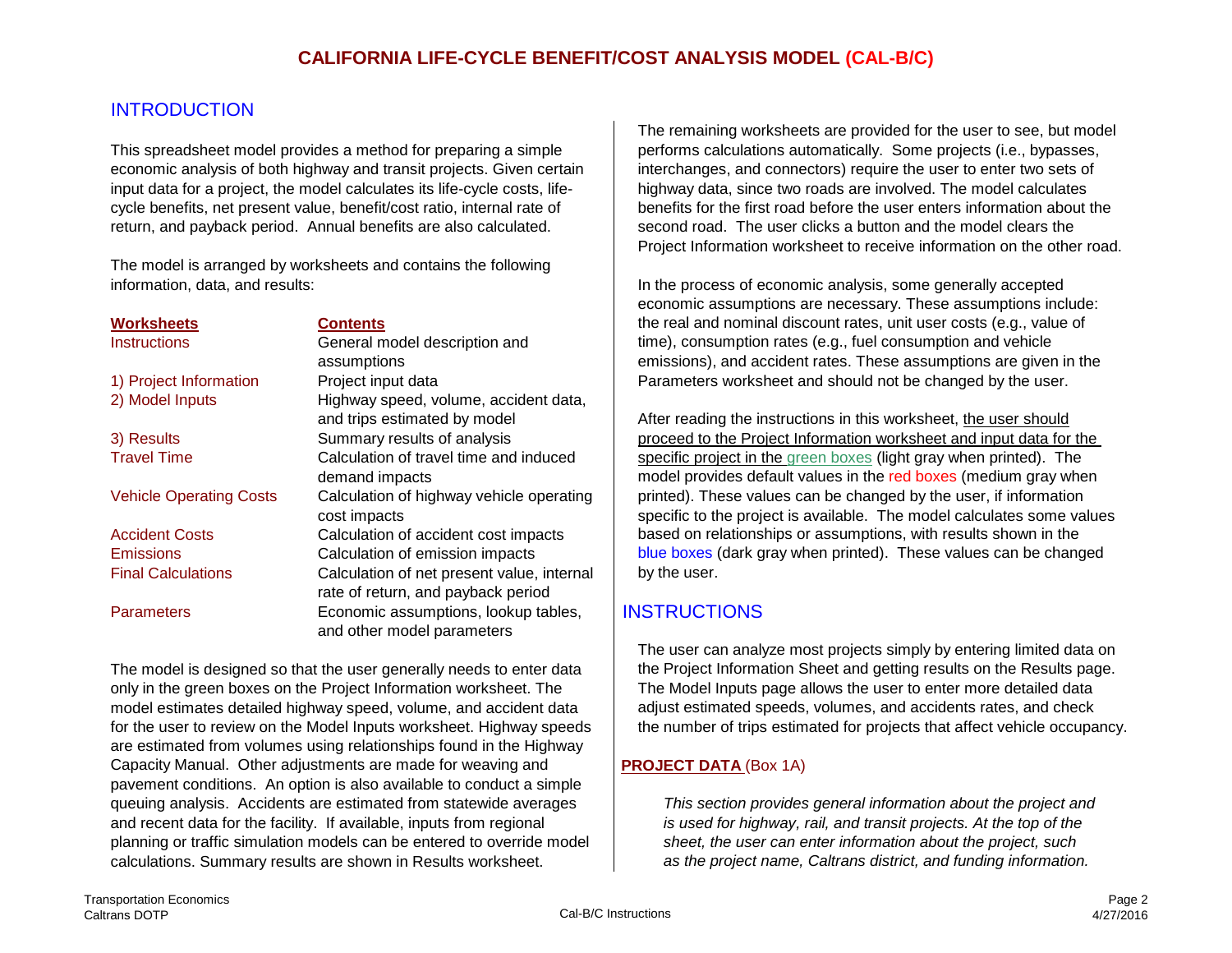1 Please select the appropriate type of highway, rail, or transit 6 **Roadway Type:** Indicate if the road is a freeway, expressway, or project from the pull-down menu. The menu appears if user clicks conventional highway in build and no build cases. on the green box next to the project type. 7 **Number of General Traffic Lanes:** Insert number of general

*For a bypass or intersection project, model reminds user that* no build cases. Enter data consistent with Box 1A. *After entering information for the first road, the user clicks a* directions for the build and no build cases. A value must be *button at bottom of the worksheet to prepare model for data* provided if an HOV restriction is entered on the next row.

2 Insert a 1, 2, or 3 for the appropriate region of California. This project types and handled automatically by model. information is used to estimate peak traffic and emissions benefits. 10 **Exclusive ROW for Buses:** If bus project, indicate (with "Y" or

This must be a whole number (round to next higher integer).

4 Indicate whether Highway Design and Traffic Data to be entered the design speed of the appropriate on- or off-ramp. This is in Box 1B is for a single direction or both directions of highway. used to estimate the speed of traffic affected by weaving.

5 Insert the number of peak period hours per typical day. The model 14 **Impacted Length:** The model estimates an area affected by the total % daily traffic occurring during peak period using a lookup lane projects, the default affected area is 3 miles longer than the

*To model a 24-hour HOV or HOT lane, enter 24 hours so peak is 100% of ADT. To model a ramp metering project, user should Average Daily Traffic (ADT) enter the number of hours per day that metering is operational.* 15 **Current:** For most projects, insert current two-way ADT on

*Highway design and traffic data must be entered for highway* 16 **Forecast (Year 20):** Insert projected ADT for 20 years after *projects. Enter data consistent with one- or two-way answer in* construction completion for build and no build cases. Model *Box 1A. Statewide default values are provided for some inputs.* assumes build is same as no build, if not entered.

### *Type of Project Highway Design*

- 
- purpose (not HOV or bus) lanes in both directions for build and
- *information must be entered for both roads impacted by project.* 8 **Number of HOV Lanes:** Insert number of HOV lanes in both
- *on the bypass or intersecting road. The user may also enter* 9 **HOV Restriction:** If highway facility has/will have HOV lanes, *information for connector projects involving two roads.* enter the HOV restriction (e.g., 2 means 2 people per vehicle). Must be entered for an HOV project. Enter for a non-HOV project, **Project Location in the set of the set of the set of the set of the set of the set of the set of the set of the set of the set of the set of the set of the set of the set of the set of the set of the set of the set of t**
- "N") whether buses have exclusive right-of-way. This information **Length of Construction Period** is used to estimate emissions.
- 3 Insert the number of construction years before benefits begin. 11 **Highway Free-Flow Speed:** Insert free-flow speed for build and entered.
- **One- or Two-Way Data** 12 **Ramp Design Speed:** If auxiliary lane or off-ramp project, enter
- 13 **Highway Segment:** Insert segment length for build and no build **Length of Peak Period(s) cases. Model assumes build is same as no build, if not entered.** 
	- provides a default of 5 hours (statewide average). Model estimates | project. In most cases, this equals the segment length. For passing table developed from Traffic Census data. Model does not project area. For auxiliary lane and off-ramp projects, the default distinguish between weekdays and weekends.  $\blacksquare$  affected area is 1500 feet. For connectors and HOV drop ramps, default affected area is 3250 feet. User can change these lengths.

- facility. For operational improvements, enter only the one-way **HIGHWAY DESIGN AND TRAFFIC DATA** (Box 1B) ADT applicable to the project. Enter data consistent with one-way or two-way answer in Box 1A.
	-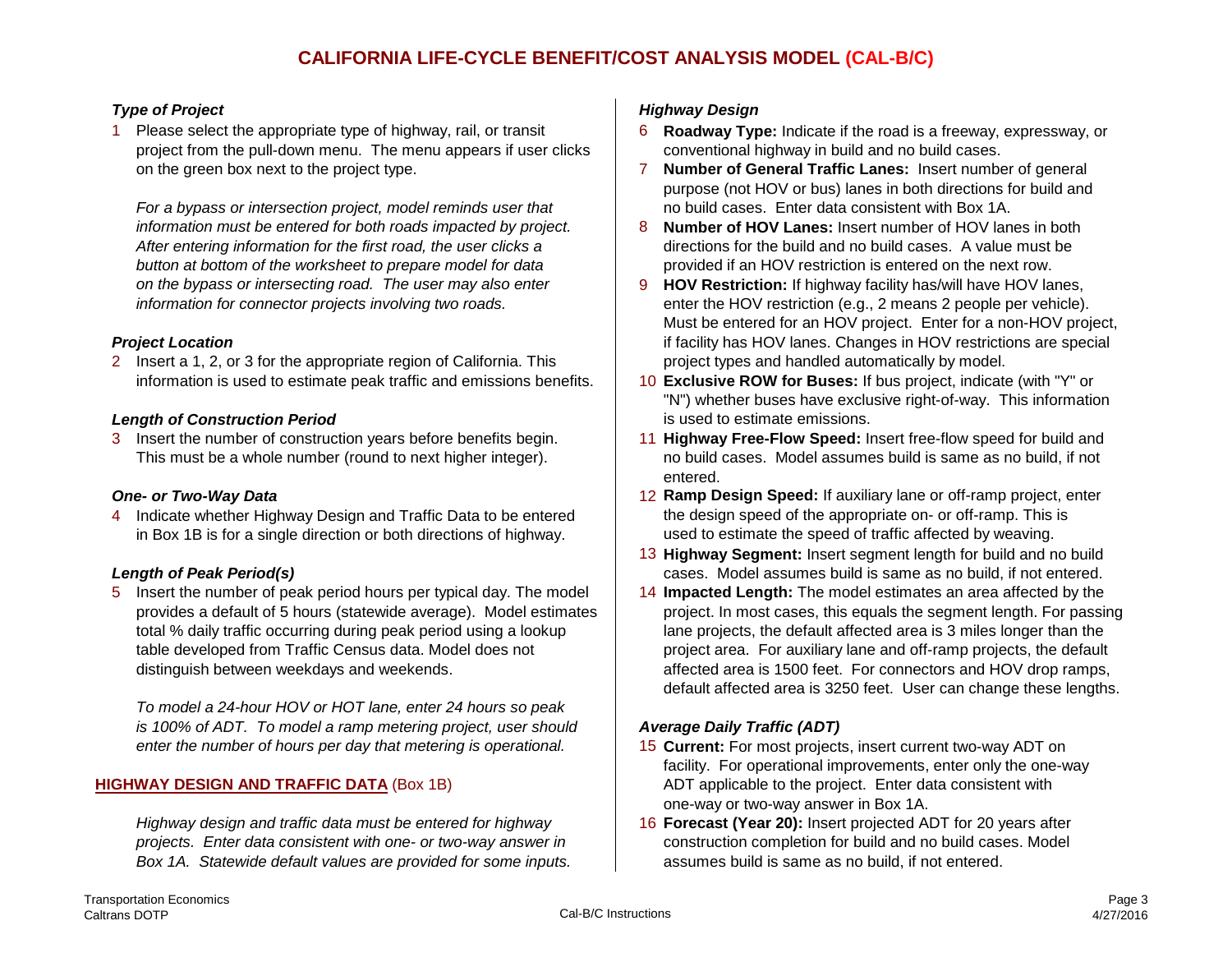# **CALIFORNIA LIFE-CYCLE BENEFIT/COST ANALYSIS MODEL (CAL-B/C)**

*The model uses the current and forecasted ADT to estimate Pavement Condition (for Pavement Rehab. Projects)*

### *Average Hourly HOV/HOT Lane Traffic*

17 Insert hourly HOV/HOT volumes for build and no build cases in a *Average Vehicle Occupancy (AVO)* typical peak hour. 26 Model provides default values. The figures change automatically,

### **Percent Traffic in Weave data are available. data are available. data are available.**

18 For operational improvements, insert % traffic affected by weaving. Model suggests a % based on the type of project (2 right lanes **HIGHWAY ACCIDENT DATA** (Box 1C) for auxiliary lanes, 3 right lanes for off-ramps, 2.5% of all traffic for freeway connectors, and 4% of HOV traffic for HOV connectors *Statewide default values are provided for transit projects. The* and drop ramps). Users can change values for project conditions. *model uses information provided to calculate accident rates*

### *Percent Trucks*

19 Insert estimated % of ADT comprised of trucks in build and no **Actual 3-Year Accident Data (from Table B)** build cases. Model provides a default value (statewide average). <sup>27</sup> Insert the total number of fatal, injury, and property damage only

20 If passing lane project, enter estimated speed (in MPH) for WBAPS in fatal and injury rows and collision prediction in total slow vehicles (trucks, recreational vehicles, etc.). Values must accident row. be entered for passing lane projects.

- for on-ramp widening. No entry needed for ramp metering projects.  $\parallel$  for road classifications similar to build and no build facilities.
- 22 **Metering Strategy:** If on-ramp widening project, enter 1, 2, or 3 for vehicles allowed per green signal. Enter "D" for dual *The model uses adjustment factors (the ratio of actual rates to*  metering. No entry should be made for ramp metering projects. *statewide rates for existing facility) to estimate accident rates*

- 23 **Arrival Rate:** For queuing and rail grade crossing projects, enter *projects. Results are presented in the Model Inputs worksheet* vehicles per hour contributing to queue. Arrival rate should be *and can be changed by the user.* estimated only for time queue grows. Model estimates queue dissipation automatically. **RAIL AND TRANSIT DATA** (Box 1D)
- 24 **Departure Rate:** For queuing and rail crossing projects, enter vehicles per hour leaving queue. *This section is used for rail and transit projects only.*

*annual traffic for 20 years after construction, assuming a* 25 If pavement rehabilitation project, enter base (Year 1) International *linear trend. User can change base (Year 1) forecasts.* The Roughness Index (IRI) for build and no build. Model will calculate Year 20 values using standard parameters unless entered by user.

depending on presence of HOV lanes. Adjust if project-specific

*for each accident type in the Model Inputs worksheet.*

accidents on the segment over the 3 most recent years. For rail **Truck Speed** Grade grade crossing projects, enter 10-year accident data from FRA

### *Statewide Basic Average Accident Rate*

- **On-Ramp Volume**<br>21 **Hourly Ramp Volume:** If auxiliary lane or on-ramp widening (or million vehicles, as appropriate) for build and no build highwa (or million vehicles, as appropriate) for build and no build highway project, insert average hourly ramp volume to estimate traffic rate of the groups. Include Base Rate and ADT Factor where applicable.
	- affected by weaving for auxiliary lanes and metering effectiveness 29 Insert statewide % of accidents that are fatal and injury accidents

*by accident type for the new road classification. Additional Queue Formation adjustments (accident savings) are made for highway TMS*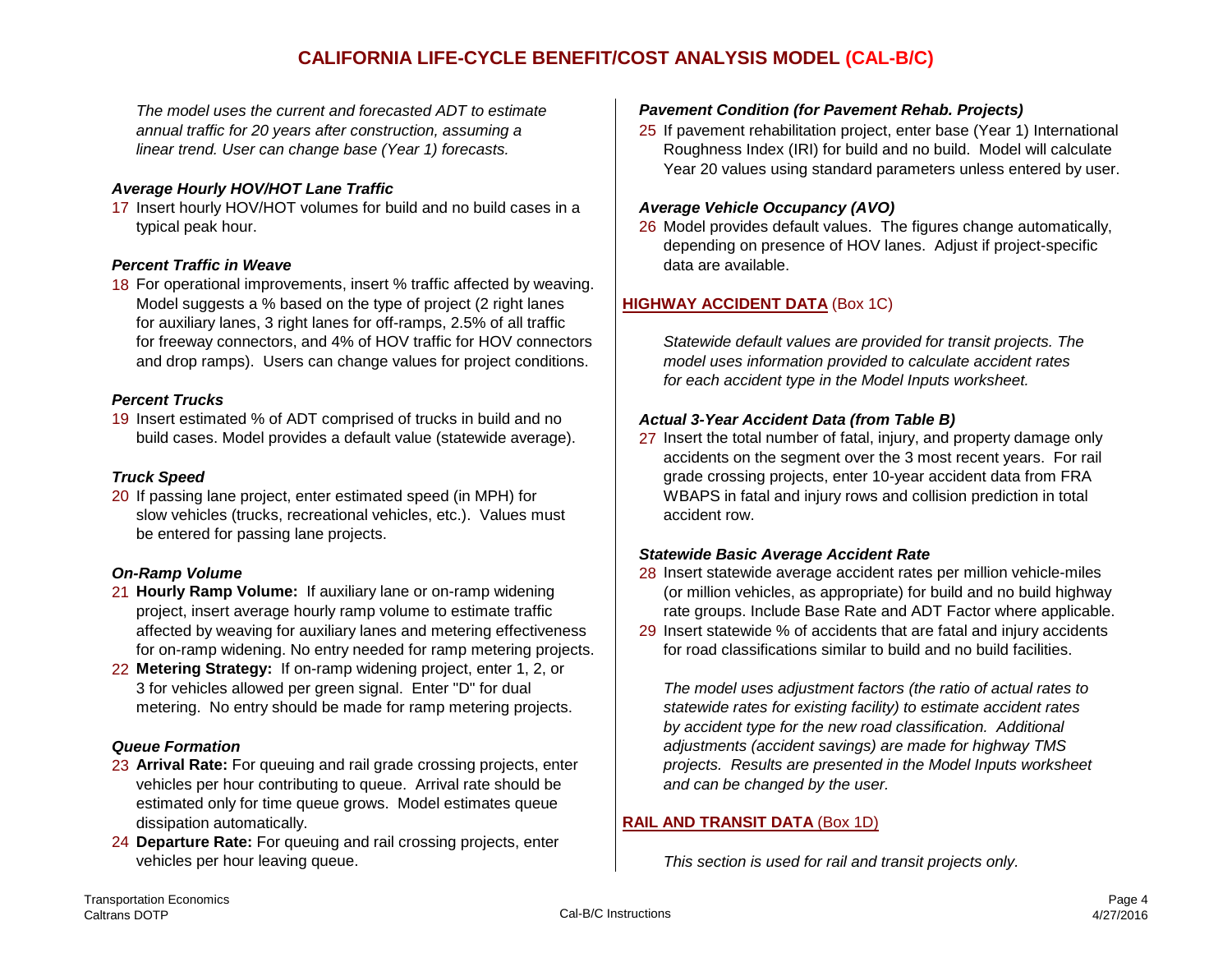- 30 **Base (Year 1):** Insert estimated annual transit person-trips for time. User can adjust build travel times. first year after construction completion in build and no build cases. 39 **Out-of-Vehicle:** Insert average out-of-vehicle transit travel time For a transit TMS project, enter only person-trips on routes affected. in minutes during peak and non-peak periods. Model monetizes If the routes are substantially different, the benefits analysis should out-of-vehicle tra If the routes are substantially different, the benefits analysis should be split into pieces.
- trips for 20 years after construction completion in build and no

### *Percent Trips during Peak Period*

32 Insert % annual person-trips that occur during peak period. *Transit Agency Costs (for Transit TMS Projects)*

- 
- for 20 years after construction completion in build and no in Box 1E. build cases.

### *Average Vehicles per Train*

36 If passenger rail project, insert the average number of rail cars *Net project costs should be entered in the years they are expected* per train consist. This is used to calculate emissions. *to occur. Costs should be entered for construction period and*

37 If project affects transit/rail safety, insert estimated percent *be entered in thousands of dollars.* accident reduction due to project. Increases should be entered

38 **In-Vehicle:** Insert average in-vehicle transit travel time in construction period (Box 1A, Input 5). impacted. Model assumes build is same as no build for most should be entered in the years after the project opens.

**Annual Person-Trips projects projects.** Signal priority and bus rapid transit projects reduce

### *Highway Grade Crossing*

- 31 **Forecast (Year 20):** Insert forecasted annual transit person- 40 **Annual Number of Trains:** Insert annual number of passenger
	- build cases. 41 **Average Gate Down Time:** Insert average time per train that crossing gate is down for passenger and freight trains.

- 42 **Annual Capital Expenditure:** If transit TMS project, insert **Percent New Trips from Parallel Highway** annual agency capital expenditures for routes impacted by project. 33 Insert % new transit person-trips originating on parallel highway. Model calculates cost reductions for expenditures in build case due to transit TMS. Agency cost savings are entered automatically as **Annual Vehicle-Miles** a negative cost in Box 1E.
- 34 **Base (Year 1):** Insert estimated annual vehicle-miles for first 43 **Annual Ops. and Maintenance Expenditure:** If transit TMS year after construction completion in build and no build cases. project, insert the annual average operating and maintenance For passenger rail projects, multiply the number of train-miles costs for routes impacted by project. Model calculates cost by the average number of rail cars per train consist. The reductions for expenditures in build case due to transit TMS. 35 **Forecast (Year 20):** Insert forecasted annual vehicle-miles Agency cost savings are entered automatically as a negative cost

## **PROJECT COSTS** (Box 1E)

*for twenty years after construction completion. Construction Reduction in Transit Accidents Year 1 is the first year that costs are incurred. All costs should*

- as negative %. 44 Insert project's initial costs in constant (Year 2007) dollars for project development, right-of-way, and construction. The number **Average Transit Travel Time of construction years with costs should equal the length of the** 
	- minutes during peak and non-peak periods in build and no build  $\vert$  45 Insert estimated future incremental maintenance/operating and cases. For TMS Projects, insert the average for all transit routes rehabilitation costs in constant (Year 2007) dollars. These figures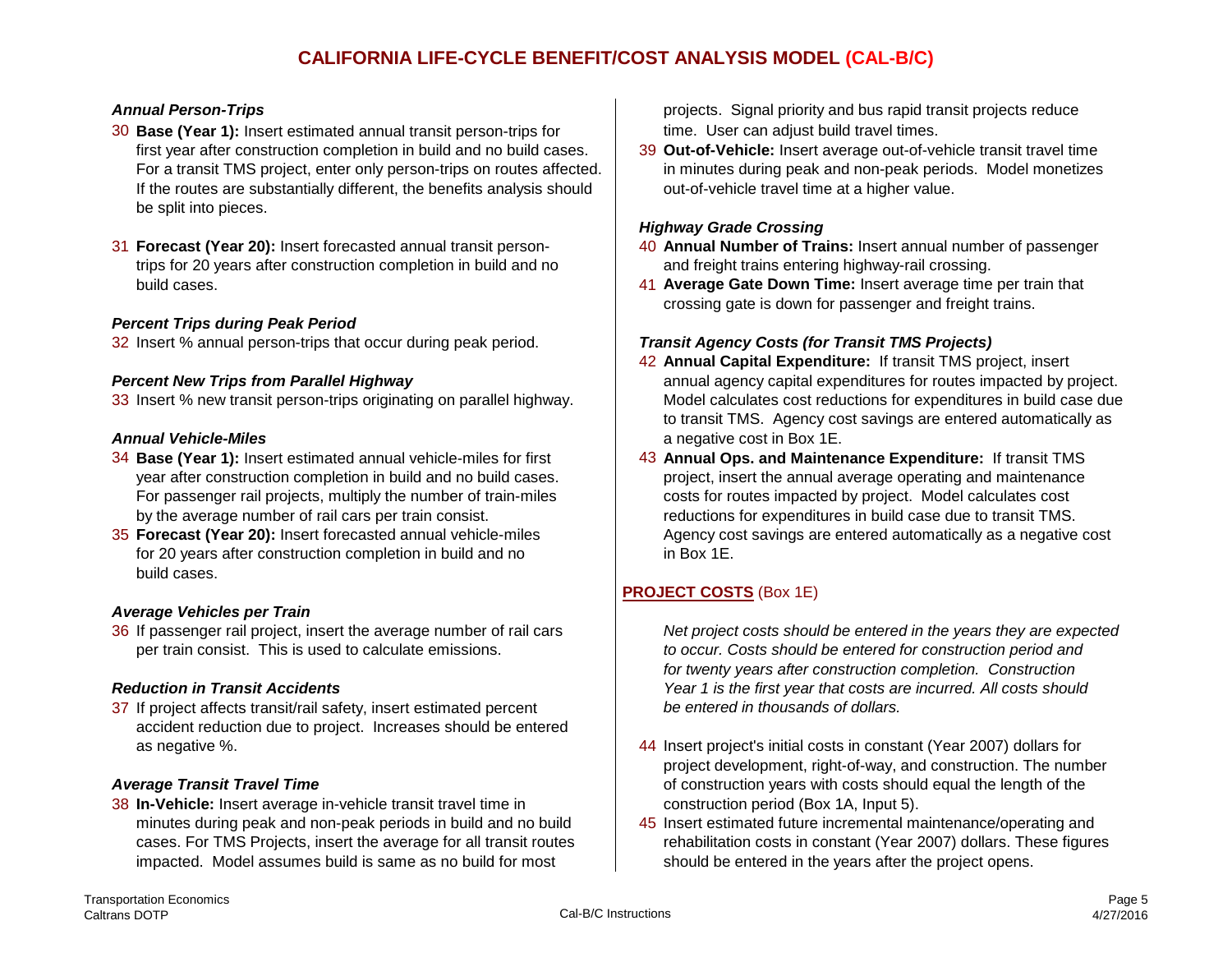# **CALIFORNIA LIFE-CYCLE BENEFIT/COST ANALYSIS MODEL (CAL-B/C)**

- 46 Insert estimated mitigation costs (e.g., wetlands, community, and for the build facility. These factors are also adjusted by the sound walls) in constant (Year 2007) dollars during construction collision reduction factor.
- 47 Model adds agency cost savings due to transit TMS automatically.<br>48 Insert any other costs not already included.
- 

### **HIGHWAY SPEED AND VOLUME INPUTS** (Box 2A) **RAMP AND ARTERIAL INPUTS** (Box 2C)

*the inputs provided in the Project Information sheet. data for a highway TMS project.*

- 49 User may enter new speed and volume data for the highway in 55 **Detailed Information Available:** Input "Y" if detailed arterial non-HOVs, weaving vehicles, and trucks during the peak and non- $\parallel$  entered in Box 2A. Speeds are estimated using a BPR curve (or queuing analysis). Adjustments are made to speed and volumes to account for demand or micro-simulation model data as VMT/total trips.
- 

### **HIGHWAY ACCIDENT RATES** (Box 2B)

*User may adjust accident rates calculated by the model. User crossing projects in this box. examine number trips estimated for projects that affect AVO*

- 51 **No Build:** Fatality, injury and PDO accident rates for no build facility are estimated using inputs from Box 1C of the Project **NEXT STEPS** Information sheet. User may change these rates in green boxes.
- 52 **Highway Safety or Weaving Improvement:** Model assumes 58 For bypass, interchange, and connector projects, click button on
- 

and for 20 years after construction completion.<br>Model adds agency cost savings due to transit TMS automatically.<br>Model adds agency cost savings due to transit TMS automatically.<br>accident rates for build facility. Model est rates using statewide average rates and the adjustment factors.

*This section allows user to review detailed speed and volume This section allows users to enter detailed arterial information for data estimated by the model. These values are estimated from an arterial signal management project or detailed ramp and arterial*

- the green boxes to override model calculations, if detailed data and/or ramp data are available. Model automatically selects "Y" are available from a travel demand or micro-simulation model. if other data are inputted. User should enter detailed ramp and The model estimates speeds and volumes on highway for HOVs, arterial data for TMS highway project if detailed highway data are
- peak periods in Year 1 and Year 20 in build and no build cases. 56 **Aggregate Segment Length:** Input the total segment lengths
- weaving, transit mode shifts, pavement condition, and TMS.  $\vert$  57 User may enter speeds and volumes on ramps and arterials during 50 If TMS project and detailed simulation data are available, the peak and non-peak periods in Year 1 and Year 20 in build and no highway results should be inputted in the green cells. Model build cases. If arterial signal management project, user must enter will use the data in place of figures estimated by the model. and arterial data. Benefits are estimated assuming all vehicles are automobiles.

### **ANNUAL PERSON-TRIPS** (Box 2D)

*may also enter TASAS highway accident data for rail grade This section is for information purposes only. It allows user to (e.g., HOT lane and HOV conversions).*

- an overall safety improvement for off-ramp and ramp metering Project Information page after data are verified for the first road. projects. User may adjust this percentage. For safety projects, Enter data for the second road in Boxes 1B and 1C. As with the user should enter collision reduction factor from HSIP Guidelines. First road, detailed data may be verified on Model Inputs page. Model 53 **Adjustment Factor:** User may change the ratios of facility prompts user to save interim version of analysis before proceeding.
	- accident rates to statewide averages used in calculating rates **59 Summary results are available immediately** in the Results worksheet.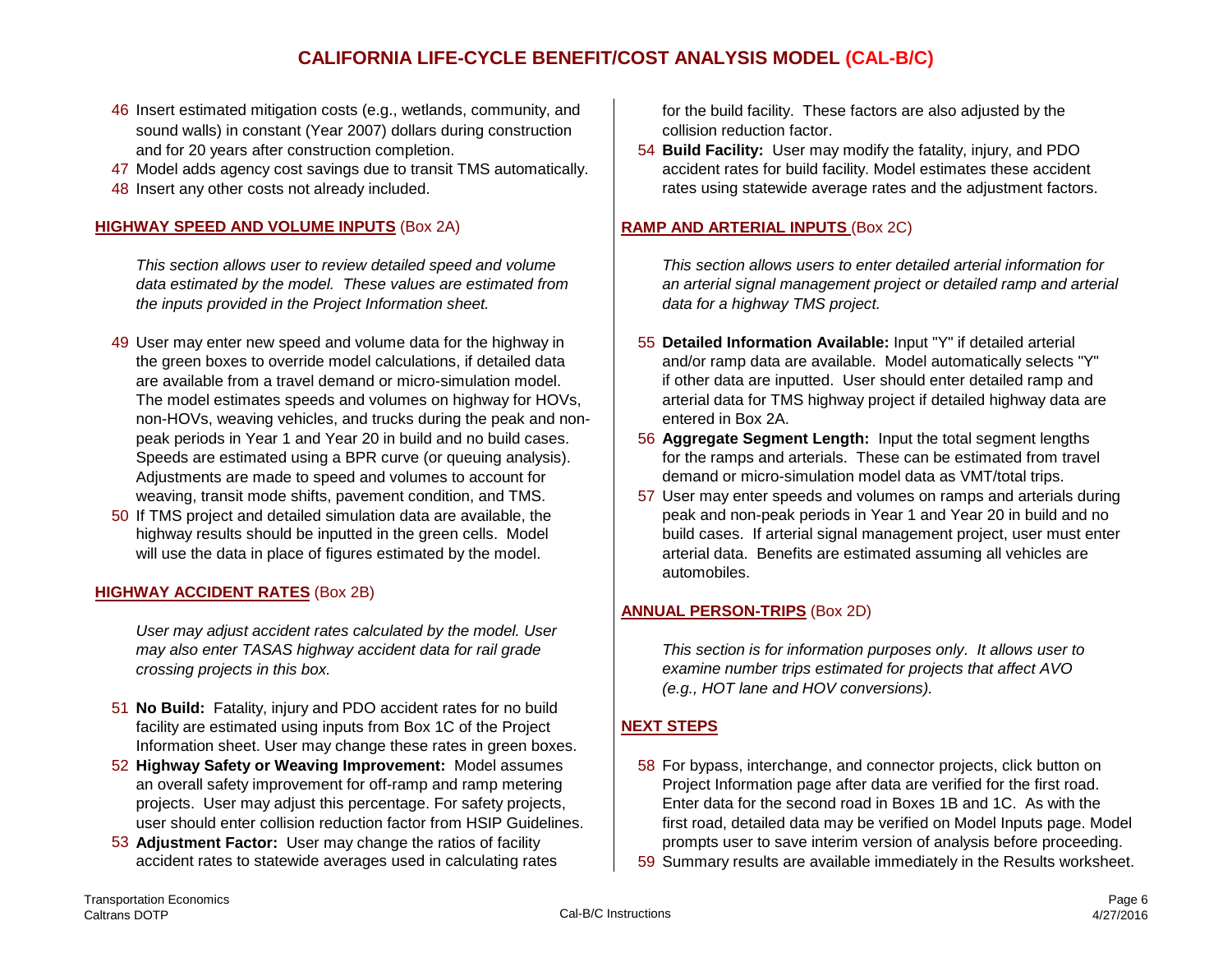| District:<br><b>SC</b>                                                                                          |                                                                                                       | EA:                                  |  |
|-----------------------------------------------------------------------------------------------------------------|-------------------------------------------------------------------------------------------------------|--------------------------------------|--|
| <b>Broad River Road</b><br><b>PROJECT:</b>                                                                      |                                                                                                       | PPNO:                                |  |
| 1A<br><b>PROJECT DATA</b>                                                                                       | $\left( 1C \right)$<br><b>HIGHWAY ACCIDENT DATA</b>                                                   |                                      |  |
| <b>Type of Project</b>                                                                                          | Actual 3-Year Accident Data (from Table B)                                                            |                                      |  |
| <b>General Highway</b><br>Select project type from list                                                         |                                                                                                       | Count (No.)<br>Rate<br>1320<br>10.78 |  |
| <b>Project Location</b> (enter 1 for So. Cal., 2 for No. Cal., or 3 for rural)                                  | <b>Total Accidents (Tot)</b><br>2 <sup>1</sup><br><b>Fatal Accidents (Fat)</b>                        | $\overline{0}$<br>0.000              |  |
|                                                                                                                 | <b>Injury Accidents (Inj)</b>                                                                         | 342<br>2.79                          |  |
| <b>Length of Construction Period</b><br>6<br>vears                                                              | Property Damage Only (PDO) Accidents                                                                  | 978<br>7.99                          |  |
| One- or Two-Way Data<br>$\mathcal{P}$<br>enter 1 or 2                                                           |                                                                                                       |                                      |  |
| Current<br>Length of Peak Period(s) (up to 24 hrs)<br>5 <sup>1</sup><br>hours                                   | <b>Statewide Basic Average Accident Rate</b>                                                          | No Build<br><b>Build</b>             |  |
|                                                                                                                 | <b>Rate Group</b>                                                                                     | 1.00<br>1.00                         |  |
|                                                                                                                 | Accident Rate (per million vehicle-miles)                                                             | 2.386<br>2.219                       |  |
| <b>HIGHWAY DESIGN AND TRAFFIC DATA</b>                                                                          | Percent Fatal Accidents (Pct Fat)                                                                     | 0.63%<br>0.63%                       |  |
| $\overline{\phantom{a}}$ 1B $\overline{\phantom{a}}$                                                            | Percent Injury Accidents (Pct Inj)                                                                    | 28.52%<br>28.52%                     |  |
| <b>Highway Design</b><br><b>No Build</b>                                                                        | <b>Build</b>                                                                                          |                                      |  |
| $\mathbf{C}$<br>Roadway Type (Fwy, Exp, Conv Hwy)                                                               | $\overline{C}$                                                                                        |                                      |  |
| <b>Number of General Traffic Lanes</b><br>$\overline{4}$                                                        | (1D)<br><b>RAIL AND TRANSIT DATA</b><br>$\overline{4}$                                                |                                      |  |
| Number of HOV/HOT Lanes<br>HOV Restriction (2 or 3)                                                             | <b>Annual Person-Trips</b>                                                                            | No Build<br><b>Build</b>             |  |
| Exclusive ROW for Buses (y/n)<br>N                                                                              | Base (Year 1)                                                                                         |                                      |  |
|                                                                                                                 | Forecast (Year 20)                                                                                    |                                      |  |
| <b>Highway Free-Flow Speed</b><br>35 <sub>2</sub>                                                               | 35<br><b>Percent Trips during Peak Period</b>                                                         | 41%                                  |  |
| Ramp Design Speed (if aux. lane/off-ramp proj.)<br>35<br>4.6<br>Length (in miles) Highway Segment               | 35<br><b>Percent New Trips from Parallel Highway</b><br>4.6                                           | 100%                                 |  |
| <b>Impacted Length</b><br>4.6                                                                                   | 4.6<br><b>Annual Vehicle-Miles</b>                                                                    | No Build<br><b>Build</b>             |  |
|                                                                                                                 | Base (Year 1)                                                                                         |                                      |  |
| <b>Average Daily Traffic</b>                                                                                    | Forecast (Year 20)                                                                                    |                                      |  |
| 24,300<br><b>Current</b><br><b>No Build</b>                                                                     | <b>Average Vehicles/Train</b> (if rail project)<br><b>Build</b>                                       |                                      |  |
| 24,700<br>Base (Year 1)                                                                                         | 29,120<br><b>Reduction in Transit Accidents</b>                                                       |                                      |  |
| Forecast (Year 20)<br>34.000                                                                                    | 34,000<br>Percent Reduction (if safety project)                                                       |                                      |  |
| <b>Average Hourly HOV/HOT Lane Traffic</b>                                                                      | $\overline{0}$                                                                                        |                                      |  |
| Percent of Induced Trips in HOV (if HOT or 2-to-3 conv.)<br><b>Percent Traffic in Weave</b>                     | 100%<br><b>Average Transit Travel Time</b><br>0.0%<br>In-Vehicle<br>Non-Peak (in minutes)             | No Build<br><b>Build</b><br>0.0      |  |
| <b>Percent Trucks</b> (include RVs, if applicable)<br>9%                                                        | 9%<br>Peak (in minutes)                                                                               | 0.0                                  |  |
| 35<br><b>Truck Speed</b>                                                                                        | Out-of-Vehicle<br>Non-Peak (in minutes)                                                               | 0.0<br>0.0                           |  |
|                                                                                                                 | Peak (in minutes)                                                                                     | 0.0<br>0.0                           |  |
| <b>On-Ramp Volume</b><br>Peak<br>$\Omega$<br>Hourly Ramp Volume (if aux. lane/on-ramp proj.)                    | Non-Peak<br>$\Omega$<br><b>Highway Grade Crossing</b><br>Current                                      | Year <sub>1</sub><br>Year 20         |  |
| Metering Strategy (1, 2, 3, or D, if on-ramp proj.)                                                             | <b>Annual Number of Trains</b>                                                                        | $\overline{0}$                       |  |
|                                                                                                                 | Avg. Gate Down Time (in min.)                                                                         | 0.0                                  |  |
| <b>Queue Formation</b> (if queuing or grade crossing project)<br>Year <sub>1</sub>                              | Year 20                                                                                               |                                      |  |
| Arrival Rate (in vehicles per hour)<br>$\overline{0}$                                                           | $\overline{0}$<br><b>Transit Agency Costs (if TMS project)</b>                                        | No Build<br><b>Build</b>             |  |
| Departure Rate (in vehicles per hour)<br>$\overline{0}$                                                         | $\overline{0}$<br><b>Annual Capital Expenditure</b><br>Annual Ops. and Maintenance Expenditure        | \$0<br>\$0                           |  |
| <b>Pavement Condition</b> (if pavement project)<br><b>No Build</b>                                              | <b>Build</b>                                                                                          |                                      |  |
|                                                                                                                 | 85                                                                                                    |                                      |  |
| 121<br>Base (Year 1)<br>IRI (inches/mile)                                                                       |                                                                                                       |                                      |  |
| 241<br>Forecast (Year 20)                                                                                       | 169<br>Model should be run for both roads for intersection or bypass highway projects, and            |                                      |  |
|                                                                                                                 | may be run twice for connectors. Press button below to prepare model to enter                         |                                      |  |
| <b>Average Vehicle Occupancy (AVO)</b><br><b>No Build</b>                                                       | data for second road. After data are entered, results reflect total project benefits.<br><b>Build</b> |                                      |  |
| Non-Peak<br><b>General Traffic</b><br>1.30<br>Peak<br>1.15<br>High Occupancy Vehicle (if HOV/HOT lanes)<br>2.15 | 1.30<br>1.15<br>Prepare Model for Second Road<br>2.15                                                 |                                      |  |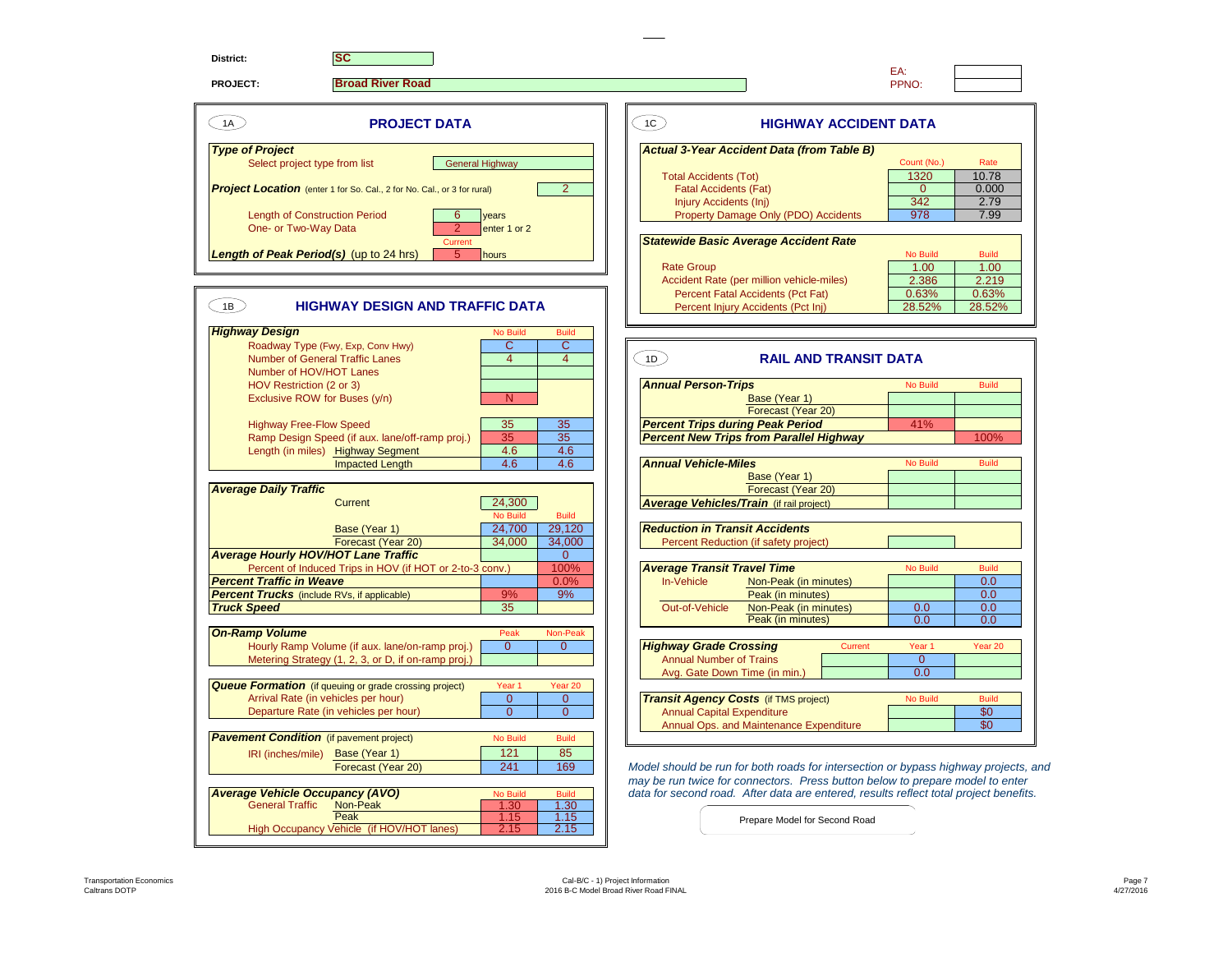*Enter all project costs (in today's dollars) in columns 1 to 7. Costs during construction should be entered in the first eight rows. Project costs (including maintenance and operating costs) should be net of costs without project.*

| 1E                         | <b>PROJECT COSTS (enter costs in thousands of dollars)</b> |                      |                             |                         |        |                   |                |                                 |                |  |  |
|----------------------------|------------------------------------------------------------|----------------------|-----------------------------|-------------------------|--------|-------------------|----------------|---------------------------------|----------------|--|--|
| Col. no.                   | (1)                                                        | (2)                  | (3)                         | (4)                     | (5)    | (6)               | (7)            |                                 |                |  |  |
|                            |                                                            |                      | <b>DIRECT PROJECT COSTS</b> |                         |        |                   | <b>Transit</b> |                                 |                |  |  |
|                            |                                                            | <b>INITIAL COSTS</b> |                             | <b>SUBSEQUENT COSTS</b> |        |                   | <b>Agency</b>  | <b>TOTAL COSTS (in dollars)</b> |                |  |  |
| Year                       | Project                                                    |                      |                             | Maint./                 |        |                   | Cost           | <b>Constant</b>                 | <b>Present</b> |  |  |
|                            | <b>Support</b>                                             | R/W                  | <b>Construction</b>         | Op.                     | Rehab. | <b>Mitigation</b> | <b>Savings</b> | <b>Dollars</b>                  | <b>Value</b>   |  |  |
| <b>Construction Period</b> |                                                            |                      |                             |                         |        |                   |                |                                 |                |  |  |
| $\mathbf{1}$               | \$1,553                                                    |                      |                             |                         |        |                   |                | \$1,553,000                     | \$1,553,000    |  |  |
| $\overline{2}$             | \$1,553                                                    |                      |                             |                         |        |                   |                | \$1,553,000                     | \$1,451,402    |  |  |
| 3                          | \$1,553                                                    |                      |                             |                         |        |                   |                | \$1,553,000                     | \$1,356,450    |  |  |
| $\overline{4}$             |                                                            |                      | \$11,214                    |                         |        |                   |                | \$11,214,000                    | \$9,153,964    |  |  |
| $\sqrt{5}$                 |                                                            |                      | \$11,214                    |                         |        |                   |                | \$11,214,000                    | \$8,555,107    |  |  |
| 6                          |                                                            |                      | \$11,214                    |                         |        |                   |                | \$11,214,000                    | \$7,995,427    |  |  |
| $\overline{7}$             |                                                            |                      |                             |                         |        |                   |                | $\mathbf{0}$                    | $\mathbf 0$    |  |  |
| 8                          |                                                            |                      |                             |                         |        |                   |                | $\Omega$                        | $\Omega$       |  |  |
| <b>Project Open</b>        |                                                            |                      |                             |                         |        |                   |                |                                 |                |  |  |
| $\mathbf{1}$               |                                                            |                      |                             | \$50                    |        |                   |                | \$50,000                        | \$33,317.11    |  |  |
| $\overline{2}$             |                                                            |                      |                             | \$50                    |        |                   |                | \$50,000                        | \$31,137.49    |  |  |
| 3                          |                                                            |                      |                             | \$50                    |        |                   |                | \$50,000                        | \$29,100.46    |  |  |
| 4                          |                                                            |                      |                             | \$50                    |        |                   |                | \$50,000                        | \$27,196.69    |  |  |
| 5                          |                                                            |                      |                             | \$50                    |        |                   |                | \$50,000                        | \$25,417.46    |  |  |
| 6                          |                                                            |                      |                             | \$50                    |        |                   |                | \$50,000                        | \$23,754.64    |  |  |
| $\overline{7}$             |                                                            |                      |                             | \$50                    |        |                   |                | \$50,000                        | \$22,200.60    |  |  |
| 8                          |                                                            |                      |                             | \$50                    |        |                   |                | \$50,000                        | \$20,748.22    |  |  |
| 9                          |                                                            |                      |                             | \$50                    |        |                   |                | \$50,000                        | \$19,390.86    |  |  |
| 10                         |                                                            |                      |                             | \$50                    |        |                   |                | \$50,000                        | \$18,122.30    |  |  |
| 11                         |                                                            |                      |                             | \$50                    |        |                   |                | \$50,000                        | \$16,936.73    |  |  |
| 12                         |                                                            |                      |                             | \$50                    |        |                   |                | \$50,000                        | \$15,828.72    |  |  |
| 13                         |                                                            |                      |                             | \$50                    |        |                   |                | \$50,000                        | \$14,793.20    |  |  |
| 14                         |                                                            |                      |                             | \$50                    |        |                   |                | \$50,000                        | \$13,825.42    |  |  |
| 15                         |                                                            |                      |                             | \$50                    |        |                   |                | \$50,000                        | \$12,920.95    |  |  |
| 16                         |                                                            |                      |                             | \$50                    |        |                   |                | \$50,000                        | \$12,075.65    |  |  |
| 17                         |                                                            |                      |                             | \$50                    |        |                   |                | \$50,000                        | \$11,285.66    |  |  |
| 18                         |                                                            |                      |                             | \$50                    |        |                   |                | \$50,000                        | \$10,547.34    |  |  |
| 19                         |                                                            |                      |                             | \$50                    |        |                   |                | \$50,000                        | \$9,857.33     |  |  |
| 20                         |                                                            |                      |                             | \$50                    |        |                   |                | \$50,000                        | \$9,212.46     |  |  |
| <b>Total</b>               | \$4,659                                                    | \$0                  | \$33,642                    | \$1,000                 | \$0    | \$0               | \$0            | \$39,301,000                    | \$30,443,020   |  |  |

Present Value = Future Value (in Constant Dollars) ( 1 + Real Discount Rate) ^ Year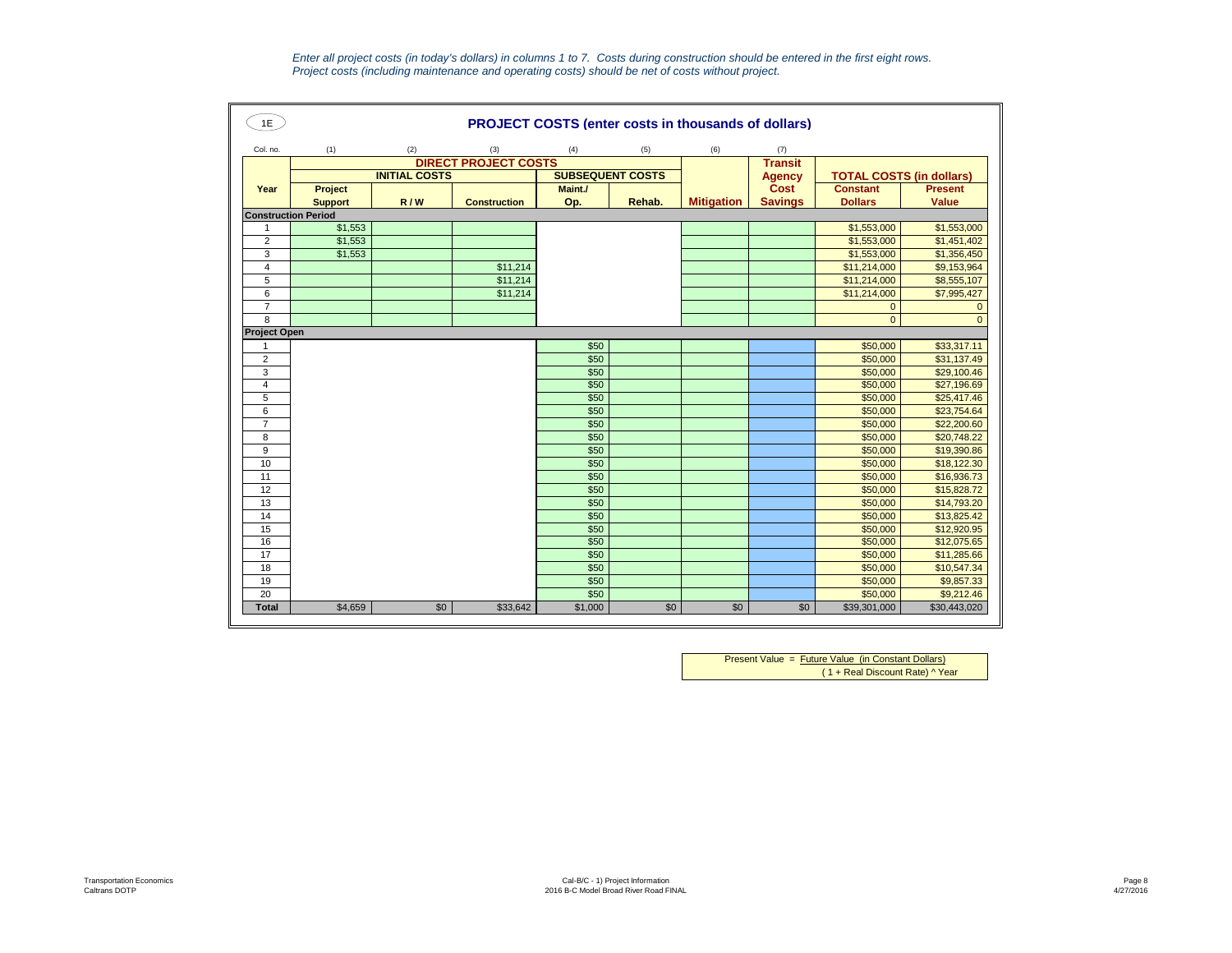| 2A                                         |                                      |                           | <b>HIGHWAY SPEED AND VOLUME INPUTS</b>                     |  |
|--------------------------------------------|--------------------------------------|---------------------------|------------------------------------------------------------|--|
|                                            | <b>Calculated by</b><br><b>Model</b> | <b>Changed</b><br>by User | <b>Used for Proj.</b><br>Eval.<br><b>Reason for Change</b> |  |
| <b>No Build</b>                            |                                      |                           |                                                            |  |
| Year 1                                     |                                      |                           |                                                            |  |
| <b>Peak Period</b>                         |                                      |                           |                                                            |  |
| <b>HOV Volume</b>                          | $\pmb{0}$                            |                           | $\mathbf 0$                                                |  |
| Non-HOV Volume                             | 9,216                                | 10,078                    | 10,078                                                     |  |
| <b>Weaving Volume</b>                      |                                      | $\mathbf 0$               | $\mathbf{0}$                                               |  |
| <b>Truck Volume</b>                        | 911                                  | 997                       | 997                                                        |  |
| <b>HOV Speed</b>                           | 55.0                                 |                           | 55.0                                                       |  |
| Non-HOV Speed                              | 35.0                                 | 15.0                      | 15.0                                                       |  |
| <b>Weaving Speed</b><br><b>Truck Speed</b> | 55.0<br>15.0                         | 15.0                      | 55.0<br>15.0                                               |  |
|                                            |                                      |                           |                                                            |  |
| Non-Peak Period                            |                                      |                           |                                                            |  |
| Non-HOV Volume                             | 13,261                               | 23,514                    | 23,514                                                     |  |
| <b>Weaving Volume</b>                      |                                      | $\mathbf 0$               | $\mathbf{0}$                                               |  |
| <b>Truck Volume</b>                        | 1,312                                | 2,326                     | 2,326                                                      |  |
| Non-HOV Speed                              | 35.0                                 | 35.0                      | 35.0                                                       |  |
| <b>Weaving Speed</b>                       | 55.0                                 |                           | 55.0                                                       |  |
| <b>Truck Speed</b>                         | 35.0                                 | 35.0                      | 35.0                                                       |  |
|                                            |                                      |                           |                                                            |  |
| Year 20                                    |                                      |                           |                                                            |  |
| <b>Peak Period</b>                         |                                      |                           |                                                            |  |
| <b>HOV Volume</b>                          | $\pmb{0}$                            |                           | $\mathbf 0$                                                |  |
| Non-HOV Volume                             | 12,685                               | 13,372                    | 13,372                                                     |  |
| <b>Weaving Volume</b>                      | $\mathbf{0}$                         |                           | $\mathbf{0}$                                               |  |
| <b>Truck Volume</b><br><b>HOV Speed</b>    | 1,255<br>55.0                        | 1,322                     | 1,322                                                      |  |
| Non-HOV Speed                              | 34.3                                 | 10.0                      | 55.0<br>10.0                                               |  |
| <b>Weaving Speed</b>                       | 55.0                                 |                           | 55.0                                                       |  |
| <b>Truck Speed</b>                         | 10.0                                 | 10.0                      | 10.0                                                       |  |
|                                            |                                      |                           |                                                            |  |
|                                            |                                      |                           |                                                            |  |
| <b>Non-Peak Period</b>                     |                                      |                           |                                                            |  |
| Non-HOV Volume                             | 18,255                               | 31,202                    | 31,202                                                     |  |
| <b>Weaving Volume</b>                      | $\mathbf 0$                          |                           | $\mathbf 0$                                                |  |
| <b>Truck Volume</b>                        | 1,805                                | 3,086                     | 3,086                                                      |  |
| Non-HOV Speed                              | 35.0                                 | 35.0                      | 35.0                                                       |  |
| <b>Weaving Speed</b>                       | 55.0                                 |                           | 55.0                                                       |  |
| <b>Truck Speed</b>                         | 35.0                                 | 35.0                      | 35.0                                                       |  |
|                                            |                                      |                           |                                                            |  |
|                                            |                                      |                           |                                                            |  |
| <b>Build</b>                               |                                      |                           |                                                            |  |
| Year 1                                     |                                      |                           |                                                            |  |
| <b>Peak Period</b>                         |                                      |                           |                                                            |  |
| <b>HOV Volume</b>                          |                                      | $\pmb{0}$                 | $\overline{0}$                                             |  |
| Non-HOV Volume                             | 10,865                               | 10,078                    | 10,078                                                     |  |
| <b>Weaving Volume</b>                      | $\pmb{0}$                            | 997                       | $\mathsf{O}\xspace$                                        |  |
| <b>Truck Volume</b>                        | 1,075                                |                           | 997                                                        |  |
| <b>HOV Speed</b><br>Non-HOV Speed          | 55.0<br>35.0                         | 20.0                      | 55.0<br>20.0                                               |  |
| <b>Weaving Speed</b>                       | 55.0                                 |                           | 55.0                                                       |  |
| <b>Truck Speed</b>                         | 20.0                                 | 20.0                      | 20.0                                                       |  |
|                                            |                                      |                           |                                                            |  |
| <b>Non-Peak Period</b>                     |                                      |                           |                                                            |  |
| Non-HOV Volume                             | 15,635                               | 23,514                    | 23,514                                                     |  |
| <b>Weaving Volume</b>                      |                                      | $\overline{0}$            | $\overline{0}$                                             |  |
| <b>Truck Volume</b>                        | 1,546                                | 2,326                     | 2,326                                                      |  |
| Non-HOV Speed                              | 35.0                                 | 35.0                      | 35.0                                                       |  |
| <b>Weaving Speed</b>                       | 55.0                                 |                           | 55.0                                                       |  |
| <b>Truck Speed</b>                         | 35.0                                 | 35.0                      | 35.0                                                       |  |
|                                            |                                      |                           |                                                            |  |
| Year 20                                    |                                      |                           |                                                            |  |
| <b>Peak Period</b>                         |                                      |                           |                                                            |  |
| <b>HOV Volume</b>                          |                                      | $\overline{0}$            | $\overline{0}$                                             |  |
| Non-HOV Volume                             | 12,685                               | 13,372                    | 13,372                                                     |  |
| <b>Weaving Volume</b>                      |                                      | $\overline{0}$            | $\mathbf{0}$                                               |  |
| <b>Truck Volume</b>                        | 1,255                                | 1,322                     | 1,322                                                      |  |
| <b>HOV Speed</b>                           | 55.0                                 |                           | 55.0                                                       |  |
| Non-HOV Speed                              | 34.3                                 | 15.0                      | 15.0                                                       |  |
| <b>Weaving Speed</b>                       | 55.0                                 |                           | 55.0                                                       |  |
| <b>Truck Speed</b>                         | 15.0                                 | 15.0                      | 15.0                                                       |  |
|                                            |                                      |                           |                                                            |  |
| <b>Non-Peak Period</b>                     |                                      |                           |                                                            |  |
| Non-HOV Volume                             | 18,255                               | 31,202                    | 31,202                                                     |  |
| <b>Weaving Volume</b>                      |                                      | $\overline{0}$            | $\overline{0}$                                             |  |
| <b>Truck Volume</b>                        | 1,805                                | 3,086                     | 3,086                                                      |  |
| Non-HOV Speed                              | 35.0                                 | 35.0                      | 35.0                                                       |  |
| <b>Weaving Speed</b>                       | 55.0                                 |                           | 55.0                                                       |  |
|                                            |                                      |                           |                                                            |  |
| <b>Truck Speed</b>                         | 35.0                                 | 35.0                      | 35.0                                                       |  |

*Model speed estimates based on Highway Capacity Manual, pavement research, and research on weaving impacts*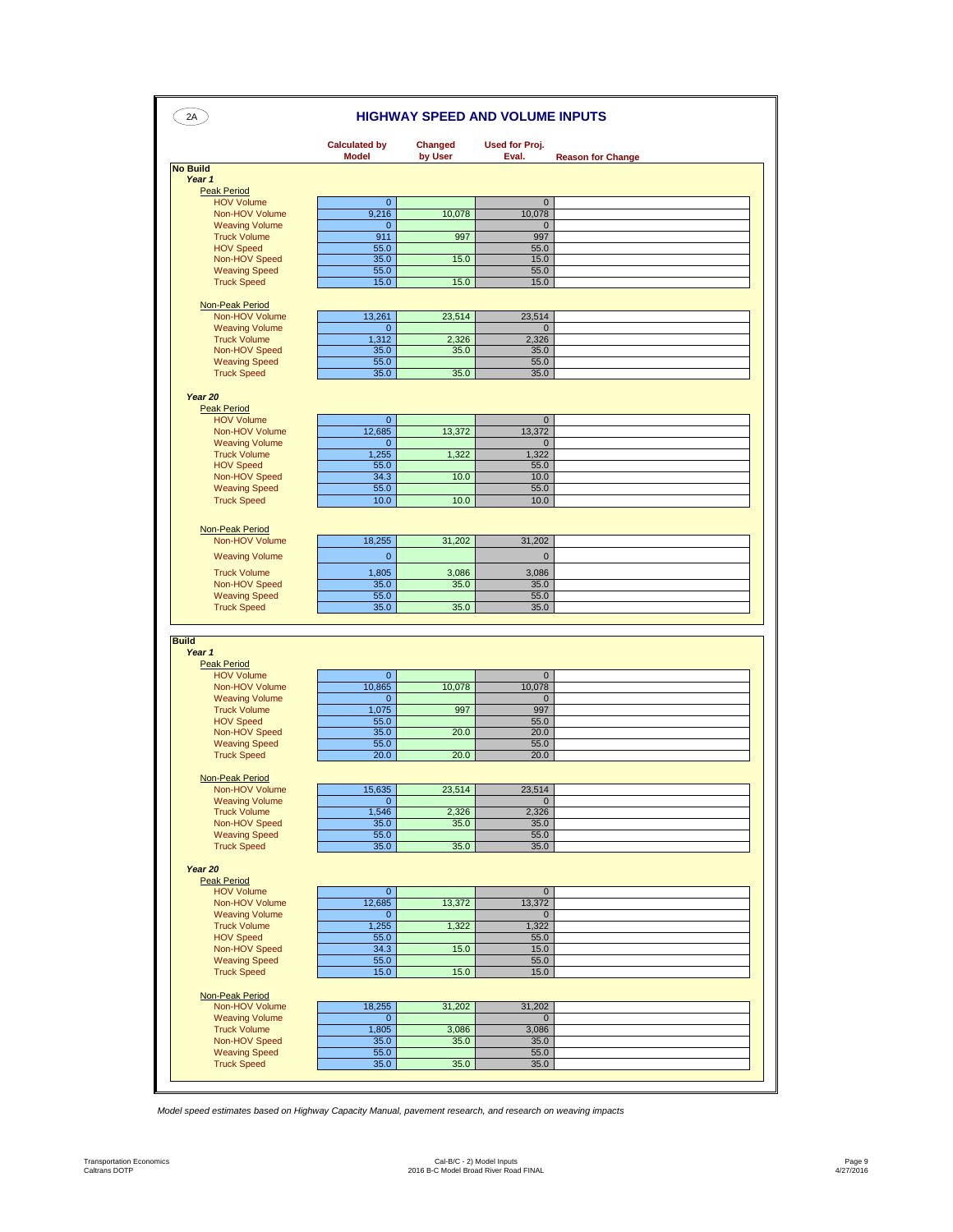| 2В.                                                                                                   |                               |                    | <b>HIGHWAY ACCIDENT RATES</b> |                                                                       |
|-------------------------------------------------------------------------------------------------------|-------------------------------|--------------------|-------------------------------|-----------------------------------------------------------------------|
|                                                                                                       | <b>Calculated by</b><br>Model | Changed<br>by User | Used for Proj.<br>Eval.       | <b>Reason for Change</b>                                              |
| <b>No Build</b>                                                                                       |                               |                    |                               |                                                                       |
| <b>Fatal Accidents</b>                                                                                | 0.000                         | 0.000              | 0.000                         |                                                                       |
| <b>Injury Accidents</b>                                                                               | 2.79                          | 11.64              | 11.64                         | Used local data rates                                                 |
| <b>PDO</b> Accidents                                                                                  | 7.99                          | 33.29              |                               | 33.29 Used local data rates                                           |
| <b>Hwy Safety or Weaving Improvement</b><br><b>Adjustment Factor (Actual/Statewide Avg. Existing)</b> |                               |                    |                               | 0% collision reduction factor (per HSIP Guidelines)                   |
| <b>Fatal Accidents</b>                                                                                | 0.0000                        |                    | 0.0000                        |                                                                       |
| <b>Injury Accidents</b><br><b>PDO</b> Accidents                                                       | 17.1065<br>19,6950            |                    | 17.1065<br>19.6950            |                                                                       |
| <b>Build</b><br><b>Fatal Accidents</b>                                                                | 0.000                         | 0.000              | 0.000                         |                                                                       |
| <b>Injury Accidents</b>                                                                               | 10.83                         | 10.48              | 10.48                         | Introduction of medians and reduction of intersection accidents       |
| <b>PDO</b> Accidents                                                                                  | 30.96                         | 29.96              |                               | 29.96 Introduction of medians and reduction of intersection accidents |
| <b>Total Accidents</b>                                                                                | 41.785                        |                    |                               |                                                                       |

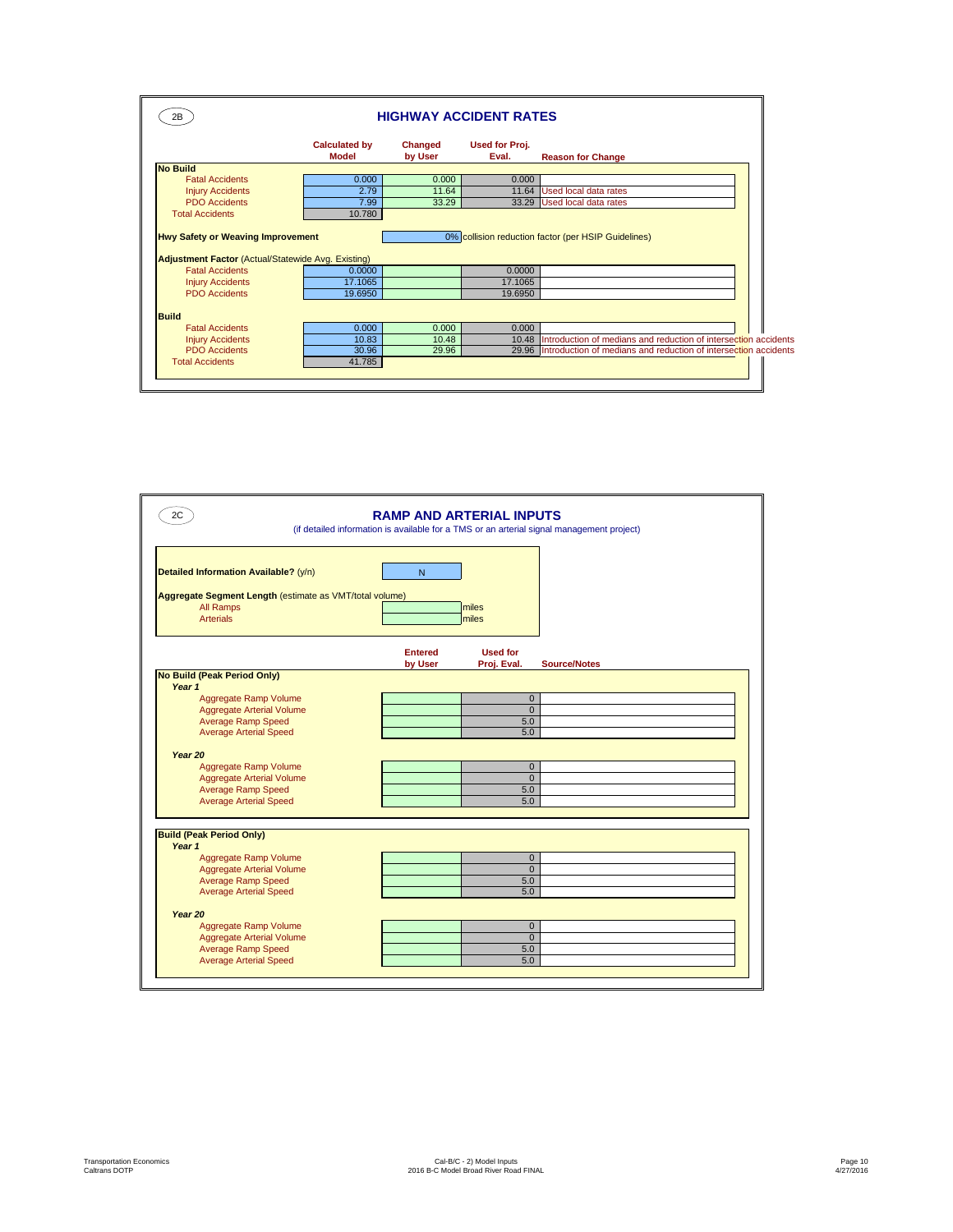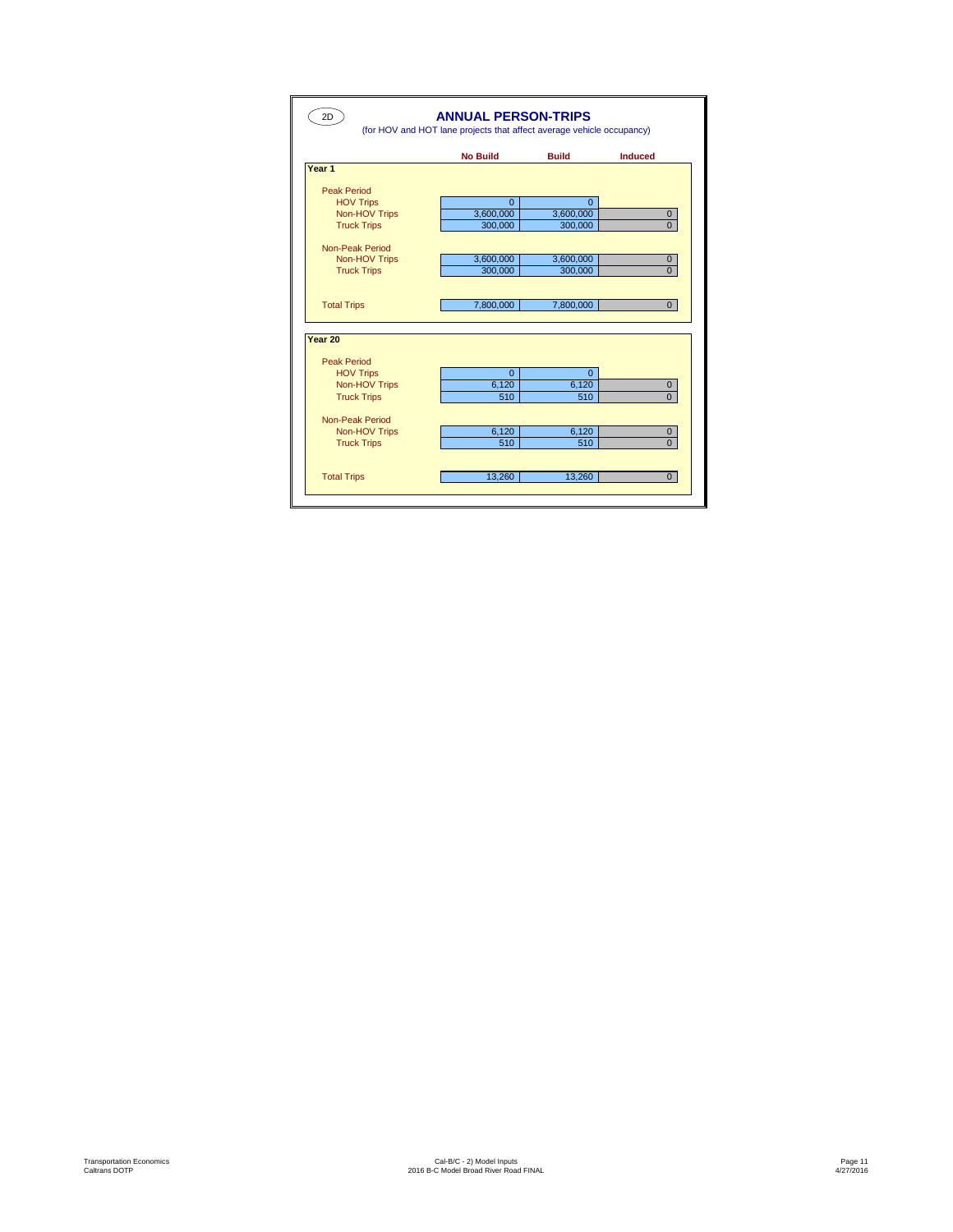**District: SC**

**PROJECT:** Broad River Road

| ٠<br>۰. |  |
|---------|--|

| <b>INVESTMENT ANALYSIS</b><br>(3)<br><b>SUMMARY RESULTS</b> |         |                                           |         |            |  |  |  |  |  |  |
|-------------------------------------------------------------|---------|-------------------------------------------|---------|------------|--|--|--|--|--|--|
| <b>Total Over</b><br>Average                                |         |                                           |         |            |  |  |  |  |  |  |
| Life-Cycle Costs (mil. \$)                                  | \$30.4  | <b>ITEMIZED BENEFITS (mil. \$)</b>        | Annual  | 20 Years   |  |  |  |  |  |  |
| Life-Cycle Benefits (mil. \$)                               | \$273.3 | <b>Travel Time Savings</b>                | \$3.3   | \$66.2     |  |  |  |  |  |  |
| <b>Net Present Value (mil. \$)</b>                          | \$242.8 | <b>Veh. Op. Cost Savings</b>              | \$0.4   | \$8.5      |  |  |  |  |  |  |
|                                                             |         | <b>Accident Cost Savings</b>              | \$9.8   | \$196.5    |  |  |  |  |  |  |
| <b>Benefit / Cost Ratio:</b>                                | 9.0     | <b>Emission Cost Savings</b>              | \$0.1   | \$2.0      |  |  |  |  |  |  |
|                                                             |         | <b>TOTAL BENEFITS</b>                     | \$13.7  | \$273.3    |  |  |  |  |  |  |
| <b>Rate of Return on Investment:</b>                        | 43.7%   |                                           |         |            |  |  |  |  |  |  |
|                                                             |         | <b>Person-Hours of Time Saved</b>         | 591,424 | 11,828,470 |  |  |  |  |  |  |
| <b>Payback Period:</b>                                      | 2 years | CO <sub>2</sub> Emissions Saved (tons)    | 4,547   | 90,944     |  |  |  |  |  |  |
|                                                             |         | CO <sub>2</sub> Emissions Saved (mil. \$) | \$0.1   | \$1.7      |  |  |  |  |  |  |
|                                                             |         |                                           |         |            |  |  |  |  |  |  |

| <b>Should benefit-cost results include:</b> |               |
|---------------------------------------------|---------------|
| 1) Induced Travel? (y/n)                    |               |
|                                             | Default = $Y$ |
| 2) Vehicle Operating Costs? (y/n)           |               |
|                                             | Default = $Y$ |
| 3) Accident Costs? (y/n)                    |               |
| 4) Vehicle Emissions? (y/n)                 | Default = $Y$ |
| includes value for $CO2e$                   | Default = $Y$ |
|                                             |               |
|                                             |               |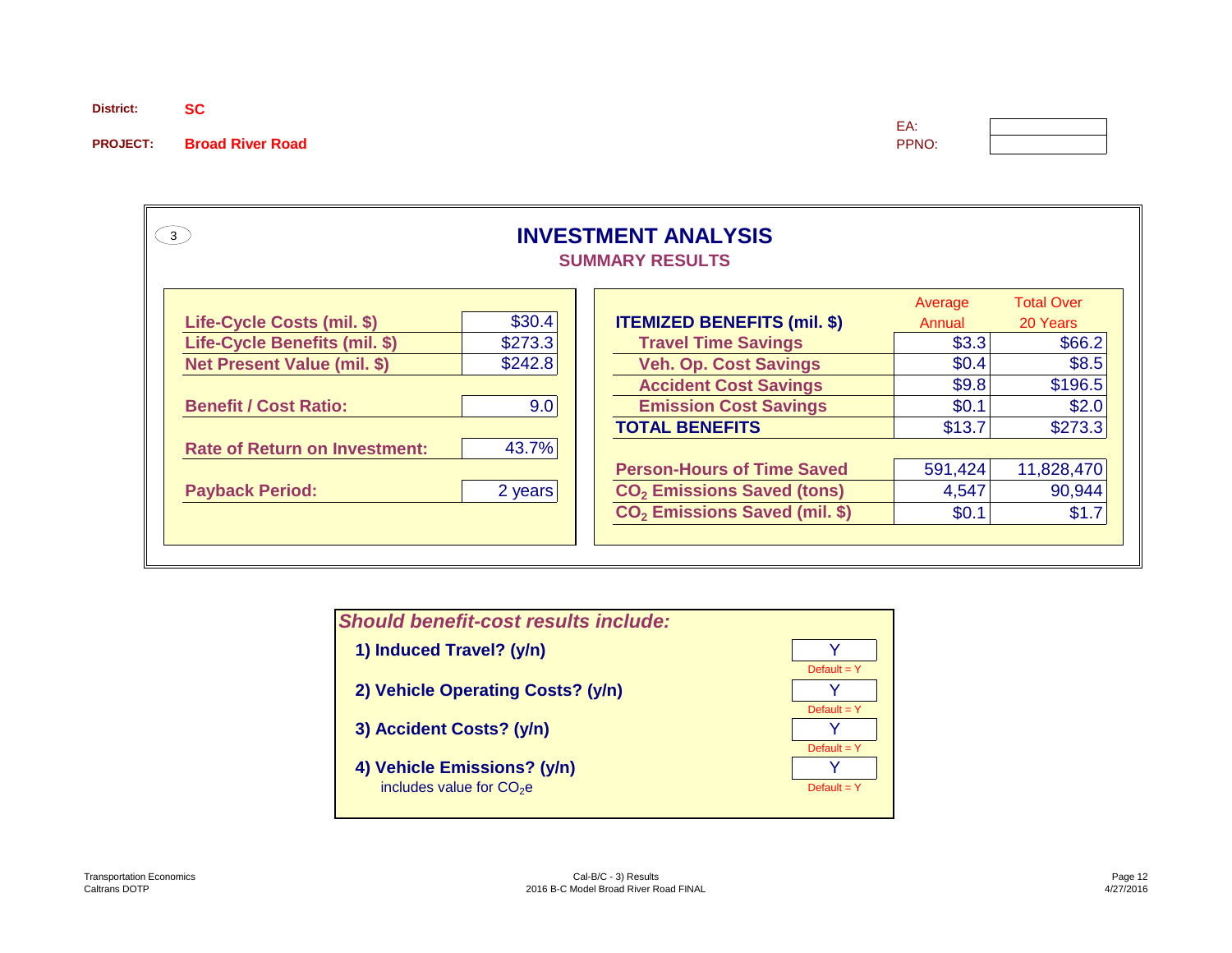# **C** SUMMARY OF TRAVEL TIME BENEFITS

|                | <b>HIGHWAY</b>            |                        |                        |                      |                 |                         |                                   |                                   |                                 |  |  |  |
|----------------|---------------------------|------------------------|------------------------|----------------------|-----------------|-------------------------|-----------------------------------|-----------------------------------|---------------------------------|--|--|--|
| Year           | <b>Peak</b><br><b>HOV</b> | <b>Peak</b><br>Non-HOV | Peak<br><b>Weaving</b> | Peak<br><b>Truck</b> | Peak<br>Ramp    | Peak<br><b>Arterial</b> | <b>Non-Peak</b><br><b>Non-HOV</b> | <b>Non-Peak</b><br><b>Weaving</b> | <b>Non-Peak</b><br><b>Truck</b> |  |  |  |
|                | \$0                       | \$2,998,175            | \$0                    | \$497,697            | \$0             | \$0                     | \$0                               | \$0                               | $\overline{30}$                 |  |  |  |
| 20             | $\sqrt{6}$                | \$2,759,605            | \$0                    | \$458,094            | $\sqrt{6}$      | $\sqrt{6}$              | $\sqrt{6}$                        | $\sqrt{6}$                        | $\sqrt{60}$                     |  |  |  |
|                |                           |                        |                        |                      |                 |                         |                                   |                                   |                                 |  |  |  |
| 2              | $\sqrt{6}$                | \$2,975,092            | $\sqrt{6}$             | \$493,865            | $\sqrt{6}$      | $\sqrt{6}$              | $\sqrt{6}$                        | $\sqrt{6}$                        | $\sqrt{6}$                      |  |  |  |
| 3              | \$0                       | \$2,952,808            | \$0                    | \$490,166            | \$0             | \$0                     | \$0                               | \$0                               | \$0                             |  |  |  |
| 4              | \$0                       | \$2,931,385            | $\sqrt{6}$             | \$486,610            | \$0             | \$0                     | \$0                               | \$0                               | \$0                             |  |  |  |
| 5              | \$0                       | \$2,910,883            | $\sqrt{6}$             | \$483,207            | \$0             | $\sqrt{6}$              | $\sqrt{6}$                        | $\sqrt{6}$                        | $\sqrt{6}$                      |  |  |  |
| 6              | $\sqrt{6}$                | \$2,891,362            | $\sqrt{6}$             | \$479,966            | $\sqrt{6}$      | $\sqrt{6}$              | \$0                               | $\sqrt{6}$                        | \$0                             |  |  |  |
| $\overline{7}$ | $\sqrt{6}$                | \$2,872,884            | $\sqrt{6}$             | \$476,899            | $\sqrt{6}$      | $\sqrt{6}$              | \$0                               | $\sqrt{6}$                        | \$0                             |  |  |  |
| 8              | $\sqrt{6}$                | \$2,855,511            | \$0                    | \$474,015            | $\sqrt{6}$      | \$0                     | \$0                               | $\sqrt{6}$                        | \$0                             |  |  |  |
| 9              | $\sqrt{6}$                | \$2,839,305            | $\sqrt{6}$             | \$471,325            | $\sqrt{6}$      | $\sqrt{6}$              | $\sqrt{6}$                        | $\sqrt{6}$                        | $\sqrt{6}$                      |  |  |  |
| 10             | $\sqrt{6}$                | \$2,824,332            | $\sqrt{6}$             | \$468,839            | $\overline{60}$ | \$0                     | \$0                               | \$0                               | \$0                             |  |  |  |
| 11             | $\sqrt{6}$                | \$2,810,661            | $\sqrt{6}$             | \$466,570            | $\sqrt{6}$      | \$0                     | \$0                               | $\sqrt{6}$                        | \$0                             |  |  |  |
| 12             | $\sqrt{6}$                | \$2,798,362            | $\sqrt{6}$             | \$464,528            | $\sqrt{6}$      | \$0                     | \$0                               | $\sqrt{6}$                        | \$0                             |  |  |  |
| 13             | \$0                       | \$2,787,511            | \$0                    | \$462,727            | \$0             | \$0                     | $\sqrt{6}$                        | \$0                               | $\sqrt{6}$                      |  |  |  |
| 14             | \$0                       | \$2,778,187            | \$0                    | \$461,179            | \$0             | \$0                     | \$0                               | \$0                               | \$0                             |  |  |  |
| 15             | $\sqrt{6}$                | \$2,770,476            | $\sqrt{6}$             | \$459,899            | $\sqrt{6}$      | $\sqrt{6}$              | \$0                               | $\sqrt{6}$                        | $\sqrt{6}$                      |  |  |  |
| 16             | \$0                       | \$2,764,469            | \$0                    | \$458,902            | \$0             | $\sqrt{6}$              | $\sqrt{6}$                        | \$0                               | $\sqrt{6}$                      |  |  |  |
| 17             | $\sqrt{6}$                | \$2,760,265            | $\sqrt{6}$             | \$458,204            | $\sqrt{6}$      | $\sqrt{6}$              | \$0                               | $\sqrt{6}$                        | \$0                             |  |  |  |
| 18             | $\sqrt{6}$                | \$2,757,973            | $\sqrt{6}$             | \$457,824            | $\sqrt{6}$      | $\sqrt{6}$              | $\sqrt{6}$                        | $\sqrt{6}$                        | $\sqrt{6}$                      |  |  |  |
| 19             | $\overline{50}$           | \$2,757,710            | $\sqrt{6}$             | \$457,780            | $\sqrt{6}$      | $\sqrt{50}$             | $\sqrt{6}$                        | $\sqrt{6}$                        | $\sqrt{6}$                      |  |  |  |
|                |                           |                        |                        |                      |                 |                         |                                   |                                   |                                 |  |  |  |
| <b>Total</b>   | \$0                       | \$56,796,955           | \$0                    | \$9,428,295          | \$0             | \$0                     | \$0                               | \$0                               | \$0                             |  |  |  |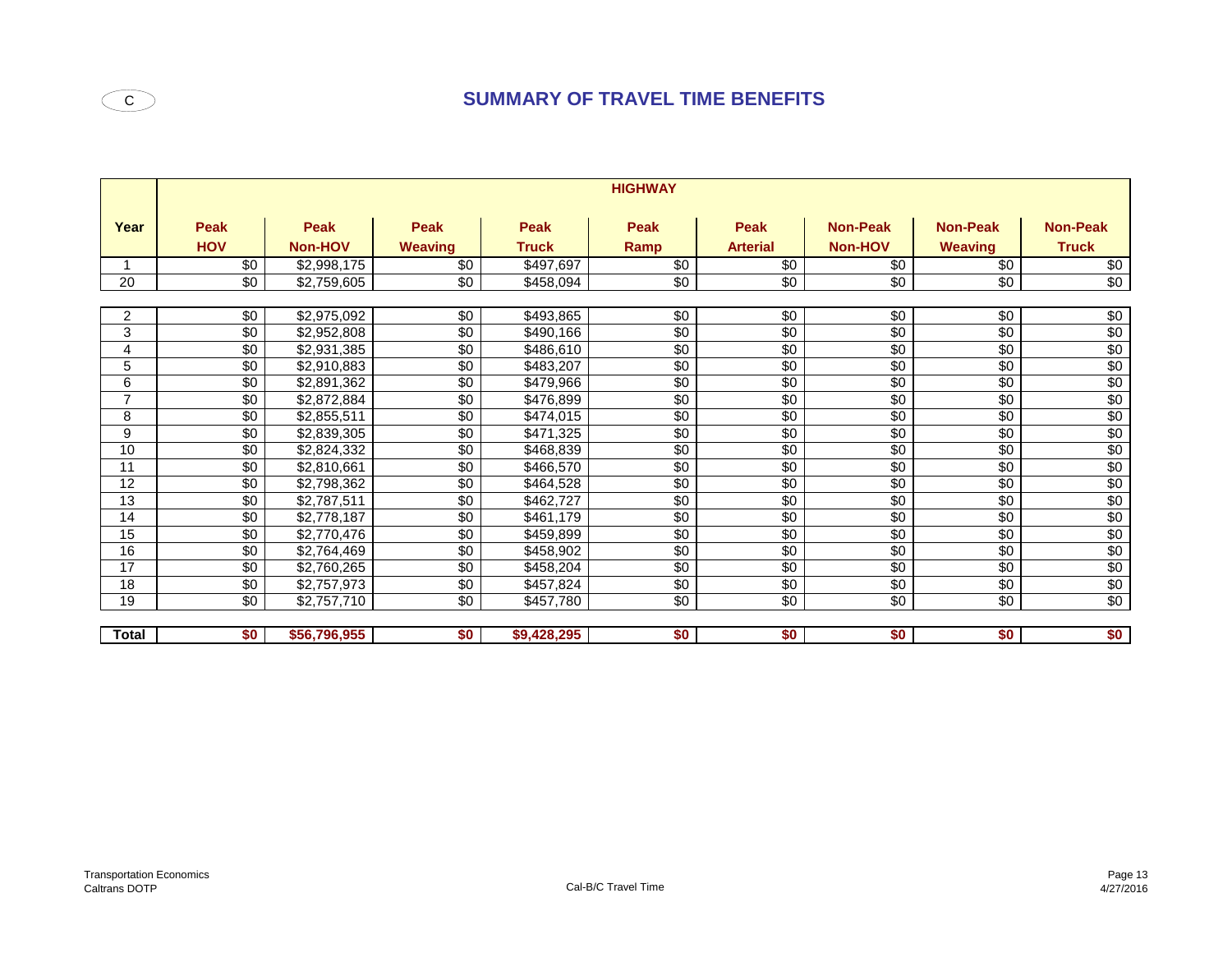|                |                   | <b>TRANSIT</b>    |                   |                   | <b>Present</b>     |                 | <b>Total</b>   |
|----------------|-------------------|-------------------|-------------------|-------------------|--------------------|-----------------|----------------|
|                |                   |                   |                   |                   | Value of           |                 | <b>Per-Hrs</b> |
| Year           | <b>Peak</b>       | <b>Peak</b>       | <b>Non-Peak</b>   | <b>Non-Peak</b>   | <b>Travel Time</b> | <b>Constant</b> | of Time        |
|                | <b>In-Vehicle</b> | <b>Out-of-Veh</b> | <b>In-Vehicle</b> | <b>Out-of-Veh</b> | <b>Benefits</b>    | <b>Dollars</b>  | <b>Saved</b>   |
|                | \$0               | \$0               | \$0               | \$0               | \$3,495,872        | \$5,246,361     | 352,210        |
| 20             | \$0               | $\sqrt{6}$        | $\sqrt{6}$        | \$0               | \$3,217,699        | \$17,463,847    | 934,660        |
|                |                   |                   |                   |                   |                    |                 |                |
| $\mathbf{2}$   | \$0               | \$0               | \$0               | \$0               | \$3,468,957        | \$5,570,386     | 369,529        |
| 3              | $\sqrt{6}$        | $\sqrt{6}$        | $\sqrt{6}$        | $\sqrt{6}$        | \$3,442,974        | \$5,915,671     | 387,781        |
| 4              | $\sqrt{6}$        | $\sqrt{6}$        | $\sqrt{6}$        | $\sqrt{6}$        | \$3,417,995        | \$6,283,844     | 407,031        |
| $\overline{5}$ | \$0               | $\sqrt{50}$       | $\sqrt{6}$        | \$0               | \$3,394,090        | \$6,676,688     | 427,349        |
| 6              | \$0               | \$0               | $\sqrt{6}$        | \$0               | \$3,371,329        | \$7,096,147     | 448,811        |
| $\overline{7}$ | $\sqrt{6}$        | $\sqrt{6}$        | $\sqrt{6}$        | $\sqrt{6}$        | \$3,349,783        | \$7,544,353     | 471,501        |
| 8              | \$0               | $\sqrt{6}$        | $\sqrt{6}$        | \$0               | \$3,329,525        | \$8,023,640     | 495,509        |
| 9              | \$0               | \$0               | \$0               | \$0               | \$3,310,629        | \$8,536,571     | 520,934        |
| 10             | $\overline{30}$   | $\sqrt{6}$        | $\sqrt{6}$        | \$0               | \$3,293,171        | \$9,085,963     | 547,885        |
| 11             | $\overline{30}$   | $\sqrt{6}$        | $\sqrt{6}$        | \$0               | \$3,277,230        | \$9,674,921     | 576,482        |
| 12             | $\overline{30}$   | $\sqrt{6}$        | $\sqrt{6}$        | \$0               | \$3,262,890        | \$10,306,867    | 606,854        |
| 13             | $\overline{50}$   | $\sqrt{6}$        | $\sqrt{6}$        | \$0               | \$3,250,238        | \$10,985,583    | 639,146        |
| 14             | \$0               | \$0               | \$0               | \$0               | \$3,239,366        | \$11,715,256    | 673,517        |
| 15             | $\sqrt{6}$        | $\sqrt{6}$        | $\sqrt{6}$        | \$0               | \$3,230,375        | \$12,500,531    | 710,141        |
| 16             | $\overline{30}$   | $\sqrt{6}$        | $\sqrt{6}$        | $\sqrt{6}$        | \$3,223,371        | \$13,346,568    | 749,213        |
| 17             | \$0               | \$0               | \$0               | \$0               | \$3,218,470        | \$14,259,113    | 790,947        |
| 18             | \$0               | $\sqrt{6}$        | $\sqrt{6}$        | \$0               | \$3,215,797        | \$15,244,580    | 835,584        |
| 19             | $\overline{30}$   | $\overline{30}$   | $\overline{30}$   | $\sqrt{6}$        | \$3,215,490        | \$16,310,144    | 883,389        |
|                |                   |                   |                   |                   |                    |                 |                |
| <b>Total</b>   | \$0               | \$0               | \$0               | \$0               | \$66,225,249       | \$201,787,034   | 11,828,470     |

Transportation Economics

 $\overline{\mathsf{c}}$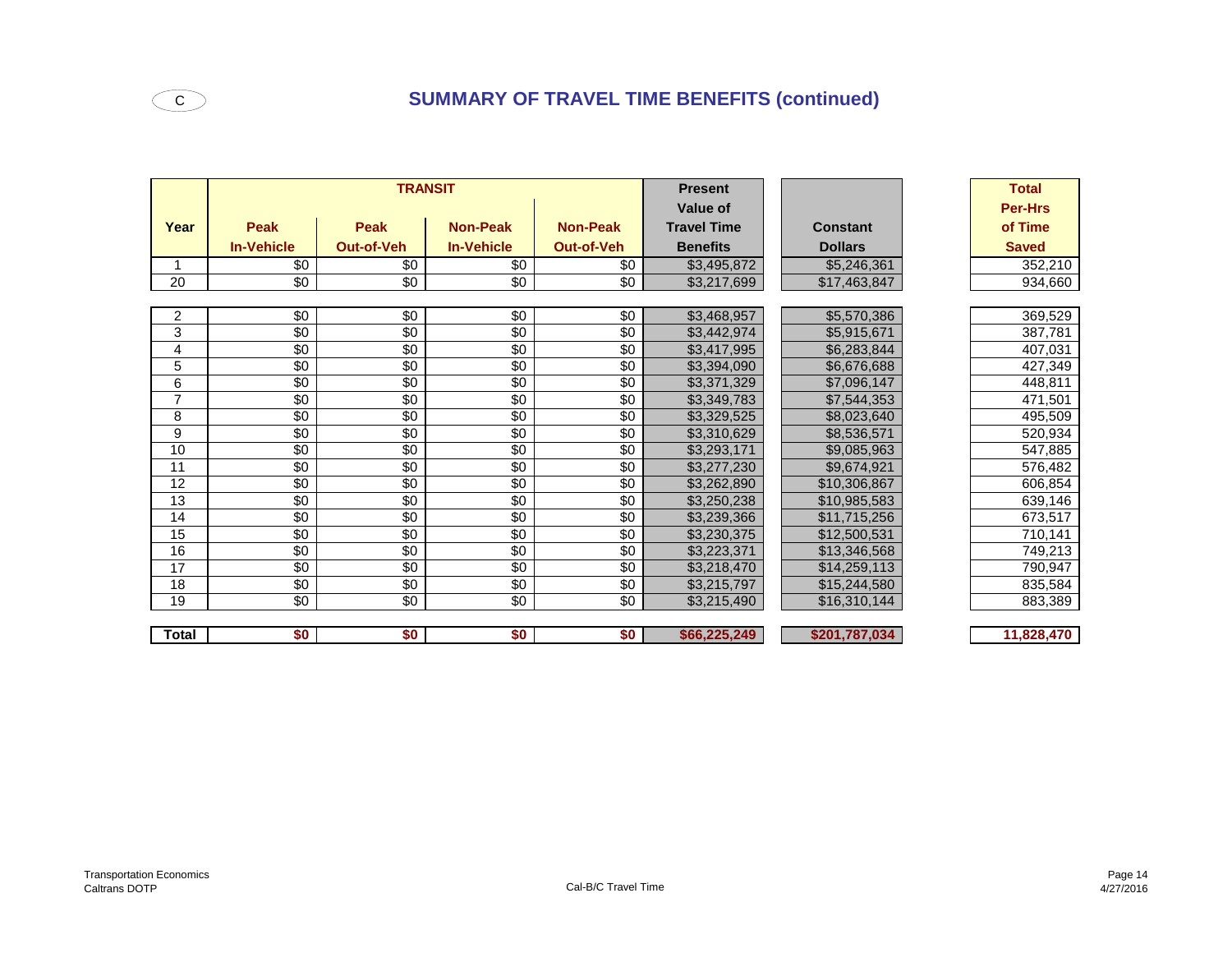# **SUMMARY OF VEHICLE OPERATING COST BENEFITS**

|                |                 |             |                | <b>HIGHWAY</b> |                 |                 |                 |                 |                          | <b>TRANSIT</b>           | <b>Present</b><br>Value of |                 |
|----------------|-----------------|-------------|----------------|----------------|-----------------|-----------------|-----------------|-----------------|--------------------------|--------------------------|----------------------------|-----------------|
| Year           | Peak            | Peak        | Peak           | Peak           | Peak            | <b>Non-Peak</b> | <b>Non-Peak</b> | <b>Non-Peak</b> | <b>Peak</b>              | <b>Non-Peak</b>          | Veh Op Cost                | <b>Constant</b> |
|                | <b>HOV</b>      | Non-HOV     | <b>Weaving</b> | <b>Truck</b>   | <b>Arterial</b> | Non-HOV         | Weaving         | <b>Truck</b>    | <b>Period</b>            | <b>Period</b>            | <b>Benefits</b>            | <b>Dollars</b>  |
|                | \$0             | \$456,644   | \$0            | \$77,701       | \$0             | \$0             | \$0             | \$0             | $\sim$                   | $\overline{\phantom{a}}$ | \$534,345                  | \$801,907       |
| 20             | \$0             | \$250,270   | \$0            | \$44,037       | \$0             | \$0             | \$0             | \$0             | $\overline{\phantom{a}}$ | $\overline{\phantom{a}}$ | \$294,307                  | \$1,597,332     |
|                |                 |             |                |                |                 |                 |                 |                 |                          |                          |                            |                 |
| $\overline{2}$ | \$0             | \$476,987   | \$0            | \$81,860       | \$0             | \$0             | \$0             | \$0             | $\overline{\phantom{a}}$ | $\overline{\phantom{a}}$ | \$558,847                  | \$897,386       |
| 3              | \$0             | \$453,321   | \$0            | \$77,799       | $\overline{50}$ | \$0             | \$0             | \$0             | $\overline{\phantom{a}}$ | $\overline{\phantom{a}}$ | \$531,119                  | \$912,562       |
| 4              | \$0             | \$430,710   | \$0            | \$73,918       | \$0             | \$0             | \$0             | \$0             | $\overline{\phantom{a}}$ | $\overline{\phantom{a}}$ | \$504,628                  | \$927,738       |
| 5              | $\sqrt{6}$      | \$445,892   | \$0            | \$77,305       | \$0             | \$0             | $\overline{50}$ | $\overline{50}$ | $\overline{\phantom{a}}$ | $\overline{\phantom{a}}$ | \$523,197                  | \$1,029,207     |
| 6              | \$0             | \$423,429   | \$0            | \$73,410       | $\sqrt{50}$     | \$0             | \$0             | \$0             | $\overline{\phantom{a}}$ | $\overline{\phantom{a}}$ | \$496,839                  | \$1,045,772     |
| $\overline{ }$ | \$0             | \$401,996   | \$0            | \$69,694       | \$0             | \$0             | \$0             | \$0             | $\overline{\phantom{a}}$ | $\overline{\phantom{a}}$ | \$471,691                  | \$1,062,338     |
| 8              | \$0             | \$381,556   | \$0            | \$66,151       | \$0             | \$0             | \$0             | \$0             | $\overline{\phantom{a}}$ | $\overline{\phantom{a}}$ | \$447,706                  | \$1,078,903     |
| 9              | $\overline{50}$ | \$391,931   | \$0            | \$68,147       | \$0             | \$0             | $\overline{50}$ | $\overline{50}$ | $\overline{\phantom{a}}$ | $\overline{\phantom{a}}$ | \$460,078                  | \$1,186,326     |
| 10             | \$0             | \$371,829   | \$0            | \$64,652       | \$0             | \$0             | \$0             | \$0             | $\overline{\phantom{a}}$ | $\overline{\phantom{a}}$ | \$436,481                  | \$1,204,265     |
| 11             | $\sqrt{60}$     | \$352,680   | \$0            | \$61,323       | \$0             | \$0             | $\overline{50}$ | $\overline{50}$ | $\overline{\phantom{a}}$ | $\overline{\phantom{a}}$ | \$414,003                  | \$1,222,205     |
| 12             | \$0             | \$334,446   | \$0            | \$58,152       | $\overline{50}$ | \$0             | \$0             | \$0             | $\overline{\phantom{a}}$ | $\sim$                   | \$392,598                  | \$1,240,144     |
| 13             | $\overline{50}$ | \$339,737   | \$0            | \$59,638       | \$0             | \$0             | \$0             | \$0             | $\overline{\phantom{a}}$ | $\overline{\phantom{a}}$ | \$399,374                  | \$1,349,858     |
| 14             | $\sqrt{60}$     | \$322,038   | \$0            | \$56,531       | $\sqrt{50}$     | \$0             | \$0             | $\overline{50}$ | $\overline{\phantom{a}}$ | $\overline{\phantom{a}}$ | \$378,569                  | \$1,369,106     |
| 15             | \$0             | \$305,202   | \$0            | \$53,575       | $\overline{50}$ | \$0             | \$0             | \$0             | $\overline{\phantom{a}}$ | $\sim$                   | \$358,777                  | \$1,388,354     |
| 16             | $\sqrt{6}$      | \$289,190   | \$0            | \$50,765       | $\overline{50}$ | \$0             | $\overline{50}$ | \$0             | $\overline{\phantom{a}}$ | $\overline{\phantom{a}}$ | \$339,954                  | \$1,407,602     |
| 17             | \$0             | \$294,666   | \$0            | \$51,850       | \$0             | \$0             | \$0             | \$0             | $\overline{\phantom{a}}$ | $\overline{\phantom{a}}$ | \$346,516                  | \$1,535,203     |
| 18             | \$0             | \$279,104   | \$0            | \$49,111       | $\sqrt{50}$     | \$0             | \$0             | \$0             | $\overline{\phantom{a}}$ | $\overline{\phantom{a}}$ | \$328,215                  | \$1,555,913     |
| 19             | \$0             | \$264,317   | \$0            | \$46,509       | \$0             | $\overline{50}$ | $\overline{50}$ | \$0             | $\overline{\phantom{a}}$ | $\overline{\phantom{a}}$ | \$310,826                  | \$1,576,622     |
|                |                 |             |                |                |                 |                 |                 |                 |                          |                          |                            |                 |
| Total          | \$0             | \$7,265,942 | \$0            | \$1,262,127    | \$0             | \$0             | \$0             | \$0             | ۰.                       | $\overline{\phantom{a}}$ | \$8,528,069                | \$24,388,742    |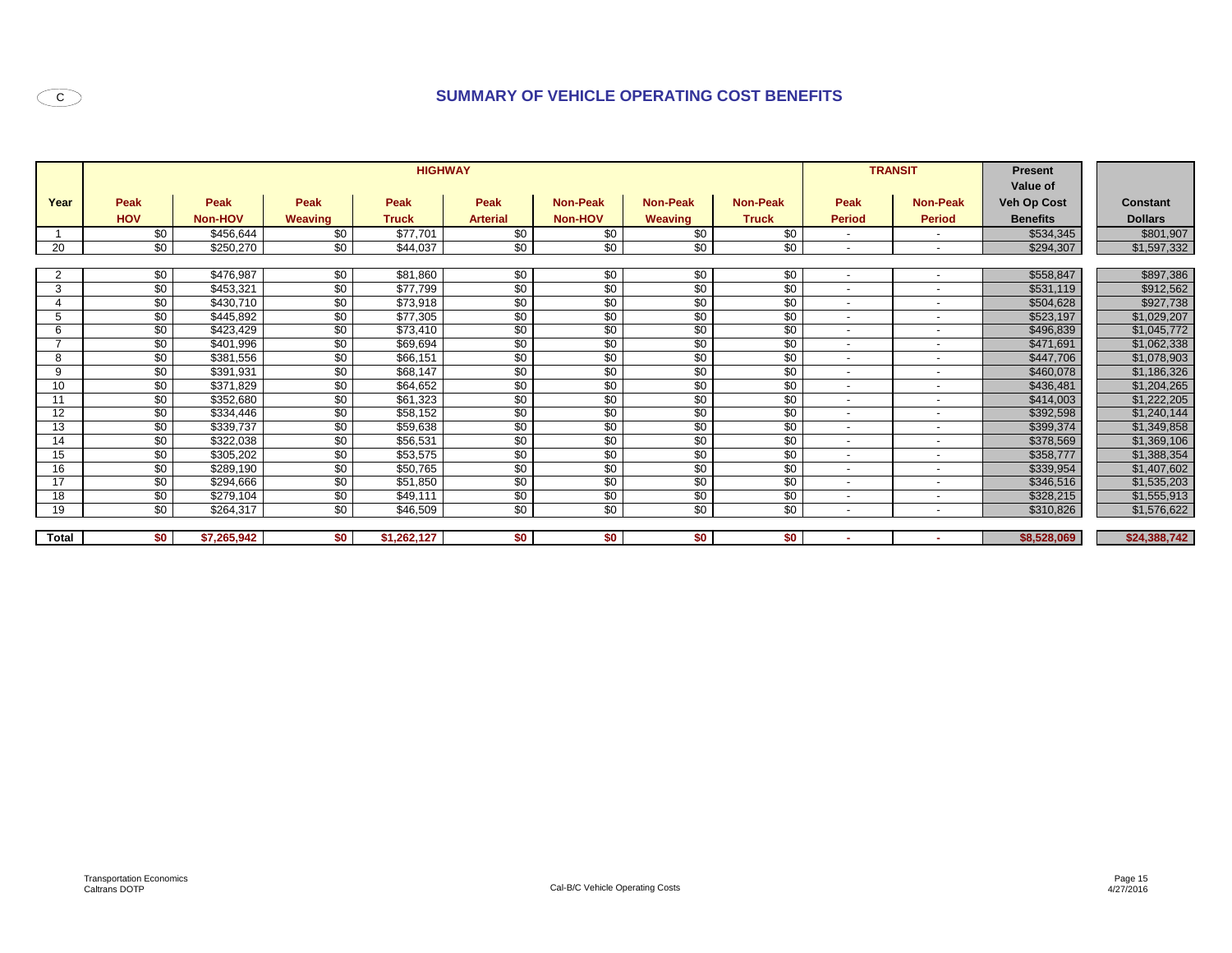# **SUMMARY OF ACCIDENT REDUCTION BENEFITS**

|                |             |                |                | <b>TRANSIT</b> | <b>Present</b><br>Value of |                 |                 |                 |                |                              |                 |
|----------------|-------------|----------------|----------------|----------------|----------------------------|-----------------|-----------------|-----------------|----------------|------------------------------|-----------------|
| Year           | <b>Peak</b> | <b>Peak</b>    | <b>Peak</b>    | Peak           | <b>Peak</b>                | <b>Non-Peak</b> | <b>Non-Peak</b> | <b>Non-Peak</b> | <b>All</b>     | <b>Accident</b>              | <b>Constant</b> |
|                | <b>HOV</b>  | <b>Non-HOV</b> | <b>Weaving</b> | <b>Truck</b>   | <b>Arterial</b>            | <b>Non-HOV</b>  | <b>Weaving</b>  | <b>Truck</b>    | <b>Periods</b> | <b>Benefits</b>              | <b>Dollars</b>  |
|                | \$0         | \$4,203,670    | \$0            | \$415,743      | \$0                        | \$9,808,006     | \$0             | \$970,012       | \$0            | \$15,397,431                 | \$23,107,392    |
| 20             | \$0         | \$1,542,264    | \$0            | \$152,530      | \$0                        | \$3,598,694     | \$0             | \$355,911       | \$0            | \$5,649,399                  | \$30,661,731    |
|                |             |                |                |                |                            |                 |                 |                 |                |                              |                 |
| $\overline{2}$ | \$0         | \$3,996,247    | \$0            | \$395,229      | \$0                        | \$9,324,097     | \$0             | \$922,153       | \$0            | \$14,637,725                 | \$23,504,988    |
| 3              | \$0         | \$3,797,972    | \$0            | \$375,619      | \$0                        | \$8,861,526     | \$0             | \$876,405       | \$0            | \$13,911,522                 | \$23,902,585    |
|                | \$0         | \$3,608,537    | \$0            | \$356,884      | \$0                        | \$8,419,572     | \$0             | \$832,696       | \$0            | \$13,217,689                 | \$24,300,182    |
| 5              | \$0         | \$3,427,632    | \$0            | \$338,993      | \$0                        | \$7,997,519     | \$0             | \$790,955       | \$0            |                              | \$24,697,779    |
| 6              | \$0         | \$3,254,954    | \$0            | \$321,915      | \$0                        | \$7,594,652     | \$0             | \$751,111       | \$0            | \$12,555,098<br>\$11,922,632 | \$25,095,376    |
|                | \$0         | \$3,090,199    | \$0            | \$305,621      | \$0                        | \$7,210,269     | \$0             | \$713,096       | \$0            |                              | \$25,492,972    |
|                |             | \$2,933,070    | \$0            | \$290,081      | \$0                        | \$6,843,675     | \$0             |                 | \$0            | \$11,319,185                 |                 |
| 8              | \$0         |                |                |                |                            |                 |                 | \$676,840       |                | \$10,743,666                 | \$25,890,569    |
| 9              | \$0         | \$2,783,275    | \$0            | \$275,266      | \$0                        | \$6,494,188     | \$0             | \$642,275       | \$0            | \$10,195,004                 | \$26,288,166    |
| 10             | \$0         | \$2,640,525    | \$0            | \$261,148      | \$0                        | \$6,161,139     | \$0             | \$609,337       | \$0            | \$9,672,149                  | \$26,685,763    |
| 11             | \$0         | \$2,504,542    | \$0            | \$247,699      | \$0                        | \$5,843,871     | \$0             | \$577,959       | \$0            | \$9,174,071                  | \$27,083,360    |
| 12             | \$0         | \$2,375,049    | \$0            | \$234,892      | \$0                        | \$5,541,747     | \$0             | \$548,079       | \$0            | \$8,699,767                  | \$27,480,956    |
| 13             | \$0         | \$2,251,781    | \$0            | \$222,701      | \$0                        | \$5,254,142     | \$0             | \$519,635       | \$0            | \$8,248,258                  | \$27,878,553    |
| 14             | \$0         | \$2,134,476    | \$0            | \$211,100      | \$0                        | \$4,980,449     | \$0             | \$492,566       | \$0            | \$7,818,591                  | \$28,276,150    |
| 15             | \$0         | \$2,022,882    | \$0            | \$200,063      | \$0                        | \$4,720,080     | \$0             | \$466,816       | \$0            | \$7,409,841                  | \$28,673,747    |
| 16             | \$0         | \$1,916,754    | \$0            | \$189,567      | \$0                        | \$4,472,463     | \$0             | \$442,327       | \$0            | \$7,021,110                  | \$29,071,344    |
| 17             | \$0         | \$1,815,854    | \$0            | \$179,588      | \$0                        | \$4,237,042     | \$0             | \$419,043       | \$0            | \$6,651,528                  | \$29,468,941    |
| 18             | \$0         | \$1,719,953    | \$0            | \$170,103      | \$0                        | \$4,013,283     | \$0             | \$396,914       | \$0            | \$6,300,253                  | \$29,866,537    |
| 19             | \$0         | \$1,628,828    | \$0            | \$161,091      | \$0                        | \$3,800,667     | \$0             | \$375,886       | \$0            | \$5,966,472                  | \$30,264,134    |
|                |             |                |                |                |                            |                 |                 |                 |                |                              |                 |
| <b>Total</b>   | \$0         | \$53,648,462   | \$0            | \$5,305,833    | \$0                        | \$125,177,082   | \$0             | \$12,380,013    | \$0            | \$196,511,390                | \$537,691,225   |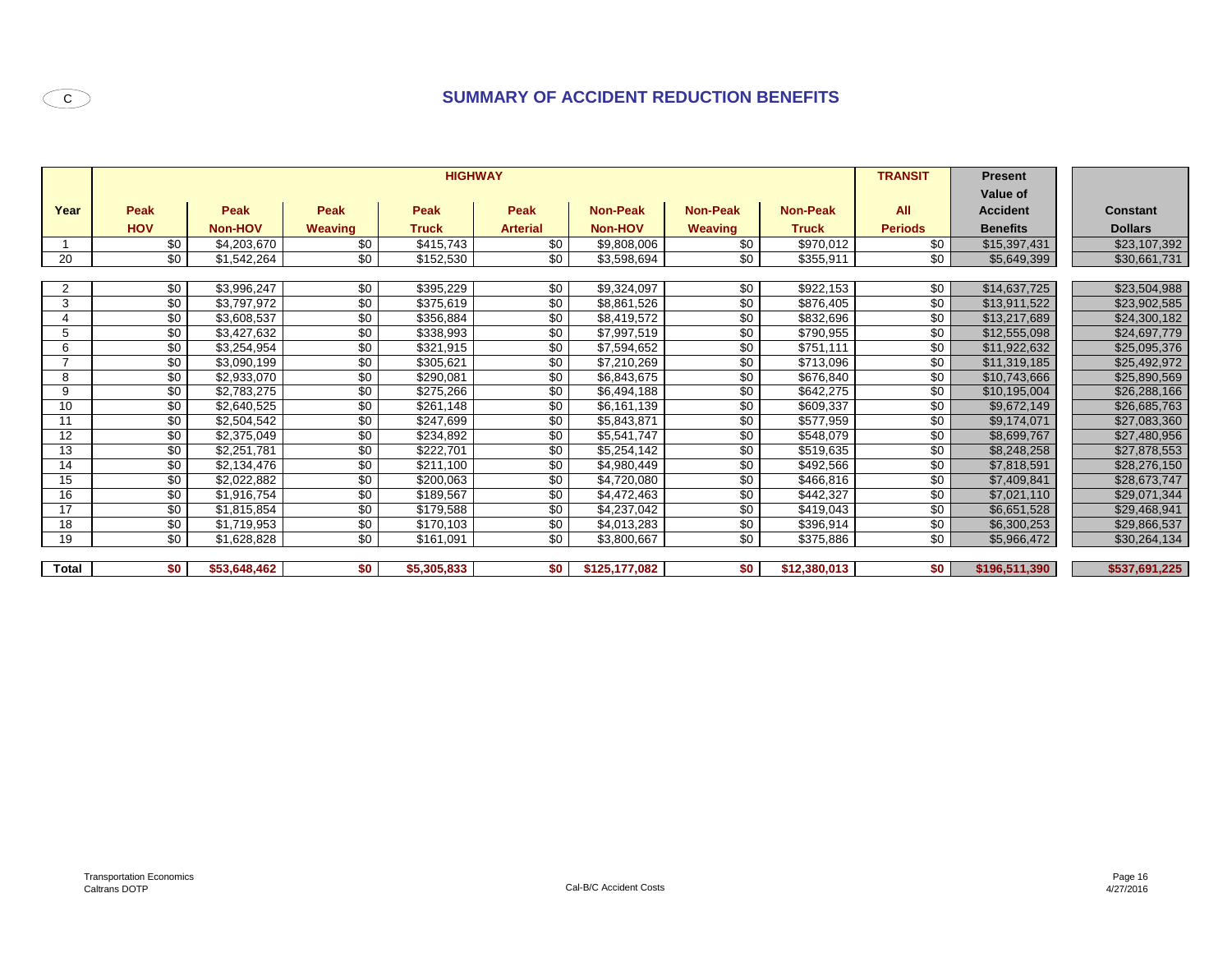|                | <b>HIGHWAY</b>            |                               |                        |                             |                     |                                |                                   |                                   |                                 |  |  |
|----------------|---------------------------|-------------------------------|------------------------|-----------------------------|---------------------|--------------------------------|-----------------------------------|-----------------------------------|---------------------------------|--|--|
| Year           | <b>Peak</b><br><b>HOV</b> | <b>Peak</b><br><b>Non-HOV</b> | Peak<br><b>Weaving</b> | <b>Peak</b><br><b>Truck</b> | <b>Peak</b><br>Ramp | <b>Peak</b><br><b>Arterial</b> | <b>Non-Peak</b><br><b>Non-HOV</b> | <b>Non-Peak</b><br><b>Weaving</b> | <b>Non-Peak</b><br><b>Truck</b> |  |  |
|                | $\sqrt{6}$                | \$94,974                      | \$0                    | \$15,909                    | $\overline{50}$     | \$0                            | $\sqrt{6}$                        | $\overline{50}$                   | $\sqrt{6}$                      |  |  |
| 20             | $\sqrt{6}$                | \$69,089                      | $\sqrt{6}$             | \$11,490                    | \$0                 | \$0                            | $\sqrt{6}$                        | $\sqrt[6]{}$                      | \$0                             |  |  |
|                |                           |                               |                        |                             |                     |                                |                                   |                                   |                                 |  |  |
| 2              | $\sqrt{6}$                | \$101,443                     | $\sqrt{6}$             | \$17,021                    | $\sqrt{6}$          | $\sqrt{6}$                     | $\sqrt{6}$                        | $\sqrt{6}$                        | $\sqrt{6}$                      |  |  |
| 3              | $\sqrt{6}$                | \$98,004                      | $\sqrt{6}$             | \$16,438                    | $\sqrt{6}$          | $\sqrt{6}$                     | $\sqrt{6}$                        | $\sqrt{6}$                        | \$0                             |  |  |
| 4              | $\sqrt{6}$                | \$94,661                      | \$0                    | \$15,872                    | $\sqrt{6}$          | \$0                            | $\sqrt{6}$                        | $\sqrt{6}$                        | \$0                             |  |  |
| 5              | $\sqrt{6}$                | \$99,726                      | \$0                    | \$16,816                    | \$0                 | \$0                            | $\sqrt{6}$                        | \$0                               | $\overline{60}$                 |  |  |
| 6              | $\sqrt{6}$                | \$96,281                      | $\overline{50}$        | \$16,230                    | $\sqrt{6}$          | $\sqrt{6}$                     | \$0                               | $\sqrt{6}$                        | \$0                             |  |  |
| $\overline{7}$ | \$0                       | \$92,937                      | $\sqrt{6}$             | \$15,662                    | $\sqrt{6}$          | $\sqrt{6}$                     | $\overline{50}$                   | $\sqrt{6}$                        | $rac{$0}{$0}$                   |  |  |
| 8              | $\sqrt{6}$                | \$84,822                      | $\sqrt{6}$             | \$13,844                    | $\sqrt{6}$          | $\sqrt{6}$                     | $\sqrt{6}$                        | $\sqrt{6}$                        |                                 |  |  |
| 9              | \$0                       | \$88,650                      | $\sqrt{6}$             | \$14,561                    | \$0                 | $\sqrt{6}$                     | \$0                               | $\sqrt{6}$                        | $\overline{60}$                 |  |  |
| 10             | \$0                       | \$85,613                      | $\sqrt{6}$             | \$14,067                    | $\overline{50}$     | $\sqrt{6}$                     | \$0                               | \$0                               | \$0                             |  |  |
| 11             | \$0                       | \$82,666                      | \$0                    | \$13,588                    | $\sqrt{6}$          | $\sqrt{6}$                     | $\sqrt{6}$                        | $\sqrt{6}$                        | $\overline{30}$                 |  |  |
| 12             | \$0                       | \$79,805                      | \$0                    | \$13,123                    | \$0                 | \$0                            | \$0                               | \$0                               | \$0                             |  |  |
| 13             | \$0                       | \$82,865                      | \$0                    | \$13,699                    | $\overline{60}$     | $\sqrt{6}$                     | $\overline{50}$                   | \$0                               | $\frac{$0}{$0}$                 |  |  |
| 14             | \$0                       | \$79,970                      | $\sqrt{6}$             | \$13,225                    | $\overline{60}$     | $\sqrt{6}$                     | \$0                               | $\sqrt{6}$                        |                                 |  |  |
| 15             | \$0                       | \$77,163                      | \$0                    | \$12,765                    | \$0                 | \$0                            | $\sqrt{6}$                        | \$0                               | \$0                             |  |  |
| 16             | \$0                       | \$74,442                      | $\sqrt{6}$             | \$12,319                    | $\overline{50}$     | $\sqrt{6}$                     | \$0                               | \$0                               | \$0                             |  |  |
| 17             | $\sqrt{6}$                | \$77,059                      | \$0                    | \$12,802                    | \$0                 | \$0                            | $\sqrt{6}$                        | \$0                               | \$0                             |  |  |
| 18             | $\sqrt{6}$                | \$74,316                      | $\sqrt{6}$             | \$12,351                    | $\sqrt{6}$          | $\sqrt{6}$                     | \$0                               | $\sqrt{6}$                        | \$0                             |  |  |
| 19             | \$0                       | \$71,660                      | \$0                    | \$11,914                    | \$0                 | \$0                            | \$0                               | \$0                               | \$0                             |  |  |
|                |                           |                               |                        |                             |                     |                                |                                   |                                   |                                 |  |  |
| <b>Total</b>   | \$0                       | \$1,706,146                   | \$0                    | \$283,694                   | \$0                 | \$0                            | \$0                               | \$0                               | \$0                             |  |  |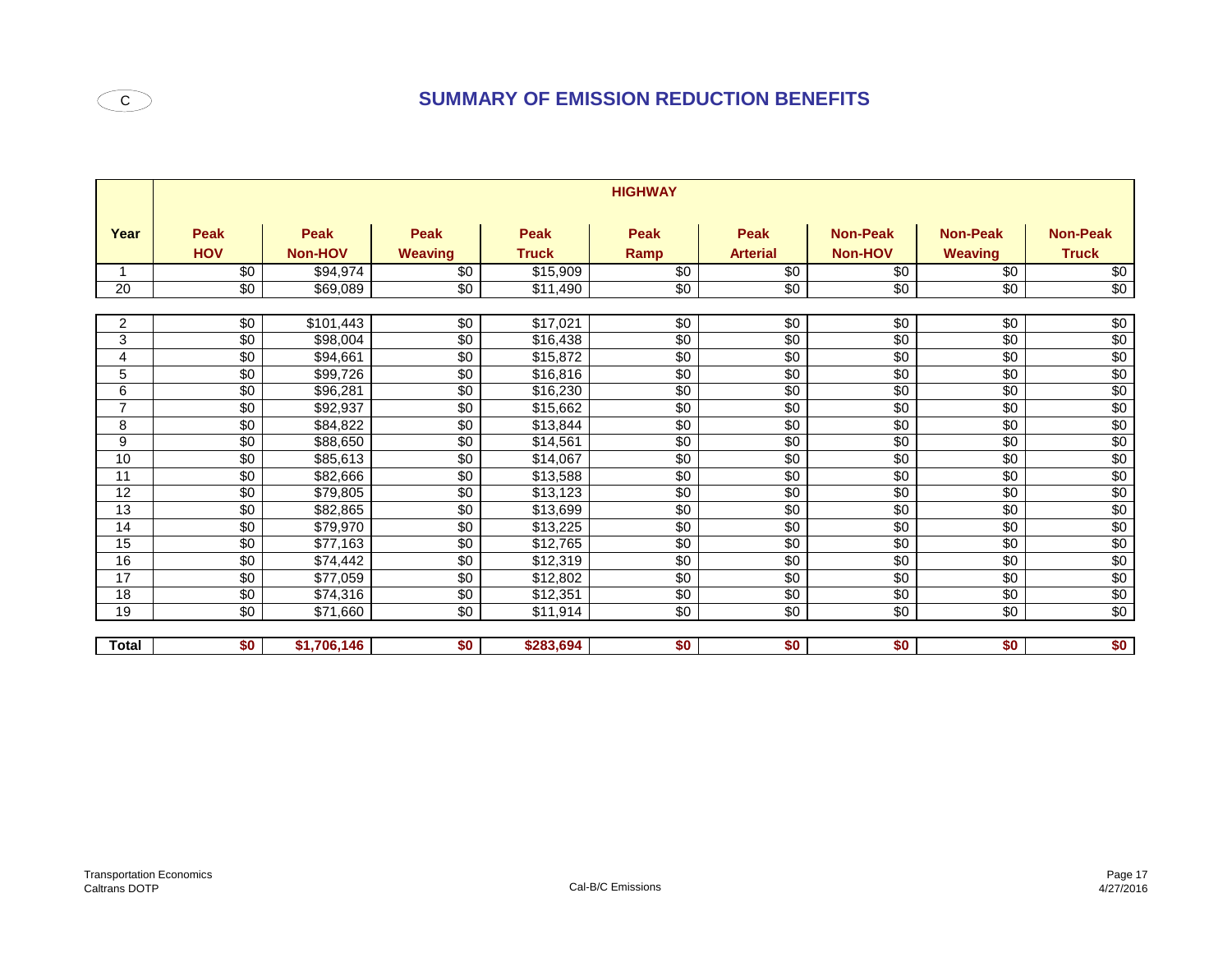|                |             |                 | <b>TRANSIT</b>   |              | <b>Present</b>  |                 |              | CO <sub>2</sub> EMISSIONS |             |
|----------------|-------------|-----------------|------------------|--------------|-----------------|-----------------|--------------|---------------------------|-------------|
|                |             |                 |                  |              | Value of        |                 | <b>SAVED</b> |                           |             |
| Year           | <b>Peak</b> | <b>Non-Peak</b> | <b>Passenger</b> | <b>Light</b> | <b>Emission</b> | <b>Constant</b> |              |                           |             |
|                | <b>Bus</b>  | <b>Bus</b>      | Rail             | Rail         | <b>Benefits</b> | <b>Dollars</b>  |              | tons/yr                   | PV \$/yr    |
| 1              | $\sqrt{6}$  | $\sqrt{6}$      | $\sqrt{6}$       | $\sqrt{6}$   | \$110,882       | \$166,405       |              | 2,979                     | \$91,653    |
| 20             | $\sqrt{6}$  | $\sqrt{6}$      | \$0              | $\sqrt{6}$   | \$80,580        | \$437,341       |              | 5,956                     | \$73,820    |
|                |             |                 |                  |              |                 |                 |              |                           |             |
| $\overline{a}$ | $\sqrt{6}$  | $\sqrt{6}$      | $\sqrt{6}$       | $\sqrt{6}$   | \$118,463       | \$190,226       |              | 3,330                     |             |
| 3              | \$0         | \$0             | $\sqrt{6}$       | \$0          | \$114,442       | \$196,633       |              | 3,387                     | \$94,682    |
| 4              | $\sqrt{6}$  | \$0             | $\sqrt{6}$       | $\sqrt{6}$   | \$110,533       | \$203,211       |              | 3,443                     | \$91,759    |
| 5              | \$0         | \$0             | $\sqrt{6}$       | $\sqrt{6}$   | \$116,541       | \$229,255       |              | 3,814                     | \$96,910    |
| 6              | \$0         | \$0             | \$0              | \$0          | \$112,511       | \$236,819       |              | 3,876                     | \$93,869    |
| $\overline{7}$ | $\sqrt{6}$  | $\sqrt{6}$      | $\sqrt{6}$       | $\sqrt{6}$   | \$108,598       | \$244,584       |              | 3,937                     | \$90,900    |
| 8              | \$0         | \$0             | \$0              | \$0          | \$98,667        | \$237,771       |              | 4,030                     | \$88,706    |
| 9              | $\sqrt{6}$  | $\sqrt{6}$      | $\sqrt{6}$       | $\sqrt{6}$   | \$103,210       | \$266,132       |              | 4,431                     | \$92,955    |
| 10             | $\sqrt{6}$  | \$0             | $\sqrt{6}$       | $\sqrt{6}$   | \$99,681        | \$275,022       |              | 4,498                     | \$89,951    |
| 11             | \$0         | \$0             | $\sqrt{6}$       | \$0          | \$96,254        | \$284,156       |              | 4,565                     | \$87,025    |
| 12             | \$0         | \$0             | \$0              | \$0          | \$92,928        | \$293,541       |              | 4,632                     | \$84,176    |
| 13             | \$0         | \$0             | \$0              | \$0          | \$96,564        | \$326,379       |              | 5,057                     | \$87,616    |
| 14             | $\sqrt{6}$  | $\sqrt{6}$      | $\sqrt{6}$       | $\sqrt{6}$   | \$93,194        | \$337,040       |              | 5,129                     | \$84,713    |
| 15             | $\sqrt{6}$  | $\sqrt{6}$      | $\sqrt{6}$       | $\sqrt{6}$   | \$89,928        | \$347,992       |              | 5,201                     | \$81,890    |
| 16             | $\sqrt{6}$  | \$0             | $\sqrt{6}$       | $\sqrt{6}$   | \$86,762        | \$359,242       |              | 5,273                     | \$79,146    |
| 17             | $\sqrt{6}$  | \$0             | $\sqrt{6}$       | \$0          | \$89,861        | \$398,121       |              | 5,725                     | \$81,902    |
| 18             | $\sqrt{6}$  | \$0             | $\sqrt{6}$       | \$0          | \$86,667        | \$410,846       |              | 5,802                     | \$79,128    |
| 19             | \$0         | \$0             | \$0              | \$0          | \$83,574        | \$423,917       |              | 5,879                     | \$76,435    |
|                |             |                 |                  |              |                 |                 |              |                           |             |
| <b>Total</b>   | \$0         | \$0             | \$0              | \$0          | \$1,989,839     | \$5,864,632     |              | 90,944                    | \$1,744,908 |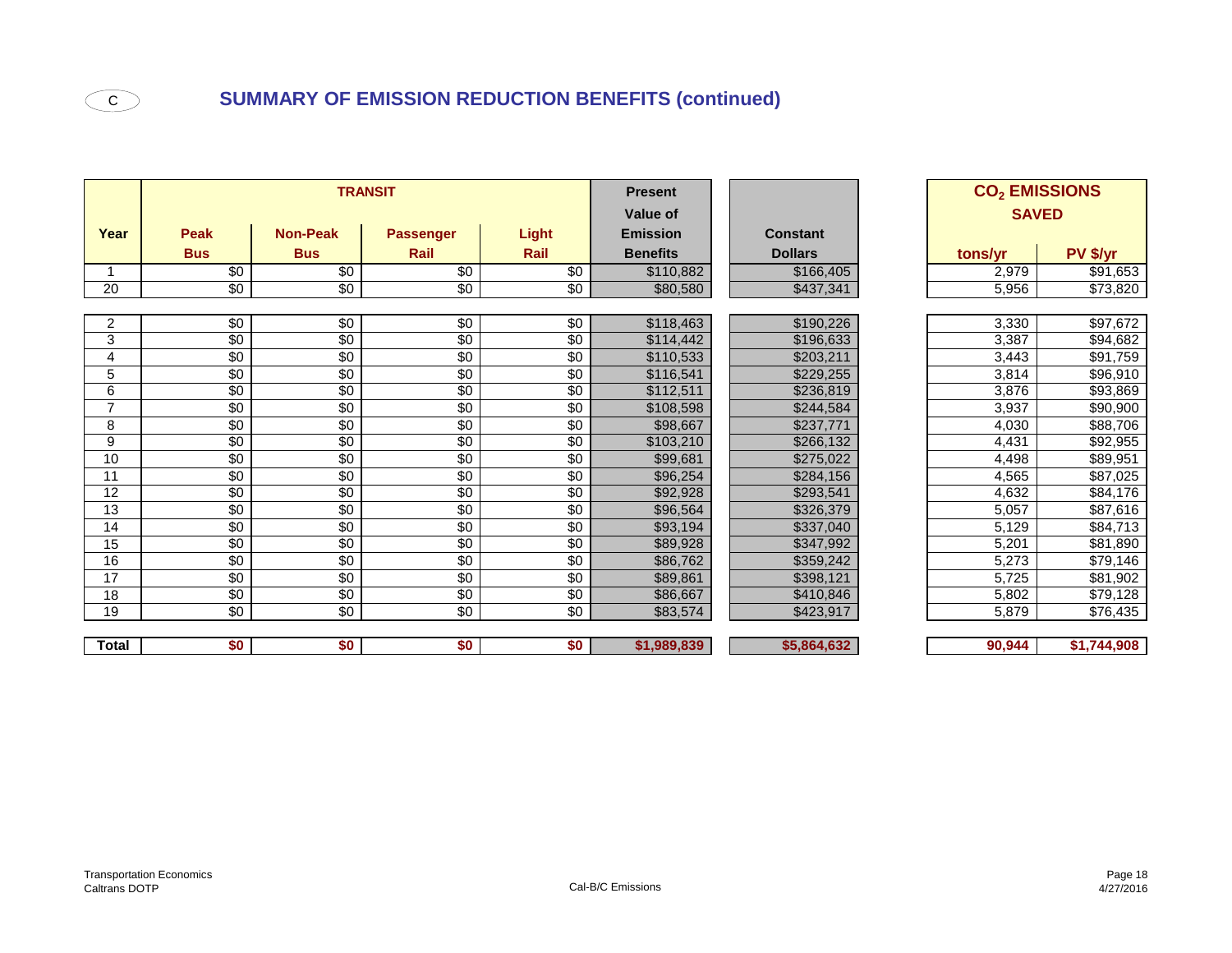|                     |                            | <b>PRESENT VALUE OF USER BENEFITS</b>      |                   |                   | <b>PRESENT VALUE OF USER BENEFITS</b><br>(road 2) |                                         |                   |                   |  |  |
|---------------------|----------------------------|--------------------------------------------|-------------------|-------------------|---------------------------------------------------|-----------------------------------------|-------------------|-------------------|--|--|
|                     | <b>Travel</b>              | <b>Vehicle</b>                             |                   | <b>Vehicle</b>    | <b>Travel</b>                                     | <b>Vehicle</b>                          |                   | <b>Vehicle</b>    |  |  |
| Year                | <b>Time</b>                | <b>Op. Cost</b>                            | <b>Accident</b>   | <b>Emission</b>   | <b>Time</b>                                       | <b>Op. Cost</b>                         | <b>Accident</b>   | <b>Emission</b>   |  |  |
|                     | <b>Savings</b>             | <b>Savings</b>                             | <b>Reductions</b> | <b>Reductions</b> | <b>Savings</b>                                    | <b>Savings</b>                          | <b>Reductions</b> | <b>Reductions</b> |  |  |
|                     | <b>Construction Period</b> |                                            |                   |                   |                                                   |                                         |                   |                   |  |  |
| 1                   |                            |                                            |                   |                   |                                                   |                                         |                   |                   |  |  |
| $\overline{2}$      |                            |                                            |                   |                   |                                                   |                                         |                   |                   |  |  |
| $\overline{3}$      |                            |                                            |                   |                   |                                                   |                                         |                   |                   |  |  |
| 4                   |                            |                                            |                   |                   |                                                   |                                         |                   |                   |  |  |
| 5                   |                            |                                            |                   |                   |                                                   |                                         |                   |                   |  |  |
| 6                   |                            |                                            |                   |                   |                                                   |                                         |                   |                   |  |  |
| $\overline{7}$      |                            |                                            |                   |                   |                                                   |                                         |                   |                   |  |  |
| 8                   |                            |                                            |                   |                   |                                                   |                                         |                   |                   |  |  |
| <b>Project Open</b> |                            |                                            |                   |                   |                                                   |                                         |                   |                   |  |  |
|                     | \$3,495,872                | \$534,345                                  | \$15,397,431      | \$110,882         |                                                   |                                         |                   |                   |  |  |
| $\overline{2}$      | \$3,468,957                | \$558,847                                  | \$14,637,725      | \$118,463         |                                                   |                                         |                   |                   |  |  |
| 3                   | \$3,442,974                | \$531,119                                  | \$13,911,522      | \$114,442         |                                                   |                                         |                   |                   |  |  |
| $\overline{4}$      | \$3,417,995                | \$504,628                                  | \$13,217,689      | \$110,533         |                                                   |                                         |                   |                   |  |  |
| 5                   | \$3,394,090                | \$523,197                                  | \$12,555,098      | \$116,541         |                                                   |                                         |                   |                   |  |  |
| 6                   | \$3,371,329                | \$496,839                                  | \$11,922,632      | \$112,511         |                                                   |                                         |                   |                   |  |  |
| $\overline{7}$      | \$3,349,783                | \$471,691                                  | \$11,319,185      | \$108,598         |                                                   |                                         |                   |                   |  |  |
| 8                   | \$3,329,525                | \$447,706                                  | \$10,743,666      | \$98,667          |                                                   |                                         |                   |                   |  |  |
| 9                   | $\overline{$3,310,629}$    | \$460,078                                  | \$10,195,004      | \$103,210         |                                                   |                                         |                   |                   |  |  |
| 10                  | \$3,293,171                | \$436,481                                  | \$9,672,149       | \$99,681          |                                                   |                                         |                   |                   |  |  |
| 11                  | \$3,277,230                | \$414,003                                  | \$9,174,071       | \$96,254          |                                                   |                                         |                   |                   |  |  |
| 12                  | \$3,262,890                | \$392,598                                  | \$8,699,767       | \$92,928          |                                                   |                                         |                   |                   |  |  |
| 13                  | \$3,250,238                | \$399,374                                  | \$8,248,258       | \$96,564          |                                                   |                                         |                   |                   |  |  |
| 14                  | \$3,239,366                | \$378,569                                  | \$7,818,591       | \$93,194          |                                                   |                                         |                   |                   |  |  |
| 15                  | \$3,230,375                | \$358,777                                  | \$7,409,841       | \$89,928          |                                                   |                                         |                   |                   |  |  |
| 16                  | \$3,223,371                | \$339,954                                  | \$7,021,110       | \$86,762          |                                                   |                                         |                   |                   |  |  |
| 17                  | \$3,218,470                | \$346,516                                  | \$6,651,528       | \$89,861          |                                                   |                                         |                   |                   |  |  |
| $\overline{18}$     | \$3,215,797                | \$328,215                                  | \$6,300,253       | \$86,667          |                                                   |                                         |                   |                   |  |  |
| 19                  | \$3,215,490                | \$310,826                                  | \$5,966,472       | \$83,574          |                                                   |                                         |                   |                   |  |  |
| 20                  | \$3,217,699                | \$294,307                                  | \$5,649,399       | \$80,580          |                                                   |                                         |                   |                   |  |  |
|                     |                            |                                            |                   |                   |                                                   |                                         |                   |                   |  |  |
| <b>Total</b>        | \$66,225,249               | \$8,528,069                                | \$196,511,390     | \$1,989,839       | \$0                                               | \$0                                     | \$0               | $\sqrt{60}$       |  |  |
|                     |                            |                                            |                   |                   |                                                   |                                         |                   |                   |  |  |
|                     |                            | 11,828,470 Person-Hours of Time Saved      |                   |                   |                                                   | Person-Hours of Time Saved              |                   |                   |  |  |
|                     | 90.944                     | CO <sub>2</sub> Emissions Saved (tons)     |                   |                   |                                                   | CO <sub>2</sub> Emissions Saved (tons)  |                   |                   |  |  |
|                     |                            | $$1,744,908$ $CO2$ Emissions Saved (\$ PV) |                   |                   |                                                   | CO <sub>2</sub> Emissions Saved (\$ PV) |                   |                   |  |  |
|                     |                            |                                            |                   |                   |                                                   |                                         |                   |                   |  |  |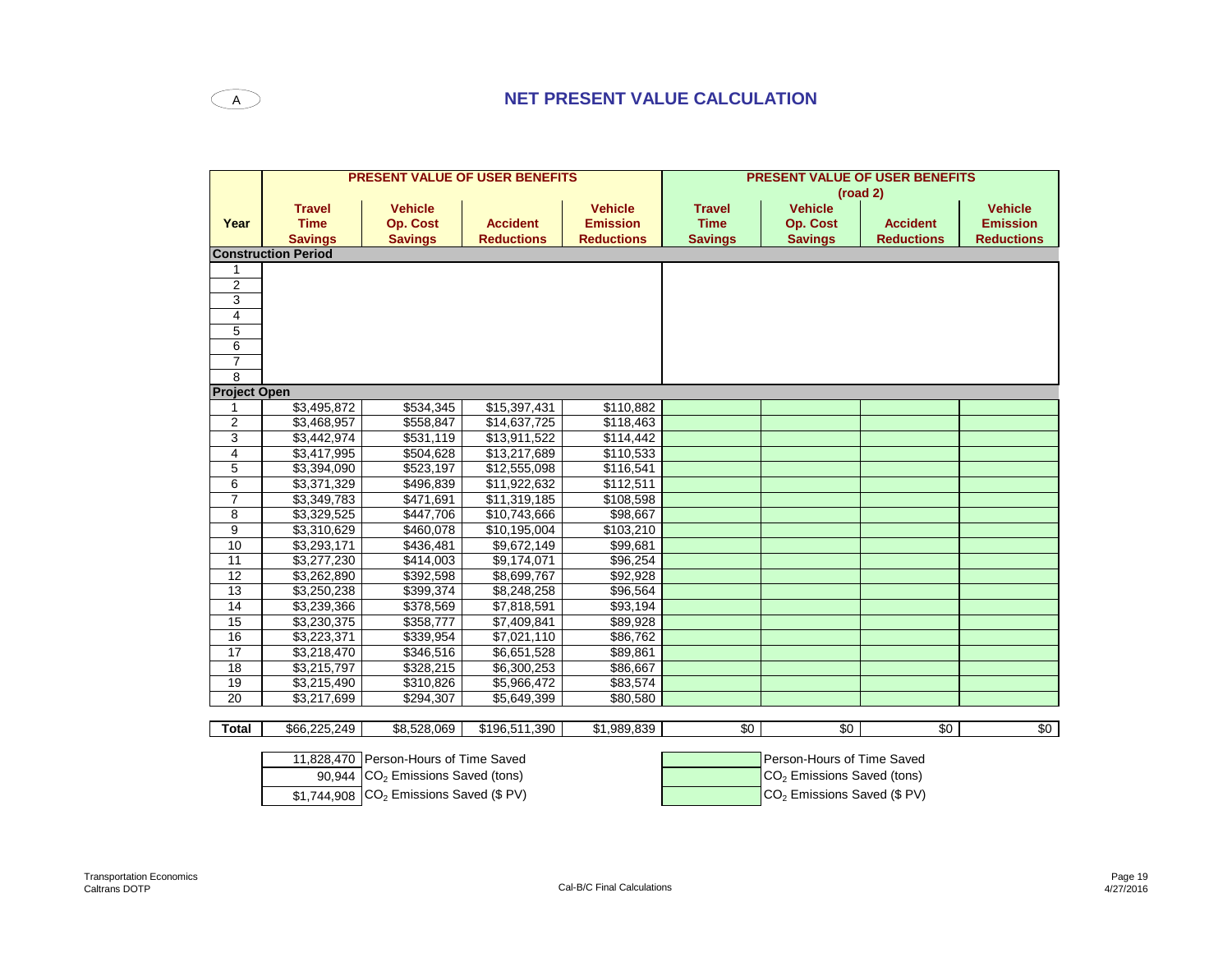|                |                            | PRESENT VALUE OF USER BENEFITS<br>(road 3) | <b>Present</b><br>Value | <b>Present</b><br>Value |                 |                 |
|----------------|----------------------------|--------------------------------------------|-------------------------|-------------------------|-----------------|-----------------|
| <b>Travel</b>  | <b>Vehicle</b>             |                                            | <b>Vehicle</b>          | of Total                | of Total        | <b>NET</b>      |
| <b>Time</b>    | <b>Op. Cost</b>            | <b>Accident</b>                            | <b>Emission</b>         | <b>User</b>             | Project         | <b>PRESENT</b>  |
| <b>Savings</b> | <b>Savings</b>             | <b>Reductions</b>                          | <b>Reductions</b>       | <b>Benefits</b>         | <b>Costs</b>    | <b>VALUE</b>    |
|                |                            |                                            |                         |                         |                 |                 |
|                |                            |                                            |                         | $\sqrt{$0}$             | \$1,553,000     | (\$1,553,000)   |
|                |                            |                                            |                         | $\overline{30}$         | \$1,451,402     | (\$1,451,402)   |
|                |                            |                                            |                         | $\overline{30}$         | \$1,356,450     | (\$1,356,450)   |
|                |                            |                                            |                         | $\overline{30}$         | \$9,153,964     | (\$9,153,964)   |
|                |                            |                                            |                         | $\overline{30}$         | \$8,555,107     | (\$8,555,107)   |
|                |                            |                                            |                         | $\overline{$}$ 0        | \$7,995,427     | (\$7,995,427)   |
|                |                            |                                            |                         | $\overline{30}$         | \$0             | \$0             |
|                |                            |                                            |                         | $\overline{50}$         | $\overline{50}$ | $\overline{$}0$ |
|                |                            |                                            |                         |                         |                 |                 |
|                |                            |                                            |                         | \$19,538,530            | \$33,317        | \$19,505,212    |
|                |                            |                                            |                         | \$18,783,992            | \$31,137        | \$18,752,855    |
|                |                            |                                            |                         | \$18,000,058            | \$29,100        | \$17,970,957    |
|                |                            |                                            |                         | \$17,250,845            | \$27,197        | \$17,223,649    |
|                |                            |                                            |                         | \$16,588,926            | \$25,417        | \$16,563,509    |
|                |                            |                                            |                         | \$15,903,311            | \$23,755        | \$15,879,556    |
|                |                            |                                            |                         | \$15,249,257            | \$22,201        | \$15,227,056    |
|                |                            |                                            |                         | \$14,619,564            | \$20,748        | \$14,598,816    |
|                |                            |                                            |                         | \$14,068,921            | \$19,391        | \$14,049,531    |
|                |                            |                                            |                         | \$13,501,482            | \$18,122        | \$13,483,359    |
|                |                            |                                            |                         | \$12,961,558            | \$16,937        | \$12,944,621    |
|                |                            |                                            |                         | \$12,448,182            | \$15,829        | \$12,432,354    |
|                |                            |                                            |                         | \$11,994,434            | \$14,793        | \$11,979,640    |
|                |                            |                                            |                         | \$11,529,721            | \$13,825        | \$11,515,895    |
|                |                            |                                            |                         | \$11,088,921            | \$12,921        | \$11,076,000    |
|                |                            |                                            |                         | \$10,671,197            | \$12,076        | \$10,659,121    |
|                |                            |                                            |                         | \$10,306,374            | \$11,286        | \$10,295,088    |
|                |                            |                                            |                         | \$9,930,931             | \$10,547        | \$9,920,384     |
|                |                            |                                            |                         | \$9,576,361             | \$9,857         | \$9,566,504     |
|                |                            |                                            |                         | \$9,241,985             | \$9,212         | \$9,232,772     |
|                |                            |                                            |                         |                         |                 |                 |
| $\sqrt{6}$     | \$0                        | \$0                                        | \$0                     | \$273.254.548           | \$30.443.020    | \$242.811.528   |
|                | Person-Houre of Time Saved |                                            |                         |                         |                 |                 |

| Person-Hours of Time Saved                     |
|------------------------------------------------|
| $\vert$ CO <sub>2</sub> Emissions Saved (tons) |
| CO <sub>2</sub> Emissions Saved (\$ PV)        |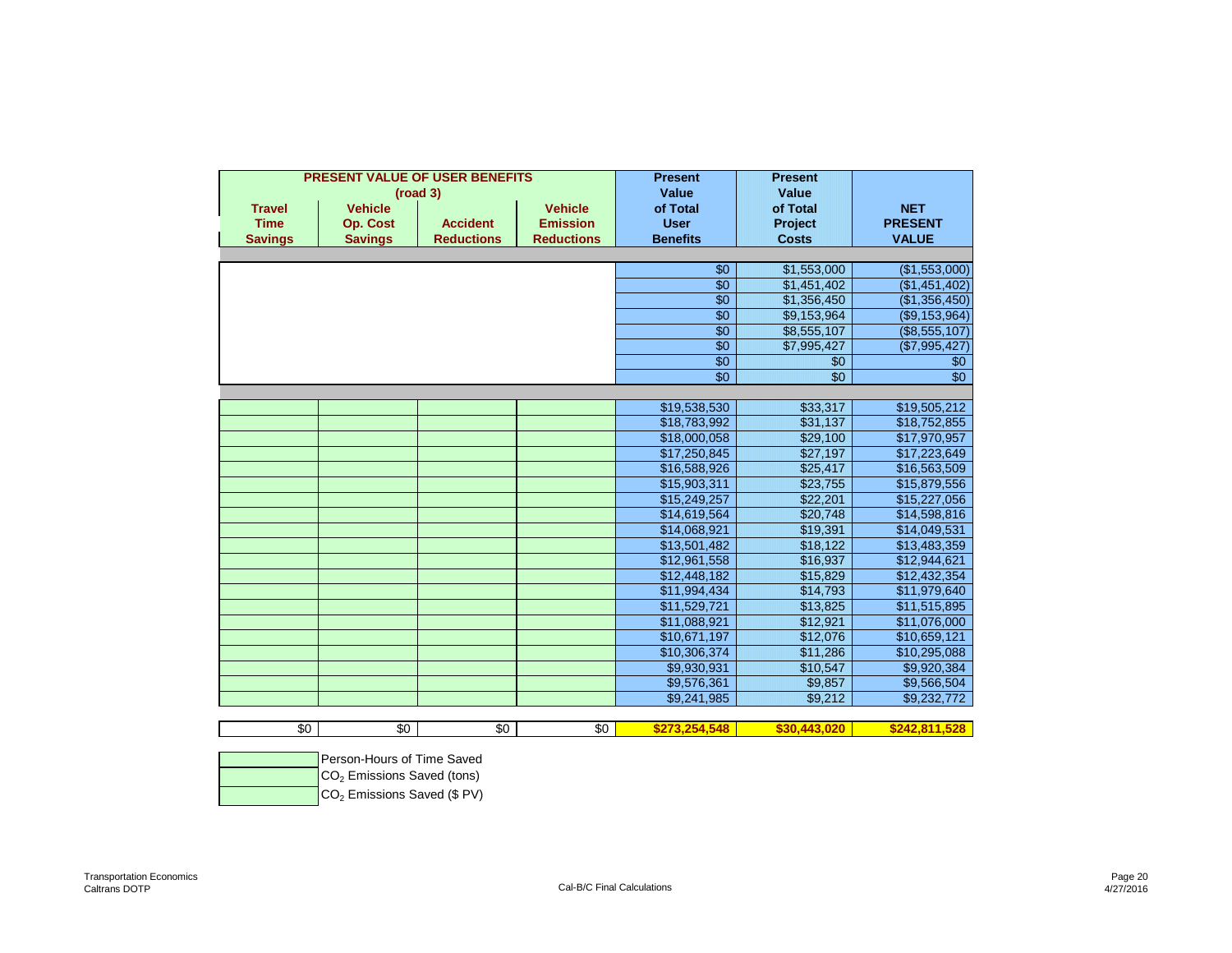

|                     |                            |                 | <b>USER BENEFITS IN CONSTANT DOLLARS</b> |                   | <b>USER BENEFITS IN CONSTANT DOLLARS</b> |                 |                   |                   |
|---------------------|----------------------------|-----------------|------------------------------------------|-------------------|------------------------------------------|-----------------|-------------------|-------------------|
|                     |                            |                 |                                          |                   | (road 2)                                 |                 |                   |                   |
|                     | <b>Travel</b>              | <b>Vehicle</b>  |                                          | <b>Vehicle</b>    | <b>Travel</b>                            | <b>Vehicle</b>  |                   | <b>Vehicle</b>    |
| Year                | <b>Time</b>                | <b>Op. Cost</b> | <b>Accident</b>                          | <b>Emission</b>   | <b>Time</b>                              | <b>Op. Cost</b> | <b>Accident</b>   | <b>Emission</b>   |
|                     | <b>Savings</b>             | <b>Savings</b>  | <b>Reductions</b>                        | <b>Reductions</b> | <b>Savings</b>                           | <b>Savings</b>  | <b>Reductions</b> | <b>Reductions</b> |
|                     | <b>Construction Period</b> |                 |                                          |                   |                                          |                 |                   |                   |
|                     |                            |                 |                                          |                   |                                          |                 |                   |                   |
| $\overline{2}$      |                            |                 |                                          |                   |                                          |                 |                   |                   |
| 3                   |                            |                 |                                          |                   |                                          |                 |                   |                   |
| 4                   |                            |                 |                                          |                   |                                          |                 |                   |                   |
| 5                   |                            |                 |                                          |                   |                                          |                 |                   |                   |
| 6                   |                            |                 |                                          |                   |                                          |                 |                   |                   |
| $\overline{7}$      |                            |                 |                                          |                   |                                          |                 |                   |                   |
| 8                   |                            |                 |                                          |                   |                                          |                 |                   |                   |
| <b>Project Open</b> |                            |                 |                                          |                   |                                          |                 |                   |                   |
|                     | \$5,246,361                | \$801,907       | \$23,107,392                             | \$166,405         |                                          |                 |                   |                   |
| 2                   | \$5,570,386                | \$897,386       | \$23,504,988                             | \$190,226         |                                          |                 |                   |                   |
| 3                   | \$5,915,671                | \$912,562       | \$23,902,585                             | \$196,633         |                                          |                 |                   |                   |
| 4                   | \$6,283,844                | \$927,738       | \$24,300,182                             | \$203,211         |                                          |                 |                   |                   |
| 5                   | \$6,676,688                | \$1,029,207     | \$24,697,779                             | \$229,255         |                                          |                 |                   |                   |
| 6                   | \$7,096,147                | \$1,045,772     | \$25,095,376                             | \$236,819         |                                          |                 |                   |                   |
| $\overline{7}$      | \$7,544,353                | \$1,062,338     | \$25,492,972                             | \$244,584         |                                          |                 |                   |                   |
| 8                   | \$8,023,640                | \$1,078,903     | \$25,890,569                             | \$237,771         |                                          |                 |                   |                   |
| 9                   | \$8,536,571                | \$1,186,326     | \$26,288,166                             | \$266,132         |                                          |                 |                   |                   |
| 10                  | \$9,085,963                | \$1,204,265     | \$26,685,763                             | \$275,022         |                                          |                 |                   |                   |
| 11                  | \$9,674,921                | \$1,222,205     | \$27,083,360                             | \$284,156         |                                          |                 |                   |                   |
| 12                  | \$10,306,867               | \$1,240,144     | \$27,480,956                             | \$293,541         |                                          |                 |                   |                   |
| $\overline{13}$     | \$10,985,583               | \$1,349,858     | \$27,878,553                             | \$326,379         |                                          |                 |                   |                   |
| 14                  | \$11,715,256               | \$1,369,106     | \$28,276,150                             | \$337,040         |                                          |                 |                   |                   |
| 15                  | \$12,500,531               | \$1,388,354     | \$28,673,747                             | \$347,992         |                                          |                 |                   |                   |
| 16                  | \$13,346,568               | \$1,407,602     | \$29,071,344                             | \$359,242         |                                          |                 |                   |                   |
| 17                  | \$14,259,113               | \$1,535,203     | \$29,468,941                             | \$398,121         |                                          |                 |                   |                   |
| 18                  | \$15,244,580               | \$1,555,913     | \$29,866,537                             | \$410,846         |                                          |                 |                   |                   |
| 19                  | \$16,310,144               | \$1,576,622     | \$30,264,134                             | \$423,917         |                                          |                 |                   |                   |
| 20                  | \$17,463,847               | \$1,597,332     | \$30,661,731                             | \$437,341         |                                          |                 |                   |                   |
|                     |                            |                 |                                          |                   |                                          |                 |                   |                   |
| Total               | \$201,787,034              | \$24,388,742    | \$537,691,225                            | \$5,864,632       | \$0                                      | \$0             | \$0               | \$0               |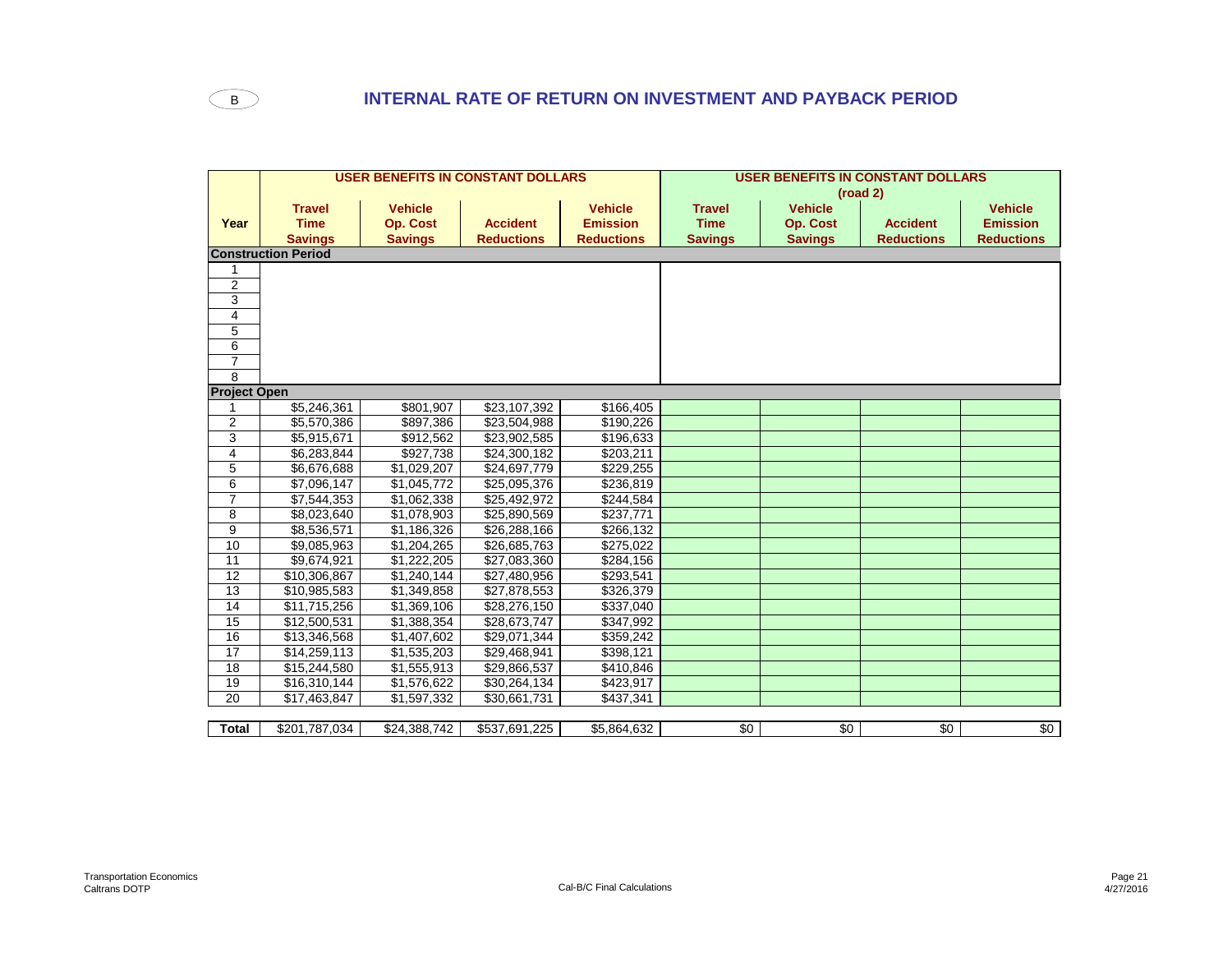|                | <b>USER BENEFITS IN CONSTANT DOLLARS</b> |                   |                   |                        | <b>Total</b>               |                                |                   |
|----------------|------------------------------------------|-------------------|-------------------|------------------------|----------------------------|--------------------------------|-------------------|
|                |                                          | (road 3)          |                   | <b>Total User</b>      | Project                    | <b>ANNUAL</b>                  | <b>CUMULATIVE</b> |
| <b>Travel</b>  | <b>Vehicle</b>                           |                   | <b>Vehicle</b>    | <b>Benefits in</b>     | <b>Costs in</b>            | <b>RETURNS</b>                 | <b>RETURNS</b>    |
| <b>Time</b>    | <b>Op. Cost</b>                          | <b>Accident</b>   | <b>Emission</b>   | <b>Constant</b>        | <b>Constant</b>            | ON                             | <b>AFTER</b>      |
| <b>Savings</b> | <b>Savings</b>                           | <b>Reductions</b> | <b>Reductions</b> | <b>Dollars</b>         | <b>Dollars</b>             | <b>INVESTMENT</b>              | <b>PROJ OPENS</b> |
|                |                                          |                   |                   |                        |                            |                                |                   |
|                |                                          |                   |                   | \$0<br>$\overline{30}$ | \$1,553,000<br>\$1,553,000 | (\$1,553,000)<br>(\$1,553,000) |                   |
|                |                                          |                   |                   | $\overline{30}$        | \$1,553,000                | (\$1,553,000)                  |                   |
|                |                                          |                   |                   | \$0                    | \$11,214,000               | (\$11,214,000)                 |                   |
|                |                                          |                   |                   | $\sqrt{$0}$            | \$11,214,000               | (\$11,214,000)                 |                   |
|                |                                          |                   |                   | $\sqrt{$0}$            | \$11,214,000               | (\$11,214,000)                 |                   |
|                |                                          |                   |                   | $\sqrt{$0}$            | \$0                        | \$0                            |                   |
|                |                                          |                   |                   | \$0                    | \$0                        | $\overline{30}$                |                   |
|                |                                          |                   |                   |                        |                            |                                |                   |
|                |                                          |                   |                   | \$29,322,064           | \$50,000                   | \$29,272,064                   | \$29,272,064      |
|                |                                          |                   |                   | \$30,162,987           | \$50,000                   | \$30,112,987                   | \$59,385,051      |
|                |                                          |                   |                   | \$30,927,451           | \$50,000                   | \$30,877,451                   | \$90,262,502      |
|                |                                          |                   |                   | \$31,714,975           | \$50,000                   | \$31,664,975                   | \$121,927,477     |
|                |                                          |                   |                   | \$32,632,928           | \$50,000                   | \$32,582,928                   | \$154,510,405     |
|                |                                          |                   |                   | \$33,474,114           | \$50,000                   | \$33,424,114                   | \$187,934,520     |
|                |                                          |                   |                   | \$34,344,247           | \$50,000                   | \$34,294,247                   | \$222,228,767     |
|                |                                          |                   |                   | \$35,230,883           | \$50,000                   | \$35,180,883                   | \$257,409,650     |
|                |                                          |                   |                   | \$36,277,194           | \$50,000                   | \$36,227,194                   | \$293,636,844     |
|                |                                          |                   |                   | \$37,251,014           | \$50,000                   | \$37,201,014                   | \$330,837,858     |
|                |                                          |                   |                   | \$38,264,642           | \$50,000                   | \$38,214,642                   | \$369,052,500     |
|                |                                          |                   |                   | \$39,321,508           | \$50,000                   | \$39,271,508                   | \$408,324,007     |
|                |                                          |                   |                   | \$40,540,373           | \$50,000                   | \$40,490,373                   | \$448,814,380     |
|                |                                          |                   |                   | \$41,697,552           | \$50,000                   | \$41,647,552                   | \$490,461,932     |
|                |                                          |                   |                   | \$42,910,624           | \$50,000                   | \$42,860,624                   | \$533,322,556     |
|                |                                          |                   |                   | \$44,184,755           | \$50,000                   | \$44,134,755                   | \$577,457,311     |
|                |                                          |                   |                   | \$45,661,378           | \$50,000                   | \$45,611,378                   | \$623,068,689     |
|                |                                          |                   |                   | \$47,077,877           | \$50,000                   | \$47,027,877                   | \$670,096,566     |
|                |                                          |                   |                   | \$48,574,817           | \$50,000                   | \$48,524,817                   | \$718,621,383     |
|                |                                          |                   |                   | \$50,160,251           | \$50,000                   | \$50,110,251                   | \$768,731,634     |
|                |                                          |                   |                   |                        |                            |                                |                   |
| \$0            | \$0                                      | \$0               | \$0               | \$769,731,634          | \$39,301,000               | \$730,430,634                  |                   |

Total Construction Costs **838,301,000**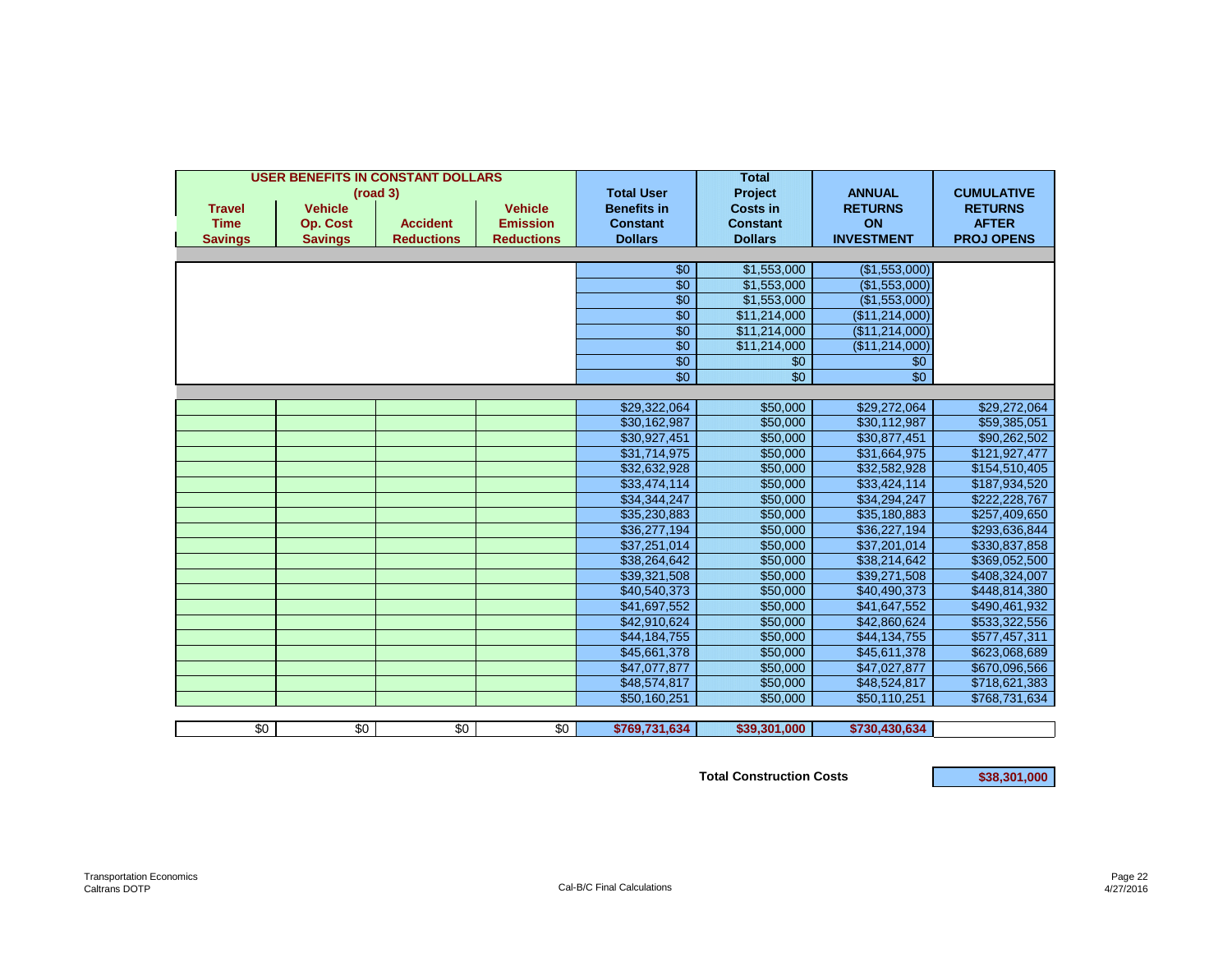| Years<br><b>After</b><br><b>Construction</b><br><b>Begins</b> | <b>ANNUAL</b><br><b>RETURNS</b><br>ON<br><b>INVESTMENT</b> |
|---------------------------------------------------------------|------------------------------------------------------------|
| 1                                                             | (\$1,553,000)                                              |
| 2                                                             | (\$1,553,000)                                              |
| 3                                                             | $(\$1,553,000)$                                            |
| 4                                                             | (\$11,214,000)                                             |
| 5                                                             | (\$11,214,000)                                             |
| 6                                                             | (\$11,214,000)                                             |
| $\overline{7}$                                                | \$29,272,064                                               |
| 8                                                             | \$30,112,987                                               |
| 9                                                             | \$30,877,451                                               |
| 10                                                            | \$31,664,975                                               |
| 11                                                            | \$32,582,928                                               |
| 12                                                            | \$33,424,114                                               |
| 13                                                            | \$34,294,247                                               |
| 14                                                            | \$35,180,883                                               |
| 15                                                            | \$36,227,194                                               |
| 16                                                            | \$37,201,014                                               |
| 17                                                            | \$38,214,642                                               |
| 18                                                            | \$39,271,508                                               |
| 19                                                            | \$40,490,373                                               |
| 20                                                            | \$41,647,552                                               |
| 21                                                            | \$42,860,624                                               |
| 22                                                            | \$44,134,755                                               |
| 23                                                            | \$45,611,378                                               |
| 24                                                            | \$47,027,877                                               |
| 25                                                            | \$48,524,817                                               |
| 26                                                            | \$50,110,251                                               |
| 27                                                            | \$0                                                        |
| 28                                                            | \$0                                                        |

**Internal Rate** The INTERNAL RATE OF RETURN (IRR) is the discount rate at which benefits and costs break even (are equal). For a project with an IRR greater than the Discount Rate, benefits are greater than costs, and the project has a positive economic value. The IRR allows projects with different costs, different benefit flows, and different time periods to be compared.

Payback The PAYBACK PERIOD is the number of years it takes for the net benefits (benefits minus costs) to equal, or payback, the initial **Period 2 years** construction costs. For a project with a Payback Period longer than the life-cycle of the project, initial construction costs are not recovered. The Payback Period varies inversely with the Benefit-Cost Ratio: shorter Payback Period yields higher Benefit-Cost.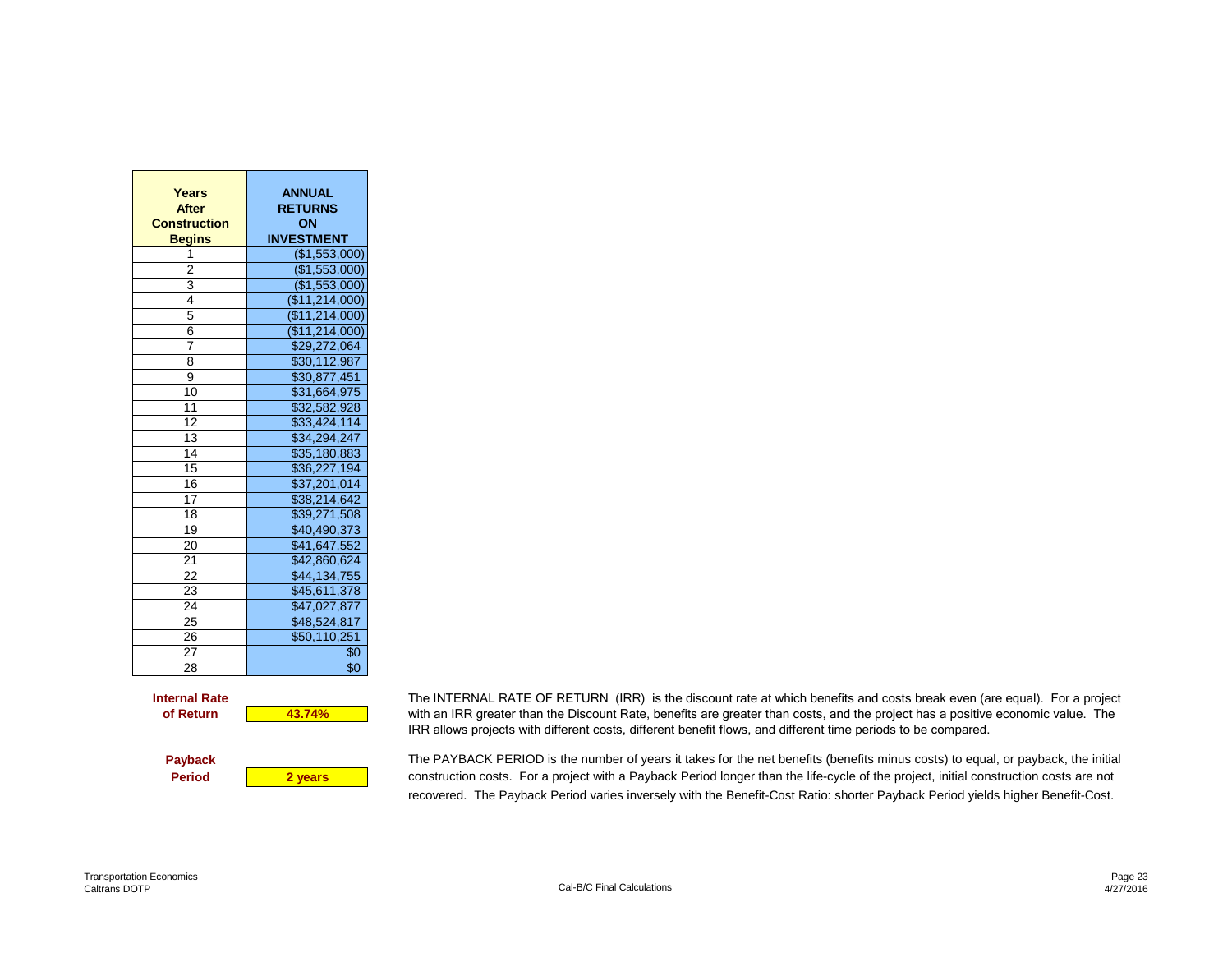### *Parameters*

*This page contains all economic values and rate tables. To update economic values automatically, change "Economic Update Factor."*

| <b>General Economic Parameters</b>                                                      |              |  |
|-----------------------------------------------------------------------------------------|--------------|--|
| <b>Year of Current Dollars for Model</b><br>Economic Update Factor (Using GDP Deflator) | 2015<br>1.00 |  |
| <b>Real Discount Rate</b>                                                               | 7.0%         |  |

| <b>Travel Time Parameters</b>                                                                              |                            |                                            |
|------------------------------------------------------------------------------------------------------------|----------------------------|--------------------------------------------|
|                                                                                                            | Value                      | <b>Units</b>                               |
| Statewide Average Hourly Wage                                                                              | $$\mathbb{S}$$<br>26.63    | \$/hr                                      |
| <b>Heavy and Light Truck Drivers</b>                                                                       |                            |                                            |
| <b>Average Hourly Wage</b>                                                                                 | \$<br>20.03                | \$/hr                                      |
| <b>Benefits and Costs</b>                                                                                  | \$<br>10.40                | \$/hr                                      |
|                                                                                                            |                            |                                            |
| Value of Time                                                                                              |                            |                                            |
| Automobile                                                                                                 | 12.92                      | \$/hr/per                                  |
| <b>Truck</b>                                                                                               | 24.93                      | \$/hr/veh                                  |
| Auto & Truck Composite                                                                                     |                            | \$/hr/veh                                  |
| <b>Transit</b>                                                                                             | 12.92<br>S                 | \$/hr/per                                  |
| Out-of-Vehicle Travel                                                                                      | $\overline{2}$             | times                                      |
| <b>Incident-Related Travel</b>                                                                             | $\mathbf 3$                | times                                      |
| <b>Travel Time Uprater</b>                                                                                 | 1.2%                       | annual incr                                |
|                                                                                                            |                            |                                            |
| <b>Vehicle Operating Cost Parameters</b>                                                                   |                            |                                            |
|                                                                                                            |                            |                                            |
| <b>Average Fuel Price</b>                                                                                  |                            |                                            |
| Automobile (regular unleaded)                                                                              | \$<br>3.08                 | $$$ /gal                                   |
| Truck (diesel)                                                                                             | \$<br>3.27                 | $$$ /gal                                   |
|                                                                                                            |                            |                                            |
| <b>Sales and Fuel Taxes</b>                                                                                |                            |                                            |
| State Sales Tax (gasoline)                                                                                 | 2.25%                      | $\%$                                       |
| <b>State Sales Tax (diesel)</b>                                                                            | 9.00%                      | $\%$                                       |
| <b>Average Local Sales Tax</b>                                                                             | 0.50%                      | $\%$                                       |
|                                                                                                            | \$<br>0.184                | $$$ /gal                                   |
|                                                                                                            |                            |                                            |
| Federal Fuel Excise Tax (gasoline)                                                                         |                            |                                            |
| Federal Fuel Excise Tax (diesel)                                                                           | 0.244<br>\$                | $$$ /gal                                   |
| State Fuel Excise Tax (gasoline)<br>State Fuel Excise Tax (diesel)<br>Fuel Cost Per Gallon (Exclude Taxes) | \$<br>0.300<br>\$<br>0.130 | $$$ /gal<br>$$$ /gal                       |
| Automobile<br><b>Truck</b>                                                                                 | 2.50<br>2.60               | \$/gal<br>$$$ /gal                         |
|                                                                                                            |                            |                                            |
| Non-Fuel Cost Per Mile                                                                                     |                            |                                            |
| Automobile                                                                                                 | 0.319<br>\$                | \$/mi                                      |
| <b>Truck</b>                                                                                               | $\mathsf{s}$<br>0.440      | \$/mi                                      |
| Idling Speed for Op. Costs and Emissions                                                                   | 5                          | mph                                        |
|                                                                                                            |                            |                                            |
| Cost of a Fatality                                                                                         | 9.600.000                  | \$/event                                   |
|                                                                                                            |                            |                                            |
| <b>Accident Cost Parameters</b><br>Cost of an Injury                                                       |                            |                                            |
| Level A (Severe)                                                                                           | 1,008,000<br>S<br>\$.      | \$/event                                   |
| Level B (Moderate)<br>Level C (Minor)                                                                      | 451,200<br>\$.<br>28,800   | \$/event<br>\$/event                       |
| <b>Cost of Property Damage</b>                                                                             | $\mathsf{\$}$<br>4,198     | \$/event                                   |
|                                                                                                            |                            |                                            |
| Cost of Highway Accident                                                                                   |                            |                                            |
| <b>Fatal Accident</b>                                                                                      | 10,600,000<br>\$           | \$/accident                                |
| <b>Injury Accident</b>                                                                                     | \$<br>272,600              | \$/accident                                |
| <b>PDO</b> Accident                                                                                        | \$<br>17,000               | \$/accident                                |
| <b>Average Cost</b>                                                                                        | 151,800<br>\$              | \$/accident                                |
|                                                                                                            |                            |                                            |
| <b>Statewide Highway Accident Rates</b>                                                                    |                            |                                            |
| <b>Fatal Accident</b>                                                                                      |                            | 0.007 per mil veh-mi                       |
| <b>Injury Accident</b><br><b>PDO</b> Accident                                                              |                            | 0.27 per mil veh-mi<br>0.53 per mil veh-mi |

Sources: 1) Office of Management and Budget (OMB), 2) Review of OMB and State<br>Treasure's Office data, 3) Bureau of Labor Statistics (BLS) OES, 4) BLS Employment<br>Cost Index, 5) USDOT Department Guidance, 6) California Depar

TIGER Sources: 1) OMB GDP and Deflators Used in Historical Tables 1940-2019 (Table 10.1), 2)<br>TIGER Benefit-Cost Analysis Resource Guide (Accident Cost Parameters: Fatality, Injury<br>(Severe=>Serious), Emissions), 3) EAB's Va

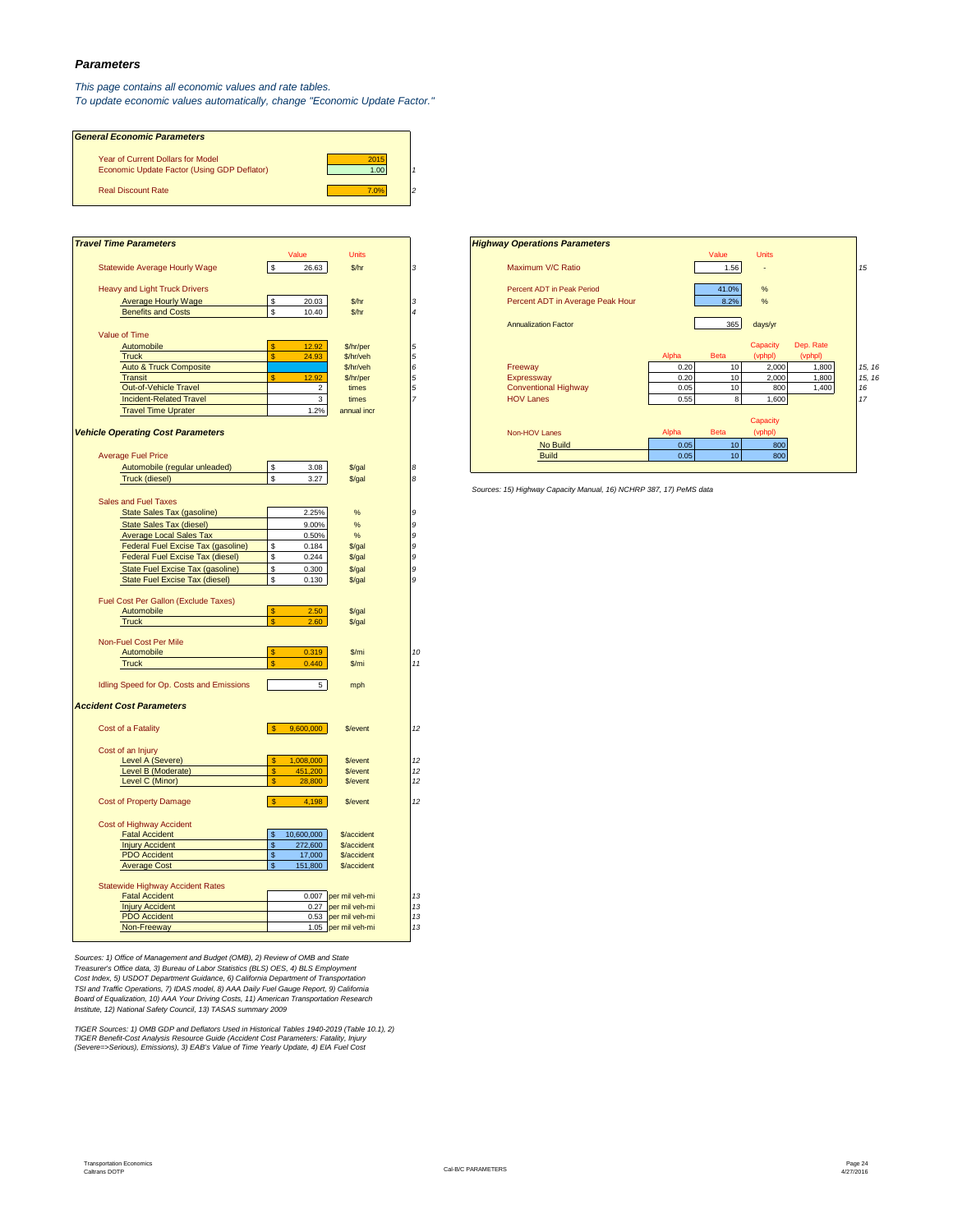### *Project Types*

| $\ldots$                 |              |               |
|--------------------------|--------------|---------------|
| <b>General Highway</b>   | <b>TRUE</b>  | GenHwy        |
| <b>HOV Lane Addition</b> | <b>FALSE</b> | <b>HOV</b>    |
| <b>HOT Lane Addition</b> | <b>FALSE</b> | <b>HOT</b>    |
| <b>Passing Lane</b>      | <b>FALSE</b> | Passing       |
| Intersection             | <b>FALSE</b> | Intersect     |
| <b>Bypass</b>            | <b>FALSE</b> | <b>Bypass</b> |
| Queuina                  | <b>FALSE</b> | Queuina       |
| Pavement                 | <b>FALSE</b> | Pavemer       |

| <b>Passenger Rail</b>   | <b>FALSE</b> Pass |            |
|-------------------------|-------------------|------------|
| Light-Rail (LRT)        | <b>FALSE LRT</b>  |            |
| <b>Bus</b>              | FALSE Bus         |            |
| Hwy-Rail Grade Crossing |                   | Librarie 1 |

| <b>Auxiliary Lane</b>      | FALSE AuxLand |              |
|----------------------------|---------------|--------------|
| <b>Freeway Connector</b>   | <b>FALSE</b>  | FreeCo       |
| <b>HOV Connector</b>       | <b>FALSE</b>  | <b>HOVCo</b> |
| <b>HOV Drop Ramp</b>       | FALSE HOVDr   |              |
| Off-Ramp Widening          | FALSE OffRam  |              |
| On-Ramp Widening           | <b>FALSE</b>  | OnRam        |
| HOV-2 to HOV-3 Conv        | <b>FALSE</b>  | HOV2tc       |
| <b>HOT Lane Conversion</b> | EAL CE        | <b>HOTCO</b> |

| Ramp Metering                                         | <b>FALSE</b>         | <b>RM</b>                                | Enter model data, if avail, in sections 2A & 2C |  | 23                                  | 99.9% |
|-------------------------------------------------------|----------------------|------------------------------------------|-------------------------------------------------|--|-------------------------------------|-------|
| Ramp Metering Signal Coord                            | <b>FALSE</b>         | <b>AM</b>                                | Enter model data, if avail, in sections 2A & 2C |  | 24                                  | 100.0 |
| <b>Incident Management</b>                            | <b>FALSE</b>         | <b>IM</b>                                | Enter model data, if avail, in sections 2A & 2C |  |                                     |       |
| <b>Traveler Information</b>                           | <b>FALSE</b>         | IΤI                                      | Enter model data, if avail, in sections 2A & 2C |  |                                     |       |
| <b>Arterial Signal Management</b>                     | <b>FALSE</b>         | <b>ASM</b>                               | Complete only sections 1A, 1E & 2C              |  | Source: California Department of Ti |       |
| <b>Transit Vehicle Location (AVL)</b>                 | <b>FALSE</b>         | <b>AVL</b>                               | Enter transit agency costs in section 1D        |  | Weekday Travel Report, June 2003    |       |
| <b>Transit Vehicle Signal Priority</b>                | <b>FALSE</b>         | SigPriority                              | Check travel time in section 1D                 |  |                                     |       |
| <b>Bus Rapid Transit (BRT)</b>                        | <b>FALSE</b>         | <b>BRT</b>                               | Enter free-flow bus lane speed in section 1B    |  |                                     |       |
| <b>TMS Lookup Code</b><br><b>User Modified Inputs</b> | NoAdi<br><b>TRUE</b> | <b>TMSLookup</b><br><b>UserAdjInputs</b> |                                                 |  |                                     |       |

Transp Mgmt Systems (TMS) Please select a type of TMS project Enter model data, if avail, in sections 2A & 2C Enter model data, if avail, in sections 2A & 2C<br>Complete only sections 1A, 1E & 2C Bus Rapid Transit (BRT) FALSE BRT ENTERTAINMENT CONTROL TRANSITY OF ENTERTAINMENT CONTROL TO A BRT END OF THE STATE OF THE STATE OF THE STATE OF THE STATE OF THE STATE OF THE STATE OF THE STATE OF THE STATE OF THE STATE OF

| ct lypes                           |                 |                 |                                                     |                  |                    |         |                | <b>DEMAND FOR TRAVEL IN PEAK PERIOD</b> |                       |         |  |
|------------------------------------|-----------------|-----------------|-----------------------------------------------------|------------------|--------------------|---------|----------------|-----------------------------------------|-----------------------|---------|--|
| <b>Highway Capacity Expansion</b>  |                 |                 | Please select a type of highway project             |                  |                    |         |                | (percent of total daily travel)         |                       |         |  |
| <b>General Highway</b>             | TRUE            | GenHwy          |                                                     |                  |                    |         |                |                                         |                       |         |  |
| <b>HOV Lane Addition</b>           | <b>FALSE</b>    | <b>HOV</b>      | Enter HOV restriction in section 1B                 | <b>Number of</b> |                    |         |                |                                         |                       |         |  |
| <b>HOT Lane Addition</b>           | <b>FALSE</b>    | <b>HOT</b>      | Include toll payers as HOVs & check AVOs            |                  | <b>Hours</b> in    |         | So. California |                                         | <b>No. California</b> | Rural   |  |
| <b>Passing Lane</b>                | FALSE Passing   |                 | Enter a truck speed in section 1B                   |                  | <b>Peak Period</b> | Fwy/Exp | Other          | Fwy/Exp                                 | Other                 | Fwy/Exp |  |
| Intersection                       | <b>FALSE</b>    | Intersect       | Remember to run model for both roads                |                  |                    | 8.6%    | 8.6%           | 8.6%                                    | 8.6%                  | 8.6%    |  |
| <b>Bypass</b>                      | <b>FALSE</b>    | <b>Bypass</b>   | Remember to run model for both roads                |                  | 2                  | 17.2%   | 17.2%          | 17.2%                                   | 17.2%                 | 17.2%   |  |
| Queuing                            | <b>FALSE</b>    | Queuing         | Add arrival rate & check departure rate in 1B       |                  | 3                  | 25.8%   | 25.8%          | 25.8%                                   | 25.8%                 | 25.8%   |  |
| Pavement                           |                 | FALSE Pavement  | Enter pavement condition in section 1B              |                  |                    | 34.1%   | 34.1%          | 34.1%                                   | 34.1%                 | 34.1%   |  |
|                                    |                 |                 |                                                     |                  | 5                  | 41.0%   | 41.0%          | 41.0%                                   | 41.0%                 | 41.0%   |  |
| Rail or Transit Cap Expansion      |                 |                 | Please select a type of rail or transit project     |                  | 6                  | 47.3%   | 47.3%          | 47.3%                                   | 47.3%                 | 47.3%   |  |
| <b>Passenger Rail</b>              | FALSE PassRail  |                 | Enter data in both sections 1B & 1E                 |                  |                    | 53.5%   | 53.5%          | 53.5%                                   | 53.5%                 | 53.5%   |  |
| Light-Rail (LRT)                   | FALSE           | LRT             | Enter data in both sections 1B & 1E                 |                  | 8                  | 59.6%   | 59.6%          | 59.6%                                   | 59.6%                 | 59.6%   |  |
| <b>Bus</b>                         | <b>FALSE</b>    | Bus             | Enter data in both sections 1B & 1E                 |                  | 9                  | 65.6%   | 65.6%          | 65.6%                                   | 65.6%                 | 65.6%   |  |
| <b>Hwy-Rail Grade Crossing</b>     | FALSE   HwyRail |                 | Put hwy design in 1B, safety in 1C & crossing in 1D |                  | 10                 | 71.1%   | 71.1%          | 71.1%                                   | 71.1%                 | 71.1%   |  |
|                                    |                 |                 |                                                     |                  | 11                 | 76.5%   | 76.5%          | 76.5%                                   | 76.5%                 | 76.5%   |  |
| <b>Hwy Operational Improvement</b> |                 |                 | Please select a type of op. improvement             |                  | 12                 | 81.7%   | 81.7%          | 81.7%                                   | 81.7%                 | 81.7%   |  |
| <b>Auxiliary Lane</b>              | <b>FALSE</b>    | AuxLane         | Enter ramp design speed & on-ramp volume            |                  | 13                 | 86.9%   | 86.9%          | 86.9%                                   | 86.9%                 | 86.9%   |  |
| <b>Freeway Connector</b>           | <b>FALSE</b>    | FreeConn        | Check percent traffic in weave in section 1B        |                  | 14                 | 89.9%   | 89.9%          | 89.9%                                   | 89.9%                 | 89.9%   |  |
| <b>HOV Connector</b>               | <b>FALSE</b>    | <b>HOVConn</b>  | Check percent traffic in weave in section 1B        |                  | 15                 | 92.7%   | 92.7%          | 92.7%                                   | 92.7%                 | 92.7%   |  |
| <b>HOV Drop Ramp</b>               | <b>FALSE</b>    | <b>HOVDrop</b>  | Check percent traffic in weave in section 1B        |                  | 16                 | 95.0%   | 95.0%          | 95.0%                                   | 95.0%                 | 95.0%   |  |
| Off-Ramp Widening                  | <b>FALSE</b>    | OffRamp         | Check percent traffic in weave in section 1B        |                  | 17                 | 96.7%   | 96.7%          | 96.7%                                   | 96.7%                 | 96.7%   |  |
| On-Ramp Widening                   | <b>FALSE</b>    | OnRamp          | Enter on-ramp volume & metering strategy            |                  | 18                 | 97.9%   | 97.9%          | 97.9%                                   | 97.9%                 | 97.9%   |  |
| HOV-2 to HOV-3 Conv                | <b>FALSE</b>    | HOV2to3         | Check AVOs & trips in sections 1B & 2D              |                  | 19                 | 98.9%   | 98.9%          | 98.9%                                   | 98.9%                 | 98.9%   |  |
| <b>HOT Lane Conversion</b>         |                 | FALSE   HOTConv | Check AVOs & trips in sections 1B & 2D              |                  | 20                 | 99.5%   | 99.5%          | 99.5%                                   | 99.5%                 | 99.5%   |  |
|                                    |                 |                 |                                                     |                  | 21                 | 99.7%   | 99.7%          | 99.7%                                   | 99.7%                 | 99.7%   |  |
| <b>Transp Mgmt Systems (TMS)</b>   |                 |                 | Please select a type of TMS project                 |                  | 22                 | 99.8%   | 99.8%          | 99.8%                                   | 99.8%                 | 99.8%   |  |
| <b>Ramp Metering</b>               | FALSE RM        |                 | Enter model data, if avail, in sections 2A & 2C     |                  | 23                 | 99.9%   | 99.9%          | 99.9%                                   | 99.9%                 | 99.9%   |  |
| <b>Ramp Metering Signal Coord</b>  | <b>FALSE</b>    | AM              | Enter model data, if avail, in sections 2A & 2C     |                  | 24                 | 100.0%  | 100.0%         | 100.0%                                  | 100.0%                | 100.0%  |  |
| <b>Incident Management</b>         | FALSE M         |                 | Enter model data, if avail, in sections 2A & 2C     |                  |                    |         |                |                                         |                       |         |  |

*Travel Demand Tables*

Source: California Department of Transportation, 2000-2001 California Statewide Travel Survey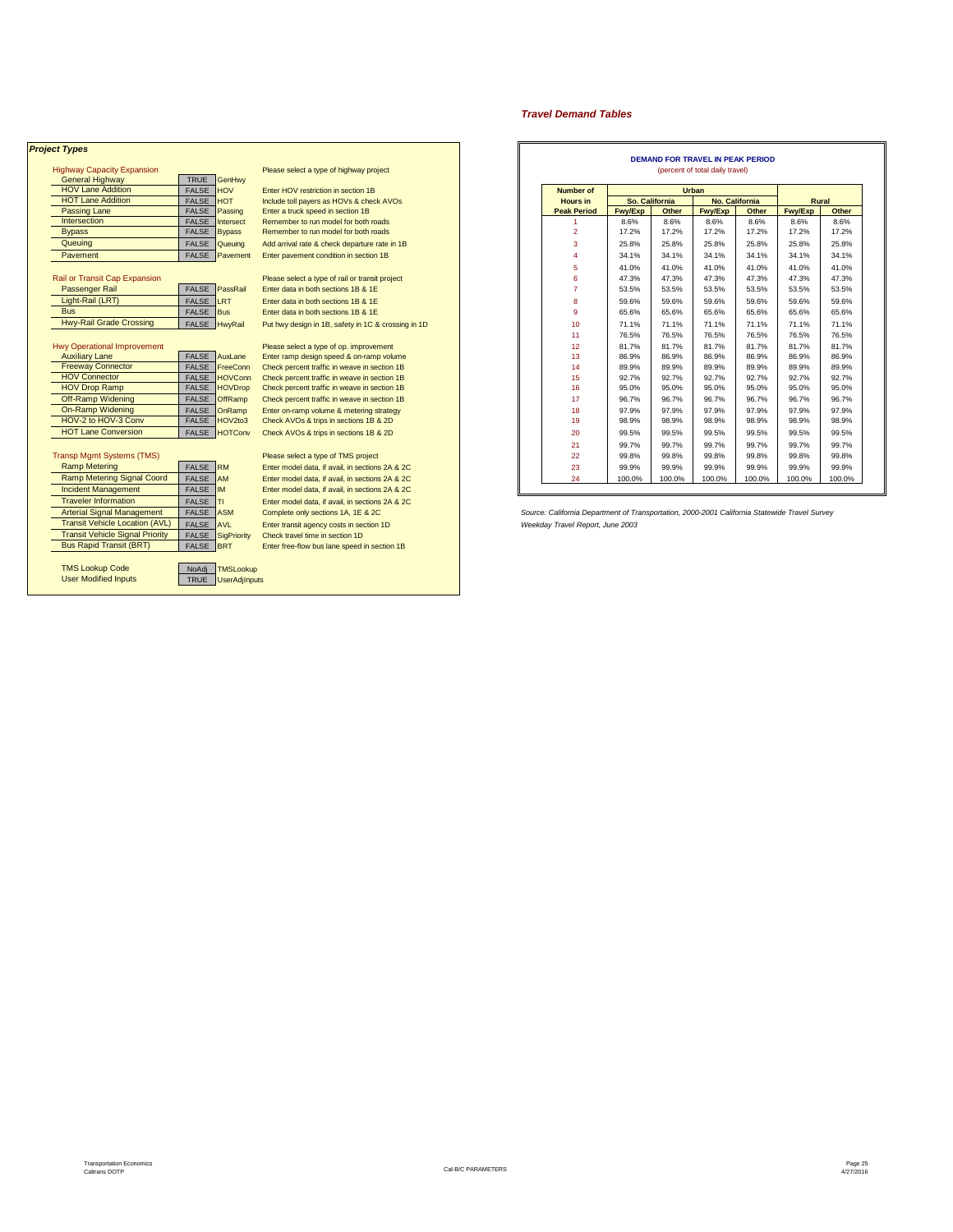### *Operating Cost Tables*

| <b>Speed</b> | Auto*            | <b>Truck</b>     |
|--------------|------------------|------------------|
| 5            | 0.1439           | 0.2234           |
| 6            | 0.1366           | 0.2130           |
| 7            | 0.1293           | 0.2026           |
| 8            | 0.1220           | 0.1922           |
| 9            | 0.1147           | 0.1818           |
| 10           | 0.1074           | 0.1714           |
| 11           | 0.1025           | 0.1631           |
| 12           | 0.0977           | 0.1548           |
| 13<br>14     | 0.0929<br>0.0880 | 0.1466<br>0.1383 |
| 15           | 0.0832           | 0.1300           |
| 16           | 0.0800           | 0.1247           |
| 17           | 0.0767           | 0.1193           |
| 18           | 0.0735           | 0.1139           |
| 19           | 0.0702           | 0.1086           |
| 20           | 0.0670           | 0.1032           |
| 21           | 0.0648           | 0.0997           |
| 22           | 0.0626           | 0.0962           |
| 23           | 0.0603           | 0.0926           |
| 24           | 0.0581           | 0.0891           |
| 25           | 0.0559           | 0.0856           |
| 26           | 0.0544           | 0.0832           |
| 27<br>28     | 0.0529<br>0.0515 | 0.0809<br>0.0785 |
|              |                  | 0.0762           |
| 29<br>30     | 0.0500<br>0.0485 | 0.0738           |
| 31           | 0.0475           | 0.0723           |
| 32           | 0.0465           | 0.0708           |
| 33           | 0.0455           | 0.0693           |
| 34           | 0.0445           | 0.0678           |
| 35           | 0.0435           | 0.0663           |
| 36           | 0.0429           | 0.0654           |
| 37           | 0.0423           | 0.0645           |
| 38           | 0.0417           | 0.0635           |
| 39           | 0.0411           | 0.0626           |
| 40           | 0.0405           | 0.0617           |
| 41           | 0.0402           | 0.0613           |
| 42           | 0.0400           | 0.0609           |
| 43<br>44     | 0.0397<br>0.0394 | 0.0604<br>0.0600 |
| 45           | 0.0391           | 0.0596           |
| 46           | 0.0391           | 0.0596           |
| 47           | 0.0391           | 0.0596           |
| 48           | 0.0391           | 0.0596           |
| 49           | 0.0391           | 0.0596           |
| 50           | 0.0390           | 0.0596           |
| 51           | 0.0393           | 0.0600           |
| 52<br>53     | 0.0396<br>0.0399 | 0.0604<br>0.0608 |
| 54           | 0.0401           | 0.0612           |
| 55           | 0.0404           | 0.0617           |
| 56           | 0.0410           | 0.0626           |
| 57           | 0.0416           | 0.0635           |
| 58           | 0.0422           | 0.0644           |
| 59           | 0.0428           | 0.0653           |
| 60<br>61     | 0.0433<br>0.0443 | 0.0662<br>0.0677 |
| 62           | 0.0453           | 0.0692           |
| 63           | 0.0462           | 0.0708           |
| RΛ           | 0.0472           | 0.0723           |
| 65           | 0.0482           | 0.0738           |
| 66           | 0.0488           | 0.0752           |
| 67           | 0.0495           | 0.0767           |
| 68<br>69     | 0.0502<br>0.0509 | 0.0781<br>0.0796 |
| 70           | 0.0515           | 0.0810           |
| 71           | 0.0516           | 0.0821           |
| 72           | 0.0516           | 0.0831           |
| 73           | 0.0516           | 0.0842           |
| 74           | 0.0517           | 0.0854           |
| 75           | 0.0517           | 0.0865<br>0.0882 |
| 76<br>77     | 0.0518<br>0.0518 | 0.0900           |
|              | 0.0519           | 0.0918           |
|              |                  |                  |
| 78<br>79     | 0.0519           | 0.0936           |
| 80           | 0.0520           | 0.0953           |

*\* Includes motorcycles & motorhomes Note: Five mph is best estimate for idling*

*Source: California Air Resources Board, EMFAC2011, 2011 & 2031 average*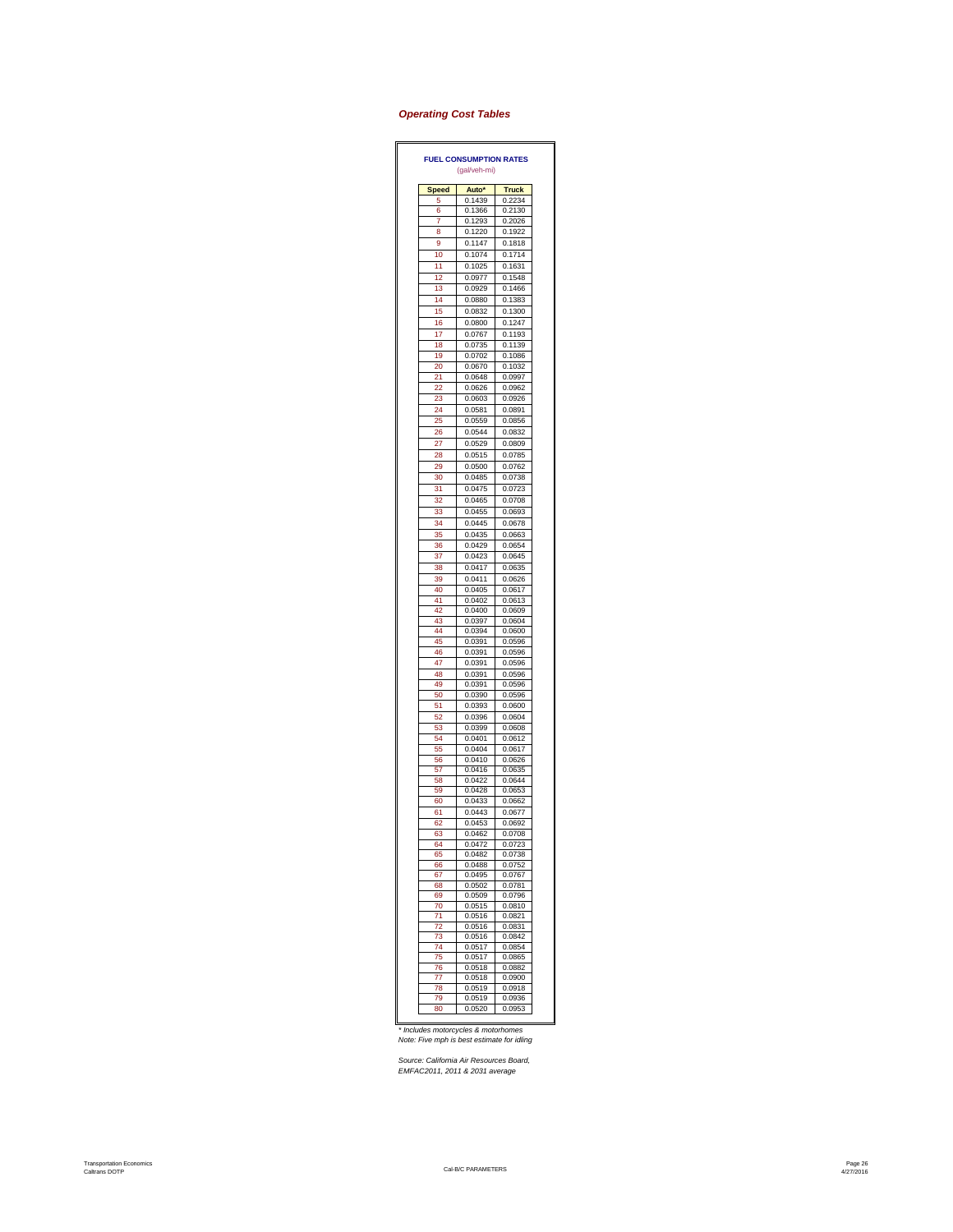### *Accident Tables*

|                          |        | <b>HIGHWAY INJURY SEVERITY FREQUENCY</b><br>(percent of injuries) |        |         |               | <b>RATES FOR TRANSIT ACCIDENT EVENTS</b><br>(events/million veh-mi) |                   |            |
|--------------------------|--------|-------------------------------------------------------------------|--------|---------|---------------|---------------------------------------------------------------------|-------------------|------------|
| <b>Event</b>             | Urban  | <b>Suburban</b>                                                   | Rural  | Average | Event         | <b>Pass Train</b>                                                   | <b>Light Rail</b> | <b>Bus</b> |
| Severe Injury (A)        | 4.70%  | 4.70%                                                             | 4.70%  | 4.70%   | Fatality      | 0.0428                                                              | 0.1897            | 0.0351     |
| Other Visible Injury (B) | 26.28% | 26.28%                                                            | 26.28% | 26.28%  | Injun         | 0.2517                                                              | 3.6283            | 3.8909     |
| Complaint of Pain (C)    | 69.02% | 69.02%                                                            | 69.02% | 69.02%  | All Accidents | 0.2519                                                              | 7.4952            | 3.8924     |

| <b>COST OF TRANSIT ACCIDENT EVENTS</b><br>(\$/event)                                                      |                                         |                  |                  | <b>NUMBER OF FATALITIES</b><br>(events/accident)                |                  |                                                                                         |
|-----------------------------------------------------------------------------------------------------------|-----------------------------------------|------------------|------------------|-----------------------------------------------------------------|------------------|-----------------------------------------------------------------------------------------|
| <b>Pass Train</b><br><b>Light Rail</b><br><b>Bus</b>                                                      | Event                                   | Average          | Rural            | <b>Suburban</b>                                                 | Urban            | <b>Accident Type</b>                                                                    |
| \$9,600,000<br>\$9,600,000<br>\$9,600,000                                                                 | Fatality                                | 1.13             | 1.16             | 1.11                                                            | 1.09             | <b>Fatal Accident</b>                                                                   |
| \$535,700<br>\$535,700<br>\$535,700                                                                       | Injury                                  |                  |                  |                                                                 |                  |                                                                                         |
| \$82,000<br>\$5,800<br>\$2,800<br>Source: FTA, Transit Safety & Security Statistics, 2002 to 2007 average | Prop Damage                             |                  |                  | <b>NUMBER OF INJURIES</b><br>(events/accident)                  |                  |                                                                                         |
|                                                                                                           |                                         | Average          | <b>Rural</b>     | <b>Suburban</b>                                                 | Urban            | <b>Accident Type</b>                                                                    |
|                                                                                                           |                                         | 1.06             | 1.26             | 1.02                                                            | 0.84             | <b>Fatal Accident</b>                                                                   |
|                                                                                                           |                                         | 1.44             | 1.51             | 1.43                                                            | 1.42             | <b>Injury Accident</b>                                                                  |
| <b>COSTS OF TRANSIT ACCIDENTS</b><br>(\$/million veh-mi)                                                  |                                         |                  |                  |                                                                 |                  |                                                                                         |
| <b>Pass Train</b><br><b>Bus</b><br><b>Light Rail</b><br>\$566,400<br>\$3,808,300<br>\$2,432,200           | Value<br>Cost                           |                  |                  | <b>NUMBER OF VEHICLES INVOLVED</b><br>(events/accident)         |                  |                                                                                         |
|                                                                                                           |                                         | Average          | <b>Rural</b>     | Suburban                                                        | Urban            |                                                                                         |
|                                                                                                           |                                         | 1.65             | 1.61             | 1.63                                                            | 1.69             |                                                                                         |
|                                                                                                           | Source: Combination of above two tables | 1.96             | 1.58             | 1.97                                                            | 2.08             |                                                                                         |
|                                                                                                           |                                         | 1.95             | 1.62             | 1.94                                                            | 2.03             |                                                                                         |
| <b>HIGHWAY-RAIL GRADE CROSSING INCIDENTS</b><br>(units in table)                                          |                                         |                  |                  | <b>DISTRIBUTION OF ACCIDENT TYPES</b><br>(percent of accidents) |                  | <b>Accident Type</b><br><b>Fatal Accident</b><br><b>Injury Accident</b><br>PDO Accident |
| Incident<br><b>Fatality</b><br><b>Injury</b>                                                              | Value                                   | Average          | Rural            | Suburban                                                        | Urban            |                                                                                         |
| 1,500<br>332<br>608                                                                                       | <b>Total Events</b>                     | 0.83%            | 2.11%            | 0.74%                                                           | 0.50%            |                                                                                         |
| 0.2213<br>0.4053<br>\$9,600,000<br>\$535,700                                                              | Avg per Incident<br>Cost per Event      | 33.27%<br>65.90% | 37.91%<br>59.98% | 32.90%<br>66.37%                                                | 32.08%<br>67.42% | <b>Accident Type</b><br><b>Fatal Accident</b><br><b>Injury Accident</b><br>PDO Accident |

|                        | <b>COST OF HIGHWAY ACCIDENTS</b> | (\$/accident)   |           |                                        | <b>PASSING LANE ACCIDENT REDUCTION FACTORS</b><br>(rate with passing lane/rate without passing lane) |                 |               |            |
|------------------------|----------------------------------|-----------------|-----------|----------------------------------------|------------------------------------------------------------------------------------------------------|-----------------|---------------|------------|
| <b>Accident Type</b>   | Urban                            | <b>Suburban</b> | Rural     | Average                                | <b>Minimum ADT</b>                                                                                   | <b>Fatality</b> | <b>Injury</b> | <b>PDO</b> |
| <b>Fatal Accident</b>  | \$10,600,000                     |                 |           | \$10,900,000 \$11,400,000 \$11,100,000 |                                                                                                      | 25.0%           | 69.4%         | 92.6%      |
| <b>Iniury Accident</b> | \$272,600                        | \$274,000       | \$287,200 | \$275,800                              | 5.000                                                                                                | 19.2%           | 80.3%         | 96.5%      |
| PDO Accident           | \$17,000                         | \$16,300        | \$13,600  | \$16,400                               | 10,000                                                                                               | 84.0%           | 57.7%         | 97.8%      |
| All Types              | \$151,800                        | \$181,100       | \$357,800 | \$194,500                              |                                                                                                      |                 |               |            |

*Source: Combination of above four tables Source: Taylor and Jain, 1991*

| <b>RATES FOR TRANSIT ACCIDENT EVENTS</b> |  |
|------------------------------------------|--|

| ,,,,,,,,,,,,,,,,,,,,,,,,,,,,,, |                   |                   |            |  |  |  |  |  |
|--------------------------------|-------------------|-------------------|------------|--|--|--|--|--|
| <i>rent</i>                    | <b>Pass Train</b> | <b>Light Rail</b> | <b>Bus</b> |  |  |  |  |  |
| atality                        | 0.0428            | 0.1897            | 0.0351     |  |  |  |  |  |
| iurv                           | 0.2517            | 3.6283            | 3.8909     |  |  |  |  |  |
| Accidente                      | 0.2510            | 7 4052            | 2.902A     |  |  |  |  |  |

*Source: 2009 SWITRS Annual Report, Table 8C Source: USDOT,Transportation Statistics Annual Report, Table 2-33, 2002 to 2008 average*

|              | <b>NUMBER OF FATALITIES</b><br>(events/accident) |       |         |              | <b>COST OF TRANSIT ACCIDENT EVENTS</b><br>(\$/event) |                   |             |
|--------------|--------------------------------------------------|-------|---------|--------------|------------------------------------------------------|-------------------|-------------|
| <b>Urban</b> | <b>Suburban</b>                                  | Rural | Average | <b>Event</b> | <b>Pass Train</b>                                    | <b>Light Rail</b> | <b>Bus</b>  |
| 1.09         | 1.11                                             | 1.16  | 1.13    | Fatality     | \$9,600,000                                          | \$9,600,000       | \$9,600,000 |
|              |                                                  |       |         | Iniury       | \$535,700                                            | \$535,700         | \$535,700   |
|              |                                                  |       |         | Prop Damage  | \$82,000                                             | \$5,800           | \$2,800     |

| .42 | 1.43<br>OF VEHICLES INVOLVED | .51          | 44. ا          |       | <b>COSTS OF TRANSIT ACCIDENTS</b><br>(\$/million veh-mi) |                   |             |
|-----|------------------------------|--------------|----------------|-------|----------------------------------------------------------|-------------------|-------------|
|     | (events/accident)            |              |                | Value | <b>Pass Train</b>                                        | <b>Light Rail</b> | <b>Bus</b>  |
|     |                              |              |                | Cost  | \$566,400                                                | \$3,808,300       | \$2,432,200 |
| han | Suburban                     | <b>Rural</b> | <b>Average</b> |       |                                                          |                   |             |

|              | <b>DISTRIBUTION OF ACCIDENT TYPES</b><br>(percent of accidents) |        |         |                     | <b>HIGHWAY-RAIL GRADE CROSSING INCIDENTS</b><br>(units in table) |                 |               |
|--------------|-----------------------------------------------------------------|--------|---------|---------------------|------------------------------------------------------------------|-----------------|---------------|
| <b>Urban</b> | <b>Suburban</b>                                                 | Rural  | Average | Value               | <b>Incident</b>                                                  | <b>Fatality</b> | <b>Injury</b> |
| 0.50%        | 0.74%                                                           | 2.11%  | 0.83%   | <b>Total Events</b> | .500                                                             | 332             | 608           |
| 32.08%       | 32.90%                                                          | 37.91% | 33.27%  | Ava per Incident    |                                                                  | 0.2213          | 0.4053        |
| 67.42%       | 66.37%                                                          | 59.98% | 65.90%  | Cost per Event      |                                                                  | \$9,600,000     | \$535,700     |

|                 | <b>COST OF HIGHWAY ACCIDENTS</b><br>(\$/accident) |                                        |                                           |
|-----------------|---------------------------------------------------|----------------------------------------|-------------------------------------------|
| <b>Suburban</b> |                                                   |                                        |                                           |
|                 |                                                   | Rural                                  | Average                                   |
|                 |                                                   | \$10,600,000 \$10,900,000 \$11,400,000 | \$11,100,000                              |
| \$274,000       |                                                   | \$287,200                              | \$275,800                                 |
| \$16,300        |                                                   | \$13,600                               | \$16,400                                  |
|                 |                                                   |                                        | <b>Service Contract Contract Contract</b> |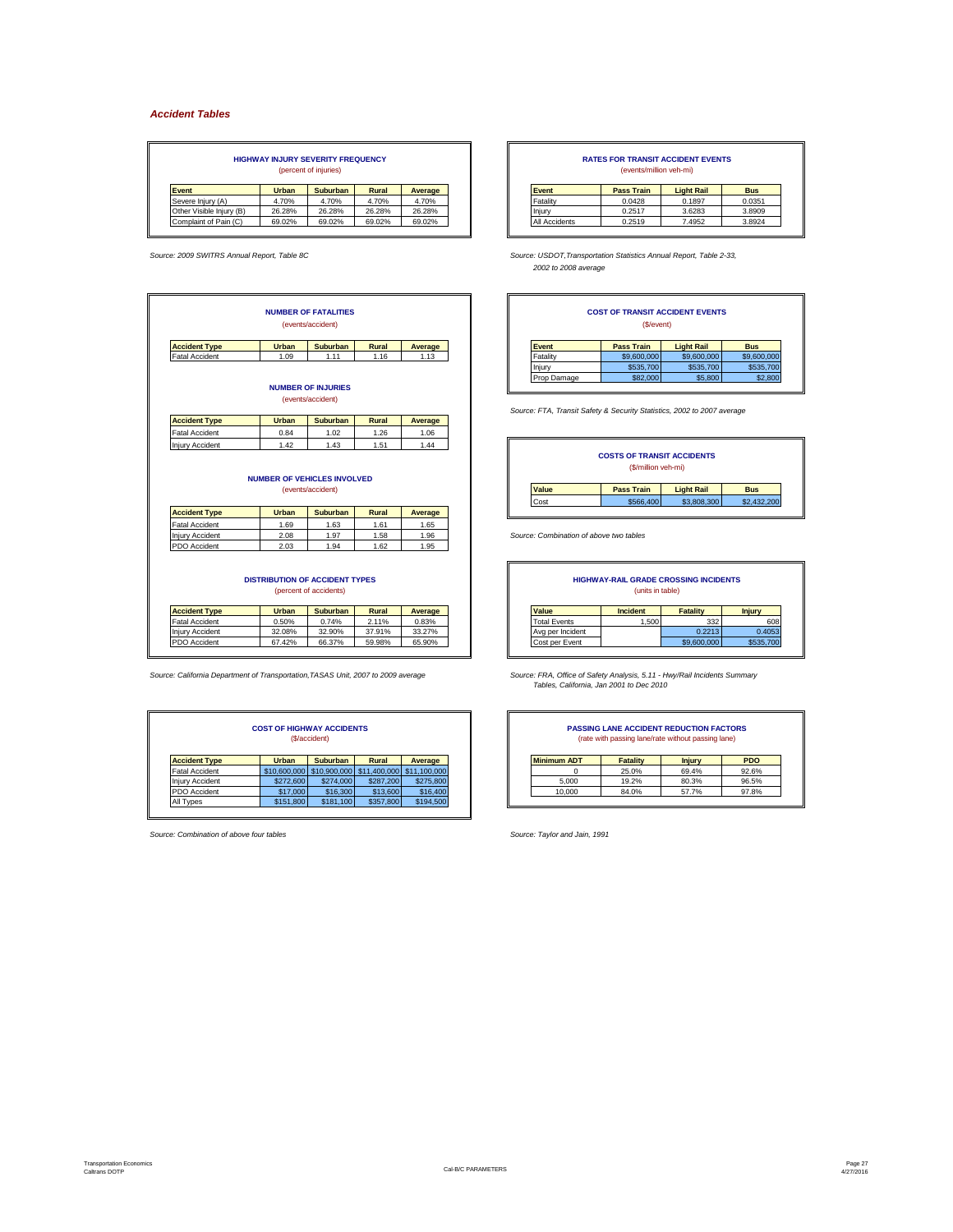### *Emissions Tables*

|             |                |                  | <b>HIGHWAY EMISSIONS FACTORS (g/mi)</b><br>Model Year 2011 |                  |                  |                  |                  |             |              |                  | <b>HIGHWAY EMISSIONS FACTORS (g/mi)</b><br>Model Year 2031 |                  |                  |                  |                  |
|-------------|----------------|------------------|------------------------------------------------------------|------------------|------------------|------------------|------------------|-------------|--------------|------------------|------------------------------------------------------------|------------------|------------------|------------------|------------------|
| <b>Mode</b> | <b>Speed</b>   | co               | CO <sub>2</sub>                                            | NO <sub>x</sub>  | $PM_{10}$        | SO <sub>x</sub>  | <b>VOC</b>       | <b>Mode</b> | <b>Speed</b> | co               | CO <sub>2</sub>                                            | NO <sub>x</sub>  | $PM_{10}$        | SO <sub>x</sub>  | <b>VOC</b>       |
| Auto        | 0              | 5.2339           | 79.62                                                      | 0.3731           | 0.0044           | 0.0000           | 0.7131           | Auto        | $\mathbf 0$  | 1.3628           | 80.38                                                      | 0.0771           | 0.0049           | 0.0000           | 0.2019           |
|             | 5<br>6         | 5.7109<br>5.5208 | 1200.44<br>1138.67                                         | 0.4530<br>0.4412 | 0.0640<br>0.0627 | 0.0122<br>0.0116 | 0.6503<br>0.6153 |             | 5<br>6       | 1.3760<br>1.3510 | 1208.90<br>1146.73                                         | 0.1323<br>0.1290 | 0.0584<br>0.0574 | 0.0122<br>0.0116 | 0.1693<br>0.1612 |
|             | $\overline{7}$ | 5.3308           | 1076.91                                                    | 0.4294           | 0.0614           | 0.0110           | 0.5802           |             | 7            | 1.3260           | 1084.55                                                    | 0.1258           | 0.0564           | 0.0110           | 0.1530           |
|             | 8              | 5.1407           | 1015.14                                                    | 0.4176           | 0.0601           | 0.0104           | 0.5452           |             | 8            | 1.3011           | 1022.37                                                    | 0.1225           | 0.0554           | 0.0104           | 0.1449           |
|             | 9              | 4.9507           | 953.38                                                     | 0.4058           | 0.0588           | 0.0098           | 0.5102           |             | 9            | 1.2761           | 960.19                                                     | 0.1193           | 0.0544           | 0.0097           | 0.1367           |
|             | 10             | 4.7606           | 891.61                                                     | 0.3940           | 0.0575           | 0.0091           | 0.4751           |             | 10           | 1.2511           | 898.02                                                     | 0.1160           | 0.0534           | 0.0091           | 0.1286           |
|             | 11             | 4.6222           | 850.74                                                     | 0.3852           | 0.0567           | 0.0087           | 0.4539           |             | 11           | 1.2273           | 856.86                                                     | 0.1135           | 0.0528           | 0.0087           | 0.1235           |
|             | 12<br>13       | 4.4838<br>4.3453 | 809.87<br>769.00                                           | 0.3764<br>0.3677 | 0.0559<br>0.0551 | 0.0083<br>0.0079 | 0.4326<br>0.4114 |             | 12<br>13     | 1.2034<br>1.1796 | 815.71<br>774.55                                           | 0.1109<br>0.1084 | 0.0523<br>0.0517 | 0.0083<br>0.0079 | 0.1185<br>0.1135 |
|             | 14             | 4.2069           | 728.13                                                     | 0.3589           | 0.0543           | 0.0075           | 0.3901           |             | 14           | 1.1558           | 733.40                                                     | 0.1058           | 0.0511           | 0.0075           | 0.1085           |
|             | 15             | 4.0685           | 687.26                                                     | 0.3502           | 0.0535           | 0.0071           | 0.3689           |             | 15           | 1.1320           | 692.24                                                     | 0.1033           | 0.0505           | 0.0071           | 0.1035           |
|             | 16             | 3.9674           | 659.79                                                     | 0.3438           | 0.0531           | 0.0068           | 0.3558           |             | 16           | 1.1120           | 664.57                                                     | 0.1014           | 0.0502           | 0.0068           | 0.1005           |
|             | 17             | 3.8664           | 632.31                                                     | 0.3373           | 0.0526           | 0.0065           | 0.3428           |             | 17           | 1.0920           | 636.90                                                     | 0.0994           | 0.0499           | 0.0065           | 0.0975           |
|             | 18<br>19       | 3.7653<br>3.6643 | 604.84<br>577.36                                           | 0.3309<br>0.3245 | 0.0521<br>0.0516 | 0.0063<br>0.0060 | 0.3298<br>0.3168 |             | 18<br>19     | 1.0721<br>1.0521 | 609.23<br>581.56                                           | 0.0975<br>0.0955 | 0.0495<br>0.0492 | 0.0062<br>0.0060 | 0.0944<br>0.0914 |
|             | 20             | 3.5632           | 549.88                                                     | 0.3181           | 0.0512           | 0.0057           | 0.3038           |             | 20           | 1.0322           | 553.89                                                     | 0.0936           | 0.0488           | 0.0057           | 0.0884           |
|             | 21             | 3.4877           | 531.23                                                     | 0.3134           | 0.0509           | 0.0055           | 0.2958           |             | 21           | 1.0154           | 535.11                                                     | 0.0921           | 0.0486           | 0.0055           | 0.0865           |
|             | 22             | 3.4122           | 512.58                                                     | 0.3087           | 0.0506           | 0.0053           | 0.2878           |             | 22           | 0.9985           | 516.34                                                     | 0.0906           | 0.0484           | 0.0053           | 0.0847           |
|             | 23             | 3.3367           | 493.93                                                     | 0.3040           | 0.0503           | 0.0051           | 0.2798           |             | 23           | 0.9817           | 497.56                                                     | 0.0891           | 0.0482           | 0.0051           | 0.0828           |
|             | 24             | 3.2612           | 475.28                                                     | 0.2993           | 0.0500           | 0.0050           | 0.2718           |             | 24           | 0.9649           | 478.79                                                     | 0.0876           | 0.0480           | 0.0049           | 0.0809           |
|             | 25<br>26       | 3.1857<br>3.1288 | 456.63<br>444.02                                           | 0.2947<br>0.2914 | 0.0497<br>0.0495 | 0.0048<br>0.0046 | 0.2638<br>0.2588 |             | 25<br>26     | 0.9481<br>0.9340 | 460.01<br>447.31                                           | 0.0862<br>0.0850 | 0.0478<br>0.0477 | 0.0048<br>0.0046 | 0.0791<br>0.0779 |
|             | 27             | 3.0718           | 431.40                                                     | 0.2881           | 0.0493           | 0.0045           | 0.2538           |             | 27           | 0.9198           | 434.61                                                     | 0.0839           | 0.0475           | 0.0045           | 0.0768           |
|             | 28             | 3.0149           | 418.78                                                     | 0.2847           | 0.0491           | 0.0044           | 0.2488           |             | 28           | 0.9057           | 421.90                                                     | 0.0828           | 0.0474           | 0.0044           | 0.0757           |
|             | 29             | 2.9579           | 406.16                                                     | 0.2814           | 0.0489           | 0.0043           | 0.2437           |             | 29           | 0.8916           | 409.20                                                     | 0.0817           | 0.0473           | 0.0042           | 0.0745           |
|             | 30             | 2.9010           | 393.55                                                     | 0.2781           | 0.0487           | 0.0041           | 0.2387           |             | 30           | 0.8774           | 396.50                                                     | 0.0806           | 0.0472           | 0.0041           | 0.0734           |
|             | 31             | 2.8584           | 385.23                                                     | 0.2759           | 0.0486           | 0.0040           | 0.2356           |             | 31           | 0.8657           | 388.13                                                     | 0.0798           | 0.0471           | 0.0040           | 0.0727           |
|             | 32             | 2.8159           | 376.92                                                     | 0.2738           | 0.0485           | 0.0040           | 0.2325           |             | 32           | 0.8540           | 379.77                                                     | 0.0791           | 0.0470           | 0.0039           | 0.0721           |
|             | 33<br>34       | 2.7734<br>2.7309 | 368.60<br>360.29                                           | 0.2716<br>0.2694 | 0.0483<br>0.0482 | 0.0039<br>0.0038 | 0.2294<br>0.2263 |             | 33<br>34     | 0.8422<br>0.8305 | 371.40<br>363.04                                           | 0.0783<br>0.0775 | 0.0469<br>0.0468 | 0.0039<br>0.0038 | 0.0714<br>0.0708 |
|             | 35             | 2.6883           | 351.97                                                     | 0.2672           | 0.0481           | 0.0037           | 0.2231           |             | 35           | 0.8188           | 354.67                                                     | 0.0767           | 0.0468           | 0.0037           | 0.0701           |
|             | 36             | 2.6580           | 346.91                                                     | 0.2659           | 0.0480           | 0.0037           | 0.2214           |             | 36           | 0.8093           | 349.58                                                     | 0.0762           | 0.0467           | 0.0036           | 0.0698           |
|             | 37             | 2.6277           | 341.84                                                     | 0.2647           | 0.0479           | 0.0036           | 0.2196           |             | 37           | 0.7999           | 344.48                                                     | 0.0756           | 0.0466           | 0.0036           | 0.0695           |
|             | 38             | 2.5974           | 336.77                                                     | 0.2634           | 0.0479           | 0.0036           | 0.2178           |             | 38           | 0.7904           | 339.39                                                     | 0.0751           | 0.0466           | 0.0035           | 0.0692           |
|             | 39<br>40       | 2.5671<br>2.5368 | 331.70<br>326.63                                           | 0.2622<br>0.2609 | 0.0478<br>0.0477 | 0.0035<br>0.0034 | 0.2160<br>0.2142 |             | 39<br>40     | 0.7810<br>0.7716 | 334.29<br>329.19                                           | 0.0746<br>0.0740 | 0.0465<br>0.0465 | 0.0035<br>0.0034 | 0.0689<br>0.0686 |
|             | 41             | 2.5180           | 324.21                                                     | 0.2605           | 0.0477           | 0.0034           | 0.2134           |             | 41           | 0.7645           | 326.76                                                     | 0.0738           | 0.0465           | 0.0034           | 0.0686           |
|             | 42             | 2.4992           | 321.78                                                     | 0.2601           | 0.0476           | 0.0034           | 0.2127           |             | 42           | 0.7574           | 324.33                                                     | 0.0735           | 0.0464           | 0.0034           | 0.0685           |
|             | 43             | 2.4804           | 319.36                                                     | 0.2597           | 0.0476           | 0.0034           | 0.2119           |             | 43           | 0.7504           | 321.90                                                     | 0.0732           | 0.0464           | 0.0034           | 0.0685           |
|             | 44<br>45       | 2.4615<br>2.4427 | 316.93<br>314.51                                           | 0.2593<br>0.2589 | 0.0475<br>0.0475 | 0.0034<br>0.0033 | 0.2112<br>0.2104 |             | 44<br>45     | 0.7433<br>0.7362 | 319.47<br>317.03                                           | 0.0729<br>0.0726 | 0.0464<br>0.0464 | 0.0033<br>0.0033 | 0.0685<br>0.0685 |
|             | 46             | 2.4360           | 314.44                                                     | 0.2593           | 0.0475           | 0.0033           | 0.2105           |             | 46           | 0.7319           | 316.98                                                     | 0.0726           | 0.0463           | 0.0033           | 0.0688           |
|             | 47             | 2.4293           | 314.37                                                     | 0.2597           | 0.0475           | 0.0033           | 0.2107           |             | 47           | 0.7275           | 316.94                                                     | 0.0725           | 0.0463           | 0.0033           | 0.0690           |
|             | 48             | 2.4227           | 314.30                                                     | 0.2601           | 0.0474           | 0.0033           | 0.2108           |             | 48           | 0.7232           | 316.89                                                     | 0.0724           | 0.0463           | 0.0033           | 0.0693           |
|             | 49<br>50       | 2.4160<br>2.4093 | 314.23<br>314.17                                           | 0.2605<br>0.2609 | 0.0474<br>0.0474 | 0.0033<br>0.0033 | 0.2109<br>0.2111 |             | 49<br>50     | 0.7188<br>0.7144 | 316.84<br>316.79                                           | 0.0724<br>0.0723 | 0.0463<br>0.0463 | 0.0033<br>0.0033 | 0.0696<br>0.0699 |
|             | 51             | 2.4171           | 316.46                                                     | 0.2621           | 0.0474           | 0.0033           | 0.2121           |             | 51           | 0.7135           | 319.12                                                     | 0.0725           | 0.0463           | 0.0033           | 0.0705           |
|             | 52             | 2.4249           | 318.75                                                     | 0.2633           | 0.0474           | 0.0034           | 0.2132           |             | 52           | 0.7126           | 321.45                                                     | 0.0726           | 0.0463           | 0.0034           | 0.0711           |
|             | 53             | 2.4328           | 321.05                                                     | 0.2645           | 0.0474           | 0.0034           | 0.2142           |             | 53           | 0.7116           | 323.78                                                     | 0.0728           | 0.0463           | 0.0034           | 0.0717           |
|             | 54             | 2.4406           | 323.34                                                     | 0.2657           | 0.0474           | 0.0034           | 0.2153           |             | 54           | 0.7107           | 326.11                                                     | 0.0729           | 0.0463           | 0.0034           | 0.0723           |
|             | 55<br>56       | 2.4485<br>2.4758 | 325.64<br>330.54                                           | 0.2669<br>0.2690 | 0.0474<br>0.0475 | 0.0034<br>0.0035 | 0.2163<br>0.2184 |             | 55<br>56     | 0.7098<br>0.7137 | 328.45<br>333.43                                           | 0.0731<br>0.0735 | 0.0463<br>0.0464 | 0.0034<br>0.0035 | 0.0729<br>0.0739 |
|             | 57             | 2.5031           | 335.45                                                     | 0.2711           | 0.0475           | 0.0035           | 0.2206           |             | 57           | 0.7176           | 338.41                                                     | 0.0738           | 0.0464           | 0.0035           | 0.0749           |
|             | 58             | 2.5304           | 340.36                                                     | 0.2732           | 0.0475           | 0.0036           | 0.2227           |             | 58           | 0.7215           | 343.39                                                     | 0.0742           | 0.0464           | 0.0036           | 0.0760           |
|             | 59             | 2.5577           | 345.27                                                     | 0.2753           | 0.0476           | 0.0036           | 0.2248           |             | 59           | 0.7254           | 348.37                                                     | 0.0746           | 0.0464           | 0.0036           | 0.0770           |
|             | 60<br>61       | 2.5851<br>2.6411 | 350.18<br>358.30                                           | 0.2774<br>0.2805 | 0.0476<br>0.0476 | 0.0037<br>0.0038 | 0.2270<br>0.2305 |             | 60<br>61     | 0.7293<br>0.7407 | 353.35<br>361.57                                           | 0.0750<br>0.0756 | 0.0464<br>0.0465 | 0.0037<br>0.0038 | 0.0780<br>0.0797 |
|             | 62             | 2.6972           | 366.41                                                     | 0.2836           | 0.0477           | 0.0039           | 0.2341           |             | 62           | 0.7520           | 369.78                                                     | 0.0762           | 0.0465           | 0.0038           | 0.0813           |
|             | 63             | 2.7533           | 374.53                                                     | 0.2868           | 0.0478           | 0.0039           | 0.2377           |             | 63           | 0.7634           | 378.00                                                     | 0.0769           | 0.0466           | 0.0039           | 0.0830           |
|             | 64             | 2.8094           | 382.64                                                     | 0.2899           | 0.0478           | 0.0040           | 0.2413           |             | 64           | 0.7747           | 386.22                                                     | 0.0775           | 0.0466           | 0.0040           | 0.0847           |
|             | 65<br>66       | 2.8654<br>2.9386 | 390.76<br>396.35                                           | 0.2930<br>0.2952 | 0.0479<br>0.0479 | 0.0041<br>0.0042 | 0.2449<br>0.2489 |             | 65<br>66     | 0.7861<br>0.8123 | 394.44<br>400.15                                           | 0.0781<br>0.0786 | 0.0467<br>0.0467 | 0.0041<br>0.0042 | 0.0863<br>0.0888 |
|             | 67             | 3.0117           | 401.95                                                     | 0.2973           | 0.0480           | 0.0042           | 0.2528           |             | 67           | 0.8386           | 405.86                                                     | 0.0791           | 0.0467           | 0.0042           | 0.0912           |
|             | 68             | 3.0848           | 407.55                                                     | 0.2995           | 0.0480           | 0.0043           | 0.2568           |             | 68           | 0.8648           | 411.57                                                     | 0.0796           | 0.0468           | 0.0043           | 0.0936           |
|             | 69             | 3.1580           | 413.15                                                     | 0.3016           | 0.0481           | 0.0043           | 0.2608           |             | 69           | 0.8911           | 417.28                                                     | 0.0801           | 0.0468           | 0.0043           | 0.0960           |
|             | 70<br>71       | 3.2311<br>3.3211 | 418.75<br>418.85                                           | 0.3038<br>0.3042 | 0.0481<br>0.0481 | 0.0044<br>0.0044 | 0.2647<br>0.2688 |             | 70<br>71     | 0.9173<br>0.9675 | 422.99<br>423.21                                           | 0.0806<br>0.0808 | 0.0468<br>0.0468 | 0.0044<br>0.0044 | 0.0984<br>0.1020 |
|             | 72             | 3.4111           | 418.95                                                     | 0.3045           | 0.0482           | 0.0044           | 0.2729           |             | 72           | 1.0177           | 423.43                                                     | 0.0810           | 0.0468           | 0.0044           | 0.1057           |
|             | 73             | 3.5012           | 419.04                                                     | 0.3049           | 0.0482           | 0.0044           | 0.2770           |             | 73           | 1.0679           | 423.65                                                     | 0.0812           | 0.0468           | 0.0044           | 0.1093           |
|             | 74             | 3.5912           | 419.14                                                     | 0.3052           | 0.0482           | 0.0044           | 0.2811           |             | 74           | 1.1181           | 423.87                                                     | 0.0814           | 0.0468           | 0.0044           | 0.1129           |
|             | 75<br>76       | 3.6812<br>3.8430 | 419.24<br>419.40                                           | 0.3056<br>0.3060 | 0.0482<br>0.0482 | 0.0044<br>0.0044 | 0.2852<br>0.2919 |             | 75<br>76     | 1.1683<br>1.2588 | 424.09<br>424.42                                           | 0.0816<br>0.0818 | 0.0468<br>0.0468 | 0.0044<br>0.0044 | 0.1165<br>0.1224 |
|             | 77             | 4.0048           | 419.55                                                     | 0.3065           | 0.0482           | 0.0044           | 0.2986           |             | 77           | 1.3492           | 424.76                                                     | 0.0821           | 0.0468           | 0.0044           | 0.1284           |
|             | 78             | 4.1666           | 419.70                                                     | 0.3070           | 0.0482           | 0.0044           | 0.3053           |             | 78           | 1.4396           | 425.09                                                     | 0.0823           | 0.0468           | 0.0044           | 0.1343           |
|             | 79<br>80       | 4.3284           | 419.86                                                     | 0.3075           | 0.0482           | 0.0044           | 0.3119           |             | 79           | 1.5300           | 425.43                                                     | 0.0826           | 0.0469           | 0.0044<br>0.0044 | 0.1403           |
|             |                | 4.4902           | 420.01                                                     | 0.3079           | 0.0482           | 0.0044           | 0.3186           |             | 80           | 1.6204           | 425.77                                                     | 0.0828           | 0.0469           |                  | 0.1463           |

|      |              |                  | <b>HIGHWAY EMISSIONS FACTORS (g/mi)</b><br>Model Year 2011 |                  |                  |                  |                  | <b>HIGHWAY EMISSIONS FACTORS (g/mi)</b><br>Model Year 2031 |             |                |                  |                    |                  |                  |                  |                  |
|------|--------------|------------------|------------------------------------------------------------|------------------|------------------|------------------|------------------|------------------------------------------------------------|-------------|----------------|------------------|--------------------|------------------|------------------|------------------|------------------|
| Mode | <b>Speed</b> | co               | CO <sub>2</sub>                                            | NO <sub>x</sub>  | $PM_{10}$        | SO <sub>x</sub>  | <b>VOC</b>       |                                                            | <b>Mode</b> | <b>Speed</b>   | co               | CO <sub>2</sub>    | NO <sub>x</sub>  | $PM_{10}$        | SO <sub>x</sub>  | <b>VOC</b>       |
| Auto | $\mathbf 0$  | 5.2339           | 79.62                                                      | 0.373            | 0.0044           | 0.0000           | 0.7131           |                                                            | Auto        | $\mathbf 0$    | 1.3628           | 80.38              | 0.0771           | 0.0049           | 0.0000           | 0.2019           |
|      | 5<br>6       | 5.7109<br>5.5208 | 1200.44<br>1138.67                                         | 0.4530<br>0.4412 | 0.0640<br>0.0627 | 0.0122<br>0.0116 | 0.6503<br>0.6153 |                                                            |             | 5<br>6         | 1.3760<br>1.3510 | 1208.90<br>1146.73 | 0.1323<br>0.1290 | 0.0584<br>0.0574 | 0.0122<br>0.0116 | 0.1693<br>0.1612 |
|      | 7            | 5.3308           | 1076.91                                                    | 0.4294           | 0.0614           | 0.0110           | 0.5802           |                                                            |             | $\overline{7}$ | 1.3260           | 1084.55            | 0.1258           | 0.0564           | 0.0110           | 0.1530           |
|      | 8            | 5.1407           | 1015.14                                                    | 0.4176           | 0.0601           | 0.0104           | 0.5452           |                                                            |             | 8              | 1.3011           | 1022.37            | 0.1225           | 0.0554           | 0.0104           | 0.1449           |
|      | 9            | 4.9507           | 953.38                                                     | 0.4058           | 0.0588           | 0.0098           | 0.5102           |                                                            |             | 9              | 1.2761           | 960.19             | 0.1193           | 0.0544           | 0.0097           | 0.1367           |
|      | 10           | 4.7606           | 891.61                                                     | 0.3940           | 0.0575           | 0.0091           | 0.4751           |                                                            |             | 10             | 1.2511           | 898.02             | 0.1160           | 0.0534           | 0.0091           | 0.1286           |
|      | 11<br>12     | 4.6222<br>4.4838 | 850.74<br>809.87                                           | 0.3852<br>0.3764 | 0.0567<br>0.0559 | 0.0087<br>0.0083 | 0.4539<br>0.4326 |                                                            |             | 11<br>12       | 1.2273<br>1.2034 | 856.86<br>815.71   | 0.1135<br>0.1109 | 0.0528<br>0.0523 | 0.0087<br>0.0083 | 0.1235<br>0.1185 |
|      | 13           | 4.3453           | 769.00                                                     | 0.3677           | 0.0551           | 0.0079           | 0.4114           |                                                            |             | 13             | 1.1796           | 774.55             | 0.1084           | 0.0517           | 0.0079           | 0.1135           |
|      | 14           | 4.2069           | 728.13                                                     | 0.3589           | 0.0543           | 0.0075           | 0.3901           |                                                            |             | 14             | 1.1558           | 733.40             | 0.1058           | 0.0511           | 0.0075           | 0.1085           |
|      | 15           | 4.0685           | 687.26                                                     | 0.3502           | 0.0535           | 0.0071           | 0.3689           |                                                            |             | 15             | 1.1320           | 692.24             | 0.1033           | 0.0505           | 0.0071           | 0.1035           |
|      | 16<br>17     | 3.9674<br>3.8664 | 659.79<br>632.31                                           | 0.3438<br>0.3373 | 0.0531<br>0.0526 | 0.0068<br>0.0065 | 0.3558<br>0.3428 |                                                            |             | 16<br>17       | 1.1120<br>1.0920 | 664.57<br>636.90   | 0.1014<br>0.0994 | 0.0502<br>0.0499 | 0.0068<br>0.0065 | 0.1005<br>0.0975 |
|      | 18           | 3.7653           | 604.84                                                     | 0.3309           | 0.0521           | 0.0063           | 0.3298           |                                                            |             | 18             | 1.0721           | 609.23             | 0.0975           | 0.0495           | 0.0062           | 0.0944           |
|      | 19           | 3.6643           | 577.36                                                     | 0.3245           | 0.0516           | 0.0060           | 0.3168           |                                                            |             | 19             | 1.0521           | 581.56             | 0.0955           | 0.0492           | 0.0060           | 0.0914           |
|      | 20<br>21     | 3.5632<br>3.4877 | 549.88<br>531.23                                           | 0.3181<br>0.3134 | 0.0512<br>0.0509 | 0.0057<br>0.0055 | 0.3038<br>0.2958 |                                                            |             | 20<br>21       | 1.0322<br>1.0154 | 553.89<br>535.11   | 0.0936<br>0.0921 | 0.0488<br>0.0486 | 0.0057<br>0.0055 | 0.0884<br>0.0865 |
|      | 22           | 3.4122           | 512.58                                                     | 0.3087           | 0.0506           | 0.0053           | 0.2878           |                                                            |             | 22             | 0.9985           | 516.34             | 0.0906           | 0.0484           | 0.0053           | 0.0847           |
|      | 23           | 3.3367           | 493.93                                                     | 0.3040           | 0.0503           | 0.0051           | 0.2798           |                                                            |             | 23             | 0.9817           | 497.56             | 0.0891           | 0.0482           | 0.0051           | 0.0828           |
|      | 24           | 3.2612           | 475.28                                                     | 0.2993           | 0.0500<br>0.0497 | 0.0050           | 0.2718           |                                                            |             | 24             | 0.9649           | 478.79             | 0.0876           | 0.0480<br>0.0478 | 0.0049           | 0.0809           |
|      | 25<br>26     | 3.1857<br>3.1288 | 456.63<br>444.02                                           | 0.2947<br>0.2914 | 0.0495           | 0.0048<br>0.0046 | 0.2638<br>0.2588 |                                                            |             | 25<br>26       | 0.9481<br>0.9340 | 460.01<br>447.31   | 0.0862<br>0.0850 | 0.0477           | 0.0048<br>0.0046 | 0.0791<br>0.0779 |
|      | 27           | 3.0718           | 431.40                                                     | 0.2881           | 0.0493           | 0.0045           | 0.2538           |                                                            |             | 27             | 0.9198           | 434.61             | 0.0839           | 0.0475           | 0.0045           | 0.0768           |
|      | 28           | 3.0149           | 418.78                                                     | 0.2847           | 0.0491           | 0.0044           | 0.2488           |                                                            |             | 28             | 0.9057           | 421.90             | 0.0828           | 0.0474           | 0.0044           | 0.0757           |
|      | 29           | 2.9579           | 406.16                                                     | 0.2814           | 0.0489           | 0.0043           | 0.2437           |                                                            |             | 29             | 0.8916           | 409.20             | 0.0817           | 0.0473           | 0.0042           | 0.0745           |
|      | 30<br>31     | 2.9010<br>2.8584 | 393.55<br>385.23                                           | 0.2781<br>0.2759 | 0.0487<br>0.0486 | 0.0041<br>0.0040 | 0.2387<br>0.2356 |                                                            |             | 30<br>31       | 0.8774<br>0.8657 | 396.50<br>388.13   | 0.0806<br>0.0798 | 0.0472<br>0.0471 | 0.0041<br>0.0040 | 0.0734<br>0.0727 |
|      | 32           | 2.8159           | 376.92                                                     | 0.2738           | 0.0485           | 0.0040           | 0.2325           |                                                            |             | 32             | 0.8540           | 379.77             | 0.0791           | 0.0470           | 0.0039           | 0.0721           |
|      | 33           | 2.7734           | 368.60                                                     | 0.2716           | 0.0483           | 0.0039           | 0.2294           |                                                            |             | 33             | 0.8422           | 371.40             | 0.0783           | 0.0469           | 0.0039           | 0.0714           |
|      | 34           | 2.7309           | 360.29                                                     | 0.2694           | 0.0482           | 0.0038           | 0.2263           |                                                            |             | 34             | 0.8305           | 363.04             | 0.0775           | 0.0468           | 0.0038           | 0.0708           |
|      | 35<br>36     | 2.6883<br>2.6580 | 351.97<br>346.91                                           | 0.2672<br>0.2659 | 0.0481<br>0.0480 | 0.0037<br>0.0037 | 0.2231<br>0.2214 |                                                            |             | 35<br>36       | 0.8188<br>0.8093 | 354.67<br>349.58   | 0.0767<br>0.0762 | 0.0468<br>0.0467 | 0.0037<br>0.0036 | 0.0701<br>0.0698 |
|      | 37           | 2.6277           | 341.84                                                     | 0.2647           | 0.0479           | 0.0036           | 0.2196           |                                                            |             | 37             | 0.7999           | 344.48             | 0.0756           | 0.0466           | 0.0036           | 0.0695           |
|      | 38           | 2.5974           | 336.77                                                     | 0.2634           | 0.0479           | 0.0036           | 0.2178           |                                                            |             | 38             | 0.7904           | 339.39             | 0.0751           | 0.0466           | 0.0035           | 0.0692           |
|      | 39           | 2.5671           | 331.70                                                     | 0.2622           | 0.0478           | 0.0035           | 0.2160           |                                                            |             | 39<br>40       | 0.7810<br>0.7716 | 334.29             | 0.0746           | 0.0465<br>0.0465 | 0.0035           | 0.0689           |
|      | 40<br>41     | 2.5368<br>2.5180 | 326.63<br>324.21                                           | 0.2609<br>0.2605 | 0.0477<br>0.0477 | 0.0034<br>0.0034 | 0.2142<br>0.2134 |                                                            |             | 41             | 0.7645           | 329.19<br>326.76   | 0.0740<br>0.0738 | 0.0465           | 0.0034<br>0.0034 | 0.0686<br>0.0686 |
|      | 42           | 2.4992           | 321.78                                                     | 0.2601           | 0.0476           | 0.0034           | 0.2127           |                                                            |             | 42             | 0.7574           | 324.33             | 0.0735           | 0.0464           | 0.0034           | 0.0685           |
|      | 43<br>44     | 2.4804<br>2.4615 | 319.36<br>316.93                                           | 0.2597<br>0.2593 | 0.0476<br>0.0475 | 0.0034<br>0.0034 | 0.2119<br>0.2112 |                                                            |             | 43<br>44       | 0.7504<br>0.7433 | 321.90<br>319.47   | 0.0732<br>0.0729 | 0.0464<br>0.0464 | 0.0034<br>0.0033 | 0.0685<br>0.0685 |
|      | 45           | 2.4427           | 314.51                                                     | 0.2589           | 0.0475           | 0.0033           | 0.2104           |                                                            |             | 45             | 0.7362           | 317.03             | 0.0726           | 0.0464           | 0.0033           | 0.0685           |
|      | 46           | 2.4360           | 314.44                                                     | 0.2593           | 0.0475           | 0.0033           | 0.2105           |                                                            |             | 46             | 0.7319           | 316.98             | 0.0726           | 0.0463           | 0.0033           | 0.0688           |
|      | 47           | 2.4293           | 314.37                                                     | 0.2597           | 0.0475           | 0.0033           | 0.2107           |                                                            |             | 47             | 0.7275           | 316.94             | 0.0725           | 0.0463           | 0.0033           | 0.0690           |
|      | 48<br>49     | 2.4227<br>2.4160 | 314.30<br>314.23                                           | 0.2601<br>0.2605 | 0.0474<br>0.0474 | 0.0033<br>0.0033 | 0.2108<br>0.2109 |                                                            |             | 48<br>49       | 0.7232<br>0.7188 | 316.89<br>316.84   | 0.0724<br>0.0724 | 0.0463<br>0.0463 | 0.0033<br>0.0033 | 0.0693<br>0.0696 |
|      | 50           | 2.4093           | 314.17                                                     | 0.2609           | 0.0474           | 0.0033           | 0.2111           |                                                            |             | 50             | 0.7144           | 316.79             | 0.0723           | 0.0463           | 0.0033           | 0.0699           |
|      | 51           | 2.4171           | 316.46                                                     | 0.2621           | 0.0474           | 0.0033           | 0.2121           |                                                            |             | 51             | 0.7135           | 319.12             | 0.0725           | 0.0463           | 0.0033           | 0.0705           |
|      | 52<br>53     | 2.4249<br>2.4328 | 318.75<br>321.05                                           | 0.2633<br>0.2645 | 0.0474<br>0.0474 | 0.0034<br>0.0034 | 0.2132<br>0.2142 |                                                            |             | 52<br>53       | 0.7126<br>0.7116 | 321.45<br>323.78   | 0.0726<br>0.0728 | 0.0463<br>0.0463 | 0.0034<br>0.0034 | 0.0711<br>0.0717 |
|      | 54           | 2.4406           | 323.34                                                     | 0.2657           | 0.0474           | 0.0034           | 0.2153           |                                                            |             | 54             | 0.7107           | 326.11             | 0.0729           | 0.0463           | 0.0034           | 0.0723           |
|      | 55           | 2.4485           | 325.64                                                     | 0.2669           | 0.0474           | 0.0034           | 0.2163           |                                                            |             | 55             | 0.7098           | 328.45             | 0.0731           | 0.0463           | 0.0034           | 0.0729           |
|      | 56<br>57     | 2.4758<br>2.5031 | 330.54<br>335.45                                           | 0.2690<br>0.2711 | 0.0475<br>0.0475 | 0.0035<br>0.0035 | 0.2184<br>0.2206 |                                                            |             | 56<br>57       | 0.7137<br>0.7176 | 333.43<br>338.41   | 0.0735<br>0.0738 | 0.0464<br>0.0464 | 0.0035<br>0.0035 | 0.0739<br>0.0749 |
|      | 58           | 2.5304           | 340.36                                                     | 0.2732           | 0.0475           | 0.0036           | 0.2227           |                                                            |             | 58             | 0.7215           | 343.39             | 0.0742           | 0.0464           | 0.0036           | 0.0760           |
|      | 59           | 2.5577           | 345.27                                                     | 0.2753           | 0.0476           | 0.0036           | 0.2248           |                                                            |             | 59             | 0.7254           | 348.37             | 0.0746           | 0.0464           | 0.0036           | 0.0770           |
|      | 60<br>61     | 2.5851<br>2.6411 | 350.18<br>358.30                                           | 0.2774<br>0.2805 | 0.0476<br>0.0476 | 0.0037<br>0.0038 | 0.2270<br>0.2305 |                                                            |             | 60<br>61       | 0.7293<br>0.7407 | 353.35<br>361.57   | 0.0750<br>0.0756 | 0.0464<br>0.0465 | 0.0037<br>0.0038 | 0.0780<br>0.0797 |
|      | 62           | 2.6972           | 366.41                                                     | 0.2836           | 0.0477           | 0.0039           | 0.2341           |                                                            |             | 62             | 0.7520           | 369.78             | 0.0762           | 0.0465           | 0.0038           | 0.0813           |
|      | 63           | 2.7533           | 374.53                                                     | 0.2868           | 0.0478           | 0.0039           | 0.2377           |                                                            |             | 63             | 0.7634           | 378.00             | 0.0769           | 0.0466           | 0.0039           | 0.0830           |
|      | 64<br>65     | 2.8094<br>2.8654 | 382.64<br>390.76                                           | 0.2899<br>0.2930 | 0.0478<br>0.0479 | 0.0040<br>0.0041 | 0.2413<br>0.2449 |                                                            |             | 64<br>65       | 0.7747<br>0.7861 | 386.22<br>394.44   | 0.0775<br>0.0781 | 0.0466<br>0.0467 | 0.0040<br>0.0041 | 0.0847<br>0.0863 |
|      | 66           | 2.9386           | 396.35                                                     | 0.2952           | 0.0479           | 0.0042           | 0.2489           |                                                            |             | 66             | 0.8123           | 400.15             | 0.0786           | 0.0467           | 0.0042           | 0.0888           |
|      | 67           | 3.0117           | 401.95                                                     | 0.2973           | 0.0480           | 0.0042           | 0.2528           |                                                            |             | 67             | 0.8386           | 405.86             | 0.0791           | 0.0467           | 0.0042           | 0.0912           |
|      | 68<br>69     | 3.0848<br>3.1580 | 407.55<br>413.15                                           | 0.2995<br>0.3016 | 0.0480<br>0.0481 | 0.0043<br>0.0043 | 0.2568<br>0.2608 |                                                            |             | 68<br>69       | 0.8648<br>0.8911 | 411.57<br>417.28   | 0.0796<br>0.0801 | 0.0468<br>0.0468 | 0.0043<br>0.0043 | 0.0936<br>0.0960 |
|      | 70           | 3.2311           | 418.75                                                     | 0.3038           | 0.0481           | 0.0044           | 0.2647           |                                                            |             | 70             | 0.9173           | 422.99             | 0.0806           | 0.0468           | 0.0044           | 0.0984           |
|      | 71           | 3.3211           | 418.85                                                     | 0.3042           | 0.0481           | 0.0044           | 0.2688           |                                                            |             | 71             | 0.9675           | 423.21             | 0.0808           | 0.0468           | 0.0044           | 0.1020           |
|      | 72<br>73     | 3.4111<br>3.5012 | 418.95<br>419.04                                           | 0.3045<br>0.3049 | 0.0482<br>0.0482 | 0.0044<br>0.0044 | 0.2729<br>0.2770 |                                                            |             | 72<br>73       | 1.0177<br>1.0679 | 423.43<br>423.65   | 0.0810<br>0.0812 | 0.0468<br>0.0468 | 0.0044<br>0.0044 | 0.1057<br>0.1093 |
|      | 74           | 3.5912           | 419.14                                                     | 0.3052           | 0.0482           | 0.0044           | 0.2811           |                                                            |             | 74             | 1.1181           | 423.87             | 0.0814           | 0.0468           | 0.0044           | 0.1129           |
|      | 75           | 3.6812           | 419.24                                                     | 0.3056           | 0.0482           | 0.0044           | 0.2852           |                                                            |             | 75             | 1.1683           | 424.09             | 0.0816           | 0.0468           | 0.0044           | 0.1165           |
|      | 76<br>77     | 3.8430<br>4.0048 | 419.40<br>419.55                                           | 0.3060<br>0.3065 | 0.0482<br>0.0482 | 0.0044<br>0.0044 | 0.2919<br>0.2986 |                                                            |             | 76<br>77       | 1.2588<br>1.3492 | 424.42<br>424.76   | 0.0818<br>0.0821 | 0.0468<br>0.0468 | 0.0044<br>0.0044 | 0.1224<br>0.1284 |
|      | 78           | 4.1666           | 419.70                                                     | 0.3070           | 0.0482           | 0.0044           | 0.3053           |                                                            |             | 78             | 1.4396           | 425.09             | 0.0823           | 0.0468           | 0.0044           | 0.1343           |
|      | 79<br>80     | 4.3284<br>4.4902 | 419.86<br>420.01                                           | 0.3075<br>0.3079 | 0.0482<br>0.0482 | 0.0044<br>0.0044 | 0.3119<br>0.3186 |                                                            |             | 79<br>80       | 1.5300<br>1.6204 | 425.43<br>425.77   | 0.0826<br>0.0828 | 0.0469<br>0.0469 | 0.0044<br>0.0044 | 0.1403<br>0.1463 |
|      |              |                  |                                                            |                  |                  |                  |                  |                                                            |             |                |                  |                    |                  |                  |                  |                  |

 $\mathbf{I}$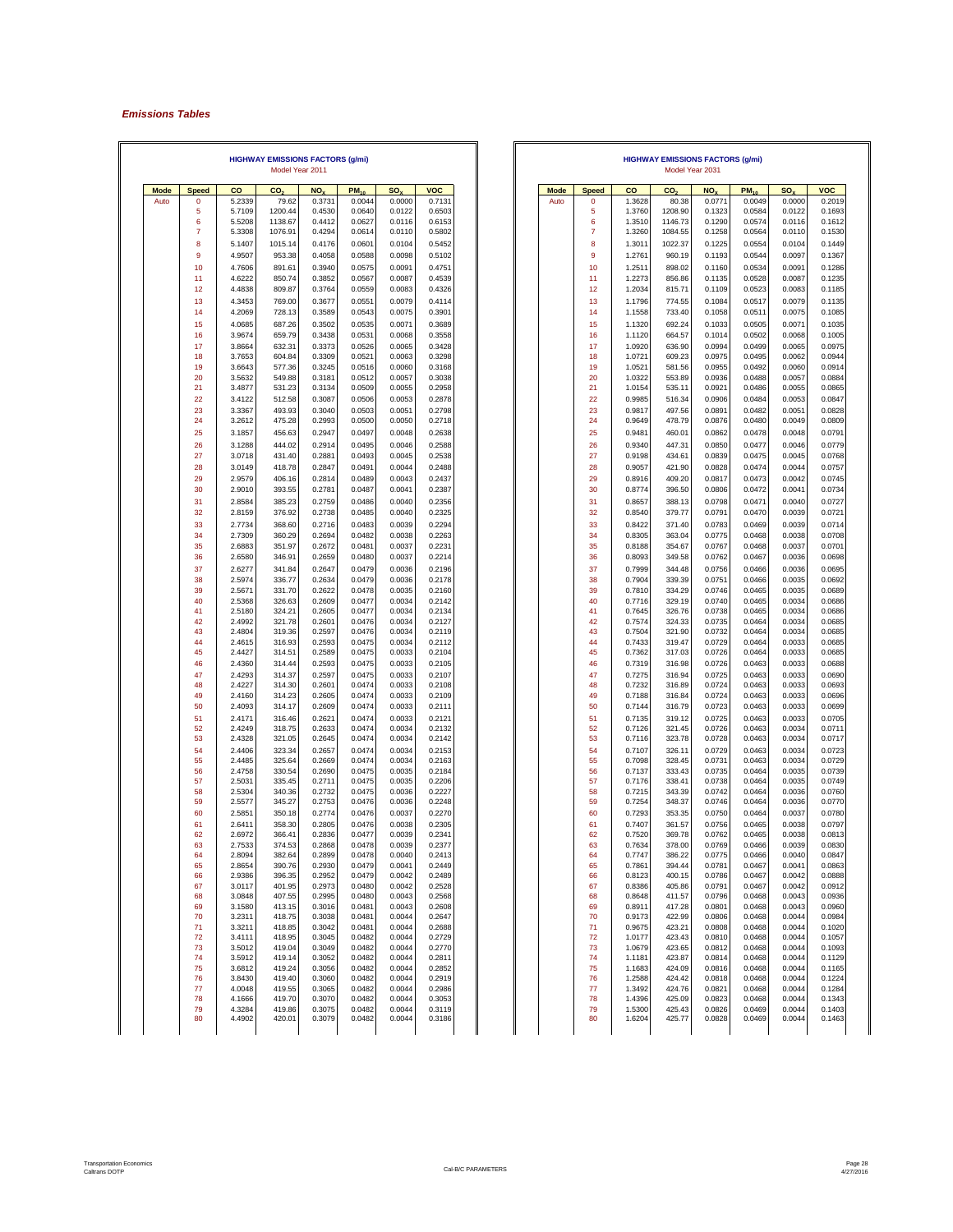### *Emissions Tables*

| Truck | 0              | 7.7807 | 88.95   | 0.9968 | 0.0033 | 0.0000 | 0.8010 |  | Truck | 0              | 2.4976 | 90.05   | 0.4876 | 0.0028 | 0.0000 | 0.2977 |
|-------|----------------|--------|---------|--------|--------|--------|--------|--|-------|----------------|--------|---------|--------|--------|--------|--------|
|       | 5              | 8.2113 | 1871.17 | 1.4852 | 0.0764 | 0.0190 | 0.8648 |  |       | 5              | 2.1294 | 1891.53 | 0.3786 | 0.0651 | 0.0191 | 0.2464 |
|       | 6              | 7.9348 | 1783.22 | 1.4539 | 0.0752 | 0.0181 | 0.8200 |  |       | 6              | 2.0765 | 1802.78 | 0.3708 | 0.0642 | 0.0182 | 0.2360 |
|       | $\overline{7}$ | 7.6582 | 1695.27 | 1.4225 | 0.0739 | 0.0172 | 0.775' |  |       | $\overline{7}$ | 2.0236 | 1714.03 | 0.3631 | 0.0633 | 0.0173 | 0.2256 |
|       | 8              | 7.3817 | 1607.32 | 1.3912 | 0.0727 | 0.0164 | 0.7303 |  |       | 8              | 1.9707 | 1625.28 | 0.3553 | 0.0625 | 0.0164 | 0.2151 |
|       | 9              |        |         |        |        |        |        |  |       |                |        |         |        |        |        |        |
|       |                | 7.1052 | 1519.37 | 1.3599 | 0.0714 | 0.0155 | 0.6854 |  |       | 9              | 1.9178 | 1536.53 | 0.3475 | 0.0616 | 0.0156 | 0.2047 |
|       | 10             | 6.8287 | 1431.43 | 1.3286 | 0.0702 | 0.0146 | 0.6406 |  |       | 10             | 1.8650 | 1447.78 | 0.3397 | 0.0608 | 0.0147 | 0.1942 |
|       | 11             | 6.5519 | 1361.83 | 1.2955 | 0.0691 | 0.0139 | 0.6068 |  |       | 11             | 1.8056 | 1377.21 | 0.3314 | 0.0601 | 0.0140 | 0.1876 |
|       | 12             | 6.2751 | 1292.24 | 1.2625 | 0.0680 | 0.0132 | 0.5731 |  |       | 12             | 1.7462 | 1306.63 | 0.3231 | 0.0595 | 0.0133 | 0.1810 |
|       | 13             | 5.9984 | 1222.65 | 1.2294 | 0.0669 | 0.0125 | 0.5394 |  |       | 13             | 1.6868 | 1236.06 | 0.3148 | 0.0589 | 0.0126 | 0.1745 |
|       | 14             | 5.7216 | 1153.05 | 1.1964 | 0.0658 | 0.0118 | 0.5056 |  |       | 14             | 1.6275 | 1165.48 | 0.3065 | 0.0582 | 0.0118 | 0.1679 |
|       | 15             | 5.4448 | 1083.46 | 1.1633 | 0.0647 | 0.0111 | 0.4719 |  |       | 15             | 1.5681 | 1094.91 | 0.2981 | 0.0576 | 0.0111 | 0.1613 |
|       | 16             | 5.2607 | 1038.29 | 1.1404 | 0.0640 | 0.0106 | 0.4514 |  |       | 16             | 1.5259 | 1049.14 | 0.2923 | 0.0572 | 0.0107 | 0.1573 |
|       | 17             | 5.0765 | 993.12  | 1.1176 | 0.0633 | 0.0102 | 0.4310 |  |       | 17             | 1.4836 | 1003.38 | 0.2865 | 0.0568 | 0.0102 | 0.1534 |
|       | 18             | 4.8924 | 947.96  | 1.0947 | 0.0626 | 0.0097 | 0.4105 |  |       | 18             | 1.4414 | 957.61  | 0.2806 | 0.0564 | 0.0098 | 0.1494 |
|       |                |        |         |        |        |        |        |  |       |                |        |         |        |        |        |        |
|       | 19             | 4.7082 | 902.79  | 1.0719 | 0.0619 | 0.0093 | 0.3901 |  |       | 19             | 1.3992 | 911.84  | 0.2748 | 0.0560 | 0.0093 | 0.1455 |
|       | 20             | 4.5241 | 857.62  | 1.0490 | 0.0612 | 0.0088 | 0.3696 |  |       | 20             | 1.3570 | 866.08  | 0.2690 | 0.0556 | 0.0089 | 0.1415 |
|       | 21             | 4.3967 | 827.81  | 1.0337 | 0.0607 | 0.0085 | 0.3568 |  |       | 21             | 1.3255 | 835.90  | 0.2650 | 0.0553 | 0.0086 | 0.1391 |
|       | 22             | 4.2692 | 797.99  | 1.0184 | 0.0602 | 0.0082 | 0.3440 |  |       | 22             | 1.2941 | 805.73  | 0.2611 | 0.0551 | 0.0083 | 0.1366 |
|       | 23             | 4.1418 | 768.18  | 1.0032 | 0.0597 | 0.0079 | 0.3311 |  |       | 23             | 1.2627 | 775.56  | 0.2571 | 0.0548 | 0.0080 | 0.1341 |
|       | 24             | 4.0144 | 738.36  | 0.9879 | 0.0592 | 0.0076 | 0.3183 |  |       | 24             | 1.2312 | 745.39  | 0.2531 | 0.0546 | 0.0077 | 0.1317 |
|       | 25             | 3.8870 | 708.54  | 0.9726 | 0.0588 | 0.0073 | 0.3055 |  |       | 25             | 1.1998 | 715.21  | 0.2492 | 0.0543 | 0.0074 | 0.1292 |
|       | 26             | 3.7963 | 688.82  | 0.9631 | 0.0584 | 0.0071 | 0.2973 |  |       | 26             | 1.1756 | 695.24  | 0.2467 | 0.0541 | 0.0071 | 0.1276 |
|       | 27             | 3.7057 | 669.09  | 0.9537 | 0.0581 | 0.0070 | 0.2890 |  |       | 27             | 1.1513 | 675.26  | 0.2442 | 0.0539 | 0.0069 | 0.1260 |
|       | 28             | 3.6150 | 649.37  | 0.9442 | 0.0578 | 0.0068 | 0.2808 |  |       | 28             | 1.1271 | 655.29  | 0.2416 | 0.0537 | 0.0067 | 0.1244 |
|       |                |        |         |        |        |        |        |  |       |                |        |         |        |        |        |        |
|       | 29             | 3.5243 | 629.64  | 0.9348 | 0.0574 | 0.0066 | 0.2725 |  |       | 29             | 1.1029 | 635.31  | 0.2391 | 0.0536 | 0.0065 | 0.1229 |
|       | 30             | 3.4337 | 609.92  | 0.9253 | 0.0571 | 0.0064 | 0.2643 |  |       | 30             | 1.0786 | 615.34  | 0.2366 | 0.0534 | 0.0063 | 0.1213 |
|       | 31             | 3.3683 | 597.14  | 0.9207 | 0.0569 | 0.0062 | 0.2589 |  |       | 31             | 1.0595 | 602.42  | 0.2353 | 0.0532 | 0.0062 | 0.1202 |
|       | 32             | 3.3030 | 584.37  | 0.9162 | 0.0567 | 0.0061 | 0.2535 |  |       | 32             | 1.0403 | 589.49  | 0.2340 | 0.0531 | 0.0060 | 0.1192 |
|       | 33             | 3.2377 | 571.59  | 0.9116 | 0.0565 | 0.0060 | 0.2481 |  |       | 33             | 1.0211 | 576.57  | 0.2327 | 0.0530 | 0.0059 | 0.1181 |
|       | 34             | 3.1723 | 558.81  | 0.9070 | 0.0562 | 0.0058 | 0.2427 |  |       | 34             | 1.0019 | 563.65  | 0.2314 | 0.0529 | 0.0058 | 0.1171 |
|       | 35             | 3.1070 | 546.04  | 0.9024 | 0.0560 | 0.0057 | 0.2373 |  |       | 35             | 0.9828 | 550.73  | 0.2301 | 0.0528 | 0.0057 | 0.1160 |
|       | 36             | 3.0606 | 538.35  | 0.9022 | 0.0559 | 0.0056 | 0.2339 |  |       | 36             | 0.9674 | 542.95  | 0.2299 | 0.0527 | 0.0056 | 0.1153 |
|       | 37             | 3.0141 | 530.65  | 0.9020 | 0.0557 | 0.0055 | 0.2304 |  |       | 37             | 0.9520 | 535.17  | 0.2297 | 0.0526 | 0.0055 | 0.1146 |
|       | 38             | 2.9676 | 522.96  | 0.9018 | 0.0555 | 0.0054 | 0.2269 |  |       | 38             | 0.9367 | 527.39  | 0.2295 | 0.0525 | 0.0054 |        |
|       |                |        |         |        |        |        |        |  |       |                |        |         |        |        |        | 0.1140 |
|       | 39             | 2.9212 | 515.26  | 0.9015 | 0.0553 | 0.0054 | 0.2235 |  |       | 39             | 0.9213 | 519.62  | 0.2292 | 0.0524 | 0.0054 | 0.1133 |
|       | 40             | 2.8747 | 507.57  | 0.9013 | 0.0552 | 0.0053 | 0.2200 |  |       | 40             | 0.9060 | 511.84  | 0.2290 | 0.0524 | 0.0053 | 0.1126 |
|       | 41             | 2.8437 | 503.97  | 0.9054 | 0.0551 | 0.0052 | 0.2180 |  |       | 41             | 0.8937 | 508.20  | 0.2299 | 0.0523 | 0.0053 | 0.1122 |
|       | 42             | 2.8126 | 500.38  | 0.9094 | 0.0549 | 0.0052 | 0.2159 |  |       | 42             | 0.8814 | 504.57  | 0.2307 | 0.0523 | 0.0052 | 0.1118 |
|       | 43             | 2.7815 | 496.79  | 0.9135 | 0.0548 | 0.0052 | 0.2139 |  |       | 43             | 0.8690 | 500.94  | 0.2315 | 0.0522 | 0.0052 | 0.1113 |
|       | 44             | 2.7504 | 493.20  | 0.9175 | 0.0547 | 0.0051 | 0.2118 |  |       | 44             | 0.8567 | 497.30  | 0.2324 | 0.0522 | 0.0051 | 0.1109 |
|       | 45             | 2.7193 | 489.60  | 0.9216 | 0.0546 | 0.0051 | 0.2098 |  |       | 45             | 0.8444 | 493.67  | 0.2332 | 0.0521 | 0.0051 | 0.1105 |
|       | 46             | 2.7023 | 489.59  | 0.9303 | 0.0545 | 0.0051 | 0.2087 |  |       | 46             | 0.8347 | 493.67  | 0.2352 | 0.0521 | 0.0051 | 0.1103 |
|       | 47             | 2.6853 | 489.58  | 0.9390 | 0.0545 | 0.0051 | 0.2076 |  |       | 47             | 0.8251 | 493.67  | 0.2372 | 0.0520 | 0.0051 | 0.1100 |
|       | 48             | 2.6683 | 489.58  | 0.9477 | 0.0544 | 0.0051 | 0.2065 |  |       | 48             | 0.8154 | 493.67  | 0.2393 | 0.0520 | 0.0051 | 0.1098 |
|       | 49             |        |         |        |        |        |        |  |       | 49             |        |         |        |        |        |        |
|       |                | 2.6513 | 489.57  | 0.9564 | 0.0543 | 0.0051 | 0.2055 |  |       |                | 0.8057 | 493.67  | 0.2413 | 0.0520 | 0.0051 | 0.1096 |
|       | 50             | 2.6343 | 489.56  | 0.9651 | 0.0543 | 0.0051 | 0.2044 |  |       | 50             | 0.7960 | 493.67  | 0.2433 | 0.0520 | 0.0051 | 0.1094 |
|       | 51             | 2.6320 | 493.15  | 0.9792 | 0.0542 | 0.0051 | 0.2041 |  |       | 51             | 0.7888 | 497.33  | 0.2466 | 0.0519 | 0.0051 | 0.1093 |
|       | 52             | 2.6296 | 496.74  | 0.9934 | 0.0542 | 0.0052 | 0.2039 |  |       | 52             | 0.7816 | 501.00  | 0.2500 | 0.0519 | 0.0052 | 0.1093 |
|       | 53             | 2.6273 | 500.34  | 1.0076 | 0.0542 | 0.0052 | 0.2037 |  |       | 53             | 0.7743 | 504.66  | 0.2533 | 0.0519 | 0.0052 | 0.1092 |
|       | 54             | 2.6250 | 503.93  | 1.0218 | 0.0542 | 0.0052 | 0.2034 |  |       | -54            | 0.7671 | 508.32  | 0.2567 | 0.0519 | 0.0053 | 0.1091 |
|       | 55             | 2.6226 | 507.52  | 1.0360 | 0.0541 | 0.0053 | 0.2032 |  |       | 55             | 0.7599 | 511.99  | 0.2600 | 0.0518 | 0.0053 | 0.1091 |
|       | 56             | 2.6377 | 515.24  | 1.0571 | 0.0541 | 0.0053 | 0.2038 |  |       | 56             | 0.7552 | 519.76  | 0.2651 | 0.0518 | 0.0054 | 0.1092 |
|       | 57             | 2.6528 | 522.95  | 1.0783 | 0.0541 | 0.0054 | 0.2043 |  |       | 57             | 0.7505 | 527.54  | 0.2702 | 0.0519 | 0.0054 | 0.1093 |
|       | 58             | 2.6679 | 530.66  | 1.0995 | 0.0541 | 0.0055 | 0.2049 |  |       | 58             | 0.7459 | 535.32  | 0.2752 | 0.0519 | 0.0055 | 0.1094 |
|       | 59             |        | 538.37  |        |        |        | 0.2054 |  |       | 59             | 0.7412 |         |        |        |        |        |
|       |                | 2.6830 |         | 1.1207 | 0.0541 | 0.0056 |        |  |       |                |        | 543.10  | 0.2803 | 0.0519 | 0.0056 | 0.1094 |
|       | 60             | 2.6981 | 546.08  | 1.1418 | 0.0541 | 0.0057 | 0.2060 |  |       | 60             | 0.7365 | 550.88  | 0.2854 | 0.0519 | 0.0057 | 0.1095 |
|       | 61             | 2.7365 | 558.91  | 1.1726 | 0.0541 | 0.0058 | 0.2075 |  |       | 61             | 0.7348 | 563.87  | 0.2928 | 0.0519 | 0.0058 | 0.1098 |
|       | 62             | 2.7748 | 571.73  | 1.2033 | 0.0542 | 0.0059 | 0.2091 |  |       | 62             | 0.7331 | 576.87  | 0.3002 | 0.0519 | 0.0059 | 0.1101 |
|       | 63             | 2.8132 | 584.55  | 1.2340 | 0.0542 | 0.0061 | 0.2107 |  |       | 63             | 0.7313 | 589.86  | 0.3076 | 0.0520 | 0.0061 | 0.1104 |
|       | 64             | 2.8516 | 597.37  | 1.2647 | 0.0542 | 0.0062 | 0.2122 |  |       | 64             | 0.7296 | 602.86  | 0.3150 | 0.0520 | 0.0062 | 0.1107 |
|       | 65             | 2.8899 | 610.19  | 1.2954 | 0.0543 | 0.0064 | 0.2138 |  |       | 65             | 0.7279 | 615.86  | 0.3224 | 0.0520 | 0.0063 | 0.1110 |
|       | 66             | 2.9429 | 622.24  | 1.3362 | 0.0543 | 0.0065 | 0.2152 |  |       | 66             | 0.7328 | 628.14  | 0.3324 | 0.0520 | 0.0065 | 0.1112 |
|       | 67             | 2.9958 | 634.29  | 1.3770 | 0.0543 | 0.0066 | 0.2167 |  |       | 67             | 0.7378 | 640.43  | 0.3424 | 0.0521 | 0.0066 | 0.1115 |
|       | 68             | 3.0488 | 646.34  | 1.4178 | 0.0543 | 0.0067 | 0.2181 |  |       | 68             | 0.7427 | 652.71  | 0.3525 | 0.0521 | 0.0067 | 0.1118 |
|       |                |        |         |        |        |        |        |  |       |                |        |         |        |        |        |        |
|       | 69             | 3.1017 | 658.39  | 1.4586 | 0.0544 | 0.0068 | 0.2195 |  |       | 69             | 0.7476 | 665.00  | 0.3625 | 0.0521 | 0.0069 | 0.1120 |
|       | 70             | 3.1547 | 670.44  | 1.4994 | 0.0544 | 0.0069 | 0.2210 |  |       | 70             | 0.7526 | 677.28  | 0.3725 | 0.0521 | 0.0070 | 0.1123 |
|       | 71             | 3.2177 | 679.52  | 1.5549 | 0.0544 | 0.0070 | 0.2215 |  |       | 71             | 0.7653 | 686.73  | 0.3863 | 0.0521 | 0.0071 | 0.1123 |
|       | 72             | 3.2807 | 688.60  | 1.6103 | 0.0545 | 0.0071 | 0.2221 |  |       | 72             | 0.7779 | 696.18  | 0.4001 | 0.0522 | 0.0072 | 0.1124 |
|       | 73             | 3.3436 | 697.68  | 1.6658 | 0.0545 | 0.0072 | 0.2226 |  |       | 73             | 0.7906 | 705.64  | 0.4140 | 0.0522 | 0.0073 | 0.1125 |
|       | 74             | 3.4066 | 706.77  | 1.7213 | 0.0546 | 0.0073 | 0.2231 |  |       | 74             | 0.8033 | 715.09  | 0.4278 | 0.0522 | 0.0073 | 0.1126 |
|       | 75             | 3.4696 | 715.85  | 1,7767 | 0.0546 | 0.0074 | 0.2237 |  |       | 75             | 0.8160 | 724.54  | 0.4416 | 0.0522 | 0.0074 | 0.1126 |
|       | 76             | 3.5719 | 730.65  | 1.8592 | 0.0547 | 0.0076 | 0.2245 |  |       | 76             | 0.8364 | 739.92  | 0.4622 | 0.0522 | 0.0076 | 0.1128 |
|       | 77             | 3.6741 | 745.45  | 1.9417 | 0.0547 | 0.0077 | 0.2253 |  |       | 77             | 0.8568 | 755.31  | 0.4828 | 0.0522 | 0.0077 | 0.1129 |
|       | 78             | 3.7764 | 760.25  | 2.0243 | 0.0547 | 0.0079 | 0.2262 |  |       | 78             | 0.8772 | 770.70  | 0.5034 | 0.0523 | 0.0079 | 0.1130 |
|       | 79             | 3.8787 |         |        |        |        | 0.2270 |  |       | 79             | 0.8976 | 786.08  |        | 0.0523 | 0.0080 |        |
|       |                |        | 775.04  | 2.1068 | 0.0548 | 0.0080 |        |  |       |                |        |         | 0.5239 |        |        | 0.1132 |
|       | 80             | 3.9809 | 789.84  | 2.1893 | 0.0548 | 0.0082 | 0.2278 |  |       | 80             | 0.9180 | 801.47  | 0.5445 | 0.0523 | 0.0082 | 0.1133 |

| $\overline{0}$ | 7.7807 | 88.95   | 0.9968 | 0.0033 | 0.0000 | 0.8010             |  | <b>Truck</b> | 0  | 2.4976 | 90.05   | 0.4876 | 0.0028 | 0.0000             | 0.2977 |  |
|----------------|--------|---------|--------|--------|--------|--------------------|--|--------------|----|--------|---------|--------|--------|--------------------|--------|--|
| 5              | 8.2113 | 1871.17 | 1.4852 | 0.0764 | 0.0190 | 0.8648             |  |              | 5  | 2.1294 | 1891.53 | 0.3786 | 0.0651 | 0.0191             | 0.2464 |  |
|                |        |         |        |        |        |                    |  |              |    |        |         |        |        |                    |        |  |
| 6              | 7.9348 | 1783.22 | 1.4539 | 0.0752 | 0.0181 | 0.8200             |  |              | 6  | 2.0765 | 1802.78 | 0.3708 | 0.0642 | 0.0182             | 0.2360 |  |
| 7              | 7.6582 | 1695.27 | 1.4225 | 0.0739 | 0.0172 | 0.7751             |  |              | 7  | 2.0236 | 1714.03 | 0.3631 | 0.0633 | 0.0173             | 0.2256 |  |
| 8              | 7.3817 | 1607.32 | 1.3912 | 0.0727 | 0.0164 | 0.7303             |  |              | 8  | 1.9707 | 1625.28 | 0.3553 | 0.0625 | 0.0164             | 0.2151 |  |
| 9              | 7.1052 | 1519.37 | 1.3599 | 0.0714 | 0.0155 | 0.6854             |  |              | 9  | 1.9178 | 1536.53 | 0.3475 | 0.0616 | 0.0156             | 0.2047 |  |
| 10             | 6.8287 | 1431.43 | 1.3286 | 0.0702 | 0.0146 | 0.6406             |  |              | 10 | 1.8650 | 1447.78 | 0.3397 | 0.0608 | 0.0147             | 0.1942 |  |
| 11             | 6.5519 | 1361.83 | 1.2955 | 0.0691 | 0.0139 | 0.6068             |  |              | 11 | 1.8056 | 1377.21 | 0.3314 | 0.0601 | 0.0140             | 0.1876 |  |
| 12             | 6.2751 | 1292.24 | 1.2625 | 0.0680 | 0.0132 | 0.5731             |  |              | 12 | 1.7462 | 1306.63 | 0.3231 | 0.0595 | 0.0133             | 0.1810 |  |
|                |        |         |        |        |        |                    |  |              |    |        |         |        |        |                    |        |  |
| 13             | 5.9984 | 1222.65 | 1.2294 | 0.0669 | 0.0125 | 0.5394             |  |              | 13 | 1.6868 | 1236.06 | 0.3148 | 0.0589 | 0.0126             | 0.1745 |  |
| 14             | 5.7216 | 1153.05 | 1.1964 | 0.0658 | 0.0118 | 0.5056             |  |              | 14 | 1.6275 | 1165.48 | 0.3065 | 0.0582 | 0.0118             | 0.1679 |  |
| 15             | 5.4448 | 1083.46 | 1.1633 | 0.0647 | 0.0111 | 0.4719             |  |              | 15 | 1.5681 | 1094.91 | 0.2981 | 0.0576 | 0.0111             | 0.1613 |  |
| 16             | 5.2607 | 1038.29 | 1.1404 | 0.0640 | 0.0106 | 0.4514             |  |              | 16 | 1.5259 | 1049.14 | 0.2923 | 0.0572 | 0.0107             | 0.1573 |  |
| 17             | 5.0765 | 993.12  | 1.1176 | 0.0633 | 0.0102 | 0.4310             |  |              | 17 | 1.4836 | 1003.38 | 0.2865 | 0.0568 | 0.0102             | 0.1534 |  |
| 18             | 4.8924 | 947.96  | 1.0947 | 0.0626 | 0.0097 | 0.4105             |  |              | 18 | 1.4414 | 957.61  | 0.2806 | 0.0564 | 0.0098             | 0.1494 |  |
| 19             | 4.7082 | 902.79  | 1.0719 | 0.0619 | 0.0093 | 0.390 <sup>4</sup> |  |              | 19 | 1.3992 | 911.84  | 0.2748 | 0.0560 | 0.0093             | 0.1455 |  |
|                |        |         |        |        |        |                    |  |              |    |        |         |        |        |                    |        |  |
| 20             | 4.5241 | 857.62  | 1.0490 | 0.0612 | 0.0088 | 0.3696             |  |              | 20 | 1.3570 | 866.08  | 0.2690 | 0.0556 | 0.0089             | 0.1415 |  |
| 21             | 4.3967 | 827.81  | 1.0337 | 0.0607 | 0.0085 | 0.3568             |  |              | 21 | 1.3255 | 835.90  | 0.2650 | 0.0553 | 0.0086             | 0.1391 |  |
| 22             | 4.2692 | 797.99  | 1.0184 | 0.0602 | 0.0082 | 0.3440             |  |              | 22 | 1.2941 | 805.73  | 0.2611 | 0.0551 | 0.0083             | 0.1366 |  |
| 23             | 4.1418 | 768.18  | 1.0032 | 0.0597 | 0.0079 | 0.3311             |  |              | 23 | 1.2627 | 775.56  | 0.2571 | 0.0548 | 0.0080             | 0.1341 |  |
| 24             | 4.0144 | 738.36  | 0.9879 | 0.0592 | 0.0076 | 0.3183             |  |              | 24 | 1.2312 | 745.39  | 0.2531 | 0.0546 | 0.0077             | 0.1317 |  |
| 25             | 3.8870 | 708.54  | 0.9726 | 0.0588 | 0.0073 | 0.3055             |  |              | 25 | 1.1998 | 715.21  | 0.2492 | 0.0543 | 0.0074             | 0.1292 |  |
| 26             | 3.7963 | 688.82  | 0.9631 | 0.0584 | 0.0071 | 0.2973             |  |              | 26 | 1.1756 | 695.24  | 0.2467 | 0.0541 | 0.0071             | 0.1276 |  |
|                |        |         |        |        |        |                    |  |              |    |        |         |        |        |                    |        |  |
| 27             | 3.7057 | 669.09  | 0.9537 | 0.0581 | 0.0070 | 0.2890             |  |              | 27 | 1.1513 | 675.26  | 0.2442 | 0.0539 | 0.0069             | 0.1260 |  |
| 28             | 3.6150 | 649.37  | 0.9442 | 0.0578 | 0.0068 | 0.2808             |  |              | 28 | 1.1271 | 655.29  | 0.2416 | 0.0537 | 0.0067             | 0.1244 |  |
| 29             | 3.5243 | 629.64  | 0.9348 | 0.0574 | 0.0066 | 0.2725             |  |              | 29 | 1.1029 | 635.31  | 0.2391 | 0.0536 | 0.0065             | 0.1229 |  |
| 30             | 3.4337 | 609.92  | 0.9253 | 0.0571 | 0.0064 | 0.2643             |  |              | 30 | 1.0786 | 615.34  | 0.2366 | 0.0534 | 0.0063             | 0.1213 |  |
| 31             | 3.3683 | 597.14  | 0.9207 | 0.0569 | 0.0062 | 0.2589             |  |              | 31 | 1.0595 | 602.42  | 0.2353 | 0.0532 | 0.0062             | 0.1202 |  |
| 32             | 3.3030 | 584.37  | 0.9162 | 0.0567 | 0.0061 | 0.2535             |  |              | 32 | 1.0403 | 589.49  | 0.2340 | 0.0531 | 0.0060             | 0.1192 |  |
|                |        |         |        |        |        |                    |  |              |    |        |         |        |        |                    |        |  |
| 33             | 3.2377 | 571.59  | 0.9116 | 0.0565 | 0.0060 | 0.2481             |  |              | 33 | 1.0211 | 576.57  | 0.2327 | 0.0530 | 0.0059             | 0.1181 |  |
| 34             | 3.1723 | 558.81  | 0.9070 | 0.0562 | 0.0058 | 0.2427             |  |              | 34 | 1.0019 | 563.65  | 0.2314 | 0.0529 | 0.0058             | 0.1171 |  |
| 35             | 3.1070 | 546.04  | 0.9024 | 0.0560 | 0.0057 | 0.2373             |  |              | 35 | 0.9828 | 550.73  | 0.2301 | 0.0528 | 0.0057             | 0.1160 |  |
| 36             | 3.0606 | 538.35  | 0.9022 | 0.0559 | 0.0056 | 0.2339             |  |              | 36 | 0.9674 | 542.95  | 0.2299 | 0.0527 | 0.0056             | 0.1153 |  |
| 37             | 3.0141 | 530.65  | 0.9020 | 0.0557 | 0.0055 | 0.2304             |  |              | 37 | 0.9520 | 535.17  | 0.2297 | 0.0526 | 0.0055             | 0.1146 |  |
| 38             | 2.9676 | 522.96  | 0.9018 | 0.0555 | 0.0054 | 0.2269             |  |              | 38 | 0.9367 | 527.39  | 0.2295 | 0.0525 | 0.0054             | 0.1140 |  |
| 39             | 2.9212 | 515.26  | 0.9015 | 0.0553 | 0.0054 | 0.2235             |  |              | 39 | 0.9213 | 519.62  | 0.2292 | 0.0524 | 0.0054             | 0.1133 |  |
|                |        |         |        |        |        |                    |  |              |    |        |         |        |        |                    |        |  |
| 40             | 2.8747 | 507.57  | 0.9013 | 0.0552 | 0.0053 | 0.2200             |  |              | 40 | 0.9060 | 511.84  | 0.2290 | 0.0524 | 0.0053             | 0.1126 |  |
| 41             | 2.8437 | 503.97  | 0.9054 | 0.0551 | 0.0052 | 0.2180             |  |              | 41 | 0.8937 | 508.20  | 0.2299 | 0.0523 | 0.0053             | 0.1122 |  |
| 42             | 2.8126 | 500.38  | 0.9094 | 0.0549 | 0.0052 | 0.2159             |  |              | 42 | 0.8814 | 504.57  | 0.2307 | 0.0523 | 0.0052             | 0.1118 |  |
| 43             | 2.7815 | 496.79  | 0.9135 | 0.0548 | 0.0052 | 0.2139             |  |              | 43 | 0.8690 | 500.94  | 0.2315 | 0.0522 | 0.0052             | 0.1113 |  |
| 44             | 2.7504 | 493.20  | 0.9175 | 0.0547 | 0.0051 | 0.2118             |  |              | 44 | 0.8567 | 497.30  | 0.2324 | 0.0522 | 0.0051             | 0.1109 |  |
| 45             | 2.7193 | 489.60  | 0.9216 | 0.0546 | 0.0051 | 0.2098             |  |              | 45 | 0.8444 | 493.67  | 0.2332 | 0.0521 | 0.0051             | 0.1105 |  |
| 46             | 2.7023 | 489.59  | 0.9303 | 0.0545 | 0.0051 | 0.2087             |  |              | 46 | 0.8347 | 493.67  | 0.2352 | 0.0521 | 0.005 <sup>4</sup> | 0.1103 |  |
|                |        |         |        |        |        |                    |  |              |    |        |         |        |        |                    |        |  |
| 47             | 2.6853 | 489.58  | 0.9390 | 0.0545 | 0.0051 | 0.2076             |  |              | 47 | 0.8251 | 493.67  | 0.2372 | 0.0520 | 0.0051             | 0.1100 |  |
| 48             | 2.6683 | 489.58  | 0.9477 | 0.0544 | 0.0051 | 0.2065             |  |              | 48 | 0.8154 | 493.67  | 0.2393 | 0.0520 | 0.0051             | 0.1098 |  |
| 49             | 2.6513 | 489.57  | 0.9564 | 0.0543 | 0.0051 | 0.2055             |  |              | 49 | 0.8057 | 493.67  | 0.2413 | 0.0520 | 0.0051             | 0.1096 |  |
| 50             | 2.6343 | 489.56  | 0.9651 | 0.0543 | 0.0051 | 0.2044             |  |              | 50 | 0.7960 | 493.67  | 0.2433 | 0.0520 | 0.0051             | 0.1094 |  |
| 51             | 2.6320 | 493.15  | 0.9792 | 0.0542 | 0.0051 | 0.2041             |  |              | 51 | 0.7888 | 497.33  | 0.2466 | 0.0519 | 0.0051             | 0.1093 |  |
| 52             | 2.6296 | 496.74  | 0.9934 | 0.0542 | 0.0052 | 0.2039             |  |              | 52 | 0.7816 | 501.00  | 0.2500 | 0.0519 | 0.0052             | 0.1093 |  |
| 53             | 2.6273 | 500.34  | 1.0076 | 0.0542 | 0.0052 | 0.2037             |  |              | 53 | 0.7743 | 504.66  | 0.2533 | 0.0519 | 0.0052             | 0.1092 |  |
|                |        |         |        |        |        |                    |  |              |    |        |         |        |        |                    |        |  |
| 54             | 2.6250 | 503.93  | 1.0218 | 0.0542 | 0.0052 | 0.2034             |  |              | 54 | 0.7671 | 508.32  | 0.2567 | 0.0519 | 0.0053             | 0.1091 |  |
| 55             | 2.6226 | 507.52  | 1.0360 | 0.0541 | 0.0053 | 0.2032             |  |              | 55 | 0.7599 | 511.99  | 0.2600 | 0.0518 | 0.0053             | 0.1091 |  |
| 56             | 2.6377 | 515.24  | 1.0571 | 0.0541 | 0.0053 | 0.2038             |  |              | 56 | 0.7552 | 519.76  | 0.2651 | 0.0518 | 0.0054             | 0.1092 |  |
| 57             | 2.6528 | 522.95  | 1.0783 | 0.0541 | 0.0054 | 0.2043             |  |              | 57 | 0.7505 | 527.54  | 0.2702 | 0.0519 | 0.0054             | 0.1093 |  |
| 58             | 2.6679 | 530.66  | 1.0995 | 0.0541 | 0.0055 | 0.2049             |  |              | 58 | 0.7459 | 535.32  | 0.2752 | 0.0519 | 0.0055             | 0.1094 |  |
| 59             | 2.6830 | 538.37  | 1.1207 | 0.0541 | 0.0056 | 0.2054             |  |              | 59 | 0.7412 | 543.10  | 0.2803 | 0.0519 | 0.0056             | 0.1094 |  |
| 60             | 2.6981 | 546.08  | 1.1418 | 0.0541 | 0.0057 | 0.2060             |  |              | 60 | 0.7365 | 550.88  | 0.2854 | 0.0519 | 0.0057             | 0.1095 |  |
| 61             | 2.7365 | 558.91  | 1.1726 | 0.0541 | 0.0058 | 0.2075             |  |              | 61 | 0.7348 | 563.87  | 0.2928 | 0.0519 | 0.0058             | 0.1098 |  |
|                |        |         |        |        |        |                    |  |              |    |        |         |        |        |                    |        |  |
| 62             | 2.7748 | 571.73  | 1.2033 | 0.0542 | 0.0059 | 0.2091             |  |              | 62 | 0.7331 | 576.87  | 0.3002 | 0.0519 | 0.0059             | 0.1101 |  |
| 63             | 2.8132 | 584.55  | 1.2340 | 0.0542 | 0.0061 | 0.2107             |  |              | 63 | 0.7313 | 589.86  | 0.3076 | 0.0520 | 0.0061             | 0.1104 |  |
| 64             | 2.8516 | 597.37  | 1.2647 | 0.0542 | 0.0062 | 0.2122             |  |              | 64 | 0.7296 | 602.86  | 0.3150 | 0.0520 | 0.0062             | 0.1107 |  |
| 65             | 2.8899 | 610.19  | 1.2954 | 0.0543 | 0.0064 | 0.2138             |  |              | 65 | 0.7279 | 615.86  | 0.3224 | 0.0520 | 0.0063             | 0.1110 |  |
| 66             | 2.9429 | 622.24  | 1.3362 | 0.0543 | 0.0065 | 0.2152             |  |              | 66 | 0.7328 | 628.14  | 0.3324 | 0.0520 | 0.0065             | 0.1112 |  |
| 67             | 2.9958 | 634.29  | 1.3770 | 0.0543 | 0.0066 | 0.2167             |  |              | 67 | 0.7378 | 640.43  | 0.3424 | 0.0521 | 0.0066             | 0.1115 |  |
|                | 3.0488 | 646.34  | 1.4178 | 0.0543 | 0.0067 | 0.2181             |  |              | 68 | 0.7427 | 652.71  | 0.3525 | 0.0521 | 0.0067             | 0.1118 |  |
| 68             |        |         |        |        |        |                    |  |              |    |        |         |        |        |                    |        |  |
| 69             | 3.1017 | 658.39  | 1.4586 | 0.0544 | 0.0068 | 0.2195             |  |              | 69 | 0.7476 | 665.00  | 0.3625 | 0.0521 | 0.0069             | 0.1120 |  |
| 70             | 3.1547 | 670.44  | 1.4994 | 0.0544 | 0.0069 | 0.2210             |  |              | 70 | 0.7526 | 677.28  | 0.3725 | 0.0521 | 0.0070             | 0.1123 |  |
| 71             | 3.2177 | 679.52  | 1.5549 | 0.0544 | 0.0070 | 0.2215             |  |              | 71 | 0.7653 | 686.73  | 0.3863 | 0.0521 | 0.0071             | 0.1123 |  |
| 72             | 3.2807 | 688.60  | 1.6103 | 0.0545 | 0.0071 | 0.2221             |  |              | 72 | 0.7779 | 696.18  | 0.4001 | 0.0522 | 0.0072             | 0.1124 |  |
| 73             | 3.3436 | 697.68  | 1.6658 | 0.0545 | 0.0072 | 0.2226             |  |              | 73 | 0.7906 | 705.64  | 0.4140 | 0.0522 | 0.0073             | 0.1125 |  |
| 74             | 3.4066 | 706.77  | 1.7213 | 0.0546 | 0.0073 | 0.223              |  |              | 74 | 0.8033 | 715.09  | 0.4278 | 0.0522 | 0.0073             | 0.1126 |  |
| 75             | 3.4696 | 715.85  | 1.7767 | 0.0546 | 0.0074 | 0.2237             |  |              | 75 | 0.8160 | 724.54  | 0.4416 | 0.0522 | 0.0074             | 0.1126 |  |
|                |        |         |        |        |        |                    |  |              |    |        |         |        |        |                    |        |  |
| 76             | 3.5719 | 730.65  | 1.8592 | 0.0547 | 0.0076 | 0.2245             |  |              | 76 | 0.8364 | 739.92  | 0.4622 | 0.0522 | 0.0076             | 0.1128 |  |
| 77             | 3.6741 | 745.45  | 1.9417 | 0.0547 | 0.0077 | 0.2253             |  |              | 77 | 0.8568 | 755.31  | 0.4828 | 0.0522 | 0.0077             | 0.1129 |  |
| 78             | 3.7764 | 760.25  | 2.0243 | 0.0547 | 0.0079 | 0.2262             |  |              | 78 | 0.8772 | 770.70  | 0.5034 | 0.0523 | 0.0079             | 0.1130 |  |
| 79             | 3.8787 | 775.04  | 2.1068 | 0.0548 | 0.0080 | 0.2270             |  |              | 79 | 0.8976 | 786.08  | 0.5239 | 0.0523 | 0.0080             | 0.1132 |  |
| 80             | 3.9809 | 789.84  | 2.1893 | 0.0548 | 0.0082 | 0.2278             |  |              | 80 | 0.9180 | 801.47  | 0.5445 | 0.0523 | 0.0082             | 0.1133 |  |
|                |        |         |        |        |        |                    |  |              |    |        |         |        |        |                    |        |  |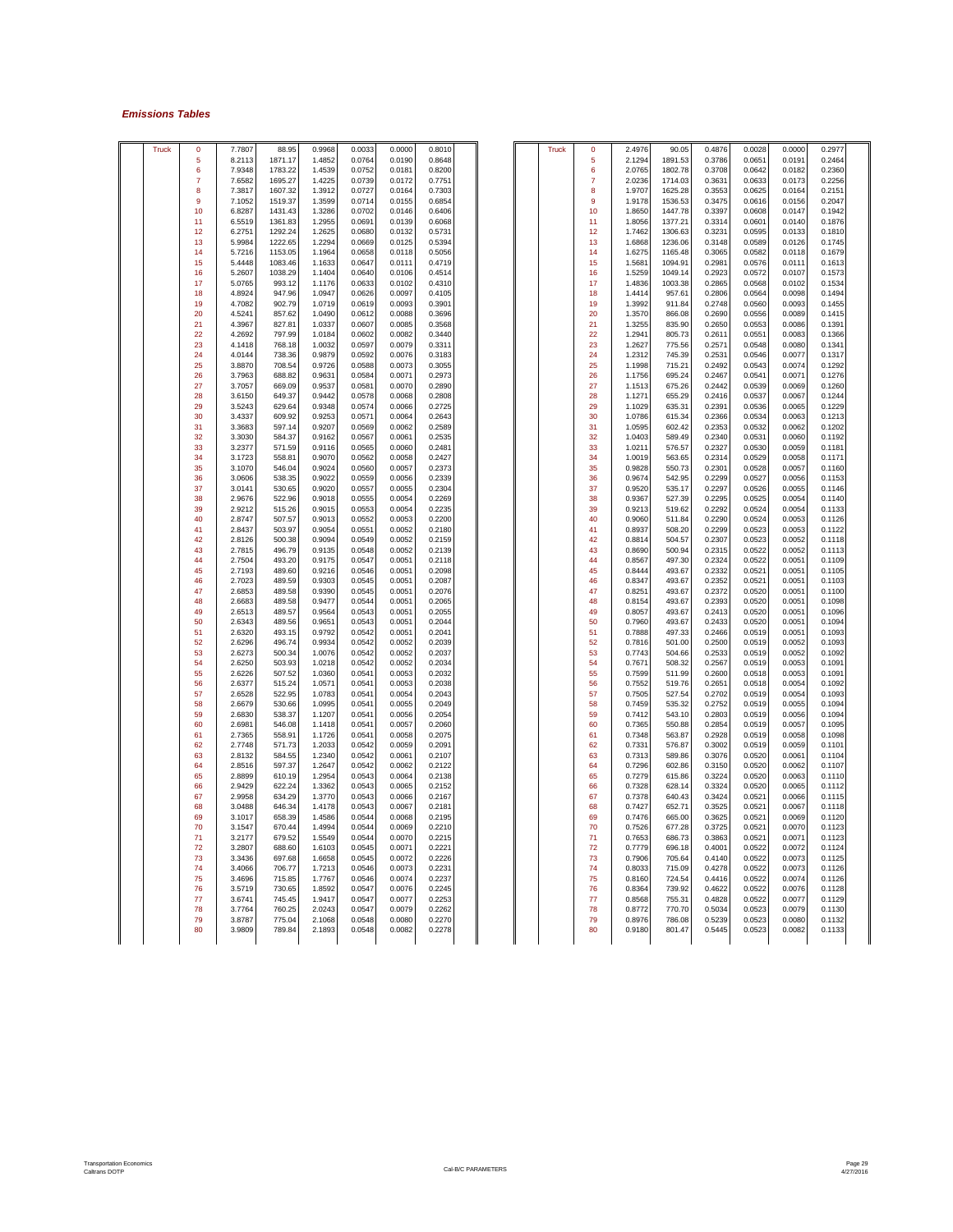### *Emissions Tables*

| <b>Bus</b> | $\mathbf 0$    | 16.2307 | 31.60   | 1.9169  | 0.0000 | 0.0000 | 1.1480 |  | <b>Bus</b> | $\mathbf 0$ | 6.7367 | 35.88   | 0.9329  | 0.0000 | 0.0000 | 0.4575 |  |
|------------|----------------|---------|---------|---------|--------|--------|--------|--|------------|-------------|--------|---------|---------|--------|--------|--------|--|
|            |                |         |         |         |        |        |        |  |            |             |        |         |         |        |        |        |  |
|            | 5              | 28.2802 | 2573.44 | 19.0484 | 0.9433 | 0.0248 | 3.0451 |  |            | 5           | 8.5199 | 2438.77 | 9.8329  | 0.7659 | 0.0243 | 1.0942 |  |
|            | 6              | 27.1830 | 2530.41 | 18.5778 | 0.9295 | 0.0243 | 2.9403 |  |            | 6           | 8.1853 | 2395.98 | 9.5863  | 0.7576 | 0.0238 | 1.0616 |  |
|            | $\overline{7}$ | 26.0858 | 2487.38 | 18,1073 | 0.9157 | 0.0237 | 2.8355 |  |            | 7           | 7.8508 | 2353.19 | 9.3398  | 0.7494 | 0.0233 | 1.0290 |  |
|            |                |         |         |         |        |        |        |  |            |             |        |         |         |        |        |        |  |
|            | 8              | 24.9885 | 2444.35 | 17.6367 | 0.9019 | 0.0232 | 2.7307 |  |            | 8           | 7.5162 | 2310.39 | 9.0932  | 0.7411 | 0.0229 | 0.9964 |  |
|            | 9              | 23.8913 | 2401.32 | 17.1662 | 0.8882 | 0.0226 | 2.6258 |  |            | 9           | 7.1816 | 2267.60 | 8.8467  | 0.7328 | 0.0224 | 0.9638 |  |
|            | 10             | 22.794  | 2358.29 | 16,6956 | 0.8744 | 0.0221 | 2.5210 |  |            | 10          | 6.8470 | 2224.80 | 8.6001  | 0.7246 | 0.0219 | 0.9313 |  |
|            |                |         |         |         |        |        |        |  |            |             |        |         |         |        |        |        |  |
|            | 11             | 21.3267 | 2300.37 | 16.0232 | 0.8534 | 0.0215 | 2.3743 |  |            | 11          | 6.4035 | 2168.39 | 8.2490  | 0.7124 | 0.0209 | 0.8846 |  |
|            | 12             | 19.8593 | 2242.45 | 15.3507 | 0.8324 | 0.0210 | 2.2276 |  |            | 12          | 5.9600 | 2111.98 | 7.8979  | 0.7003 | 0.0199 | 0.8379 |  |
|            | 13             | 18.3919 | 2184.53 | 14.6782 | 0.8115 | 0.0204 | 2.0808 |  |            | 13          | 5.5165 | 2055.57 | 7.5468  | 0.6881 | 0.0190 | 0.7912 |  |
|            |                |         |         |         |        |        |        |  |            |             |        |         |         |        |        |        |  |
|            | 14             | 16.9246 | 2126.60 | 14,0058 | 0.7905 | 0.0199 | 1.9341 |  |            | 14          | 5.0730 | 1999.16 | 7.1957  | 0.6760 | 0.0180 | 0.7445 |  |
|            | 15             | 15.4572 | 2068.68 | 13.3333 | 0.7695 | 0.0193 | 1.7873 |  |            | 15          | 4.6295 | 1942.75 | 6.8446  | 0.6638 | 0.0170 | 0.6978 |  |
|            | 16             | 14.5867 | 2033.37 | 12.9075 | 0.7558 | 0.0188 | 1.6952 |  |            | 16          | 4.3689 | 1908.71 | 6.6219  | 0.6555 | 0.0170 | 0.6677 |  |
|            |                |         |         |         |        |        |        |  |            |             |        |         |         |        |        |        |  |
|            | 17             | 13.7162 | 1998.07 | 12.4816 | 0.7420 | 0.0182 | 1.6031 |  |            | 17          | 4.1082 | 1874.67 | 6.3992  | 0.6473 | 0.0170 | 0.6375 |  |
|            | 18             | 12.8457 | 1962.76 | 12.0557 | 0.7282 | 0.0177 | 1.5110 |  |            | 18          | 3.8476 | 1840.63 | 6.1764  | 0.6390 | 0.0170 | 0.6074 |  |
|            | 19             | 11.9752 | 1927.46 | 11.6298 | 0.7144 | 0.0171 | 1.4188 |  |            | 19          | 3.5869 | 1806.59 | 5.9537  | 0.6307 | 0.0170 | 0.5772 |  |
|            |                |         |         |         |        |        |        |  |            |             |        |         |         |        |        |        |  |
|            | 20             | 11.1047 | 1892.15 | 11.2040 | 0.7006 | 0.0165 | 1.3267 |  |            | 20          | 3.3263 | 1772.55 | 5.7310  | 0.6225 | 0.0170 | 0.5471 |  |
|            | 21             | 10.5723 | 1870.09 | 10.9408 | 0.6918 | 0.0165 | 1.2671 |  |            | 21          | 3.1687 | 1751.15 | 5.5929  | 0.6171 | 0.0170 | 0.5271 |  |
|            | 22             | 10.0400 | 1848.02 | 10.6777 | 0.6829 | 0.0165 | 1.2076 |  |            | 22          | 3.0111 | 1729.75 | 5.4548  | 0.6118 | 0.0170 | 0.5072 |  |
|            |                |         |         |         |        |        |        |  |            |             |        |         |         |        |        |        |  |
|            | 23             | 9.5076  | 1825.95 | 10.4146 | 0.6741 | 0.0165 | 1.1480 |  |            | 23          | 2.8536 | 1708.36 | 5.3167  | 0.6064 | 0.0170 | 0.4873 |  |
|            | 24             | 8.9753  | 1803.89 | 10.1514 | 0.6653 | 0.0165 | 1.0884 |  |            | 24          | 2.6960 | 1686.96 | 5.1786  | 0.6011 | 0.0170 | 0.4673 |  |
|            | 25             | 8.4430  | 1781.82 | 9,8883  | 0.6565 | 0.0165 | 1.0288 |  |            | 25          | 2.5385 | 1665.56 | 5.0405  | 0.5957 | 0.0170 | 0.4474 |  |
|            |                |         |         |         |        |        |        |  |            |             |        |         |         |        |        |        |  |
|            | 26             | 8.1131  | 1768.58 | 9.7399  | 0.6504 | 0.0165 | 0.9897 |  |            | 26          | 2.4412 | 1652.92 | 4.9617  | 0.5923 | 0.0170 | 0.4343 |  |
|            | 27             | 7.7832  | 1755.34 | 9.5915  | 0.6443 | 0.0165 | 0.9505 |  |            | 27          | 2.3439 | 1640.28 | 4.8829  | 0.5889 | 0.0170 | 0.4211 |  |
|            | 28             | 7.4533  | 1742.10 | 9.4431  | 0.6383 | 0.0165 | 0.9113 |  |            | 28          | 2.2467 | 1627.63 | 4.8041  | 0.5855 | 0.0170 | 0.4080 |  |
|            | 29             | 7.1234  | 1728.86 | 9.2947  | 0.6322 | 0.0165 | 0.8722 |  |            | 29          | 2.1494 | 1614.99 | 4.7253  | 0.5821 | 0.0170 | 0.3949 |  |
|            |                |         |         |         |        |        |        |  |            |             |        |         |         |        |        |        |  |
|            | 30             | 6.7935  | 1715.62 | 9.1463  | 0.6261 | 0.0165 | 0.8330 |  |            | 30          | 2.0522 | 1602.34 | 4.6466  | 0.5787 | 0.0170 | 0.3817 |  |
|            | 31             | 6.5905  | 1707.35 | 9.0884  | 0.6217 | 0.0165 | 0.8071 |  |            | 31          | 1.9919 | 1593.59 | 4.6149  | 0.5758 | 0.0170 | 0.3730 |  |
|            | 32             | 6.3875  | 1699.08 | 9.0305  | 0.6173 | 0.0165 | 0.7811 |  |            | 32          | 1.9316 | 1584.84 | 4.5833  | 0.5729 | 0.0170 | 0.3642 |  |
|            |                |         |         |         |        |        |        |  |            |             |        |         |         |        |        |        |  |
|            | 33             | 6.1845  | 1690.80 | 8.9726  | 0.6129 | 0.0165 | 0.7552 |  |            | 33          | 1.8713 | 1576.08 | 4.5517  | 0.5699 | 0.0170 | 0.3555 |  |
|            | 34             | 5.9815  | 1682.53 | 8.9146  | 0.6085 | 0.0165 | 0.7293 |  |            | 34          | 1.8110 | 1567.33 | 4.5201  | 0.5670 | 0.0170 | 0.3467 |  |
|            | 35             | 5.7785  | 1674.25 | 8.8567  | 0.6041 | 0.0165 | 0.7034 |  |            | 35          | 1.7507 | 1558.58 | 4.4885  | 0.5641 | 0.0170 | 0.3380 |  |
|            |                |         |         |         |        |        |        |  |            |             |        |         |         |        |        |        |  |
|            | 36             | 5.6621  | 1669.29 | 8.8760  | 0.6013 | 0.0165 | 0.6857 |  |            | 36          | 1.7166 | 1554.20 | 4.4977  | 0.5626 | 0.0165 | 0.3321 |  |
|            | 37             | 5.5457  | 1664.32 | 8.8953  | 0.5985 | 0.0165 | 0.6680 |  |            | 37          | 1.6826 | 1549.82 | 4.5070  | 0.5612 | 0.0160 | 0.3263 |  |
|            | 38             | 5.4293  | 1659.36 | 8.9146  | 0.5958 | 0.0165 | 0.6504 |  |            | 38          | 1.6485 | 1545.45 | 4.5162  | 0.5597 | 0.0156 | 0.3205 |  |
|            | 39             | 5.3129  | 1654.39 | 8.9339  | 0.5930 | 0.0165 | 0.6327 |  |            | 39          | 1.6145 | 1541.07 | 4.5255  | 0.5583 | 0.0151 | 0.3146 |  |
|            |                |         |         |         |        |        |        |  |            |             |        |         |         |        |        |        |  |
|            | 40             | 5.1965  | 1649.43 | 8.9532  | 0.5903 | 0.0165 | 0.6151 |  |            | 40          | 1.5805 | 1536.69 | 4.5347  | 0.5568 | 0.0146 | 0.3088 |  |
|            | 41             | 5.1430  | 1647.77 | 9.0531  | 0.5886 | 0.0160 | 0.6041 |  |            | 41          | 1.5639 | 1534.75 | 4.5863  | 0.5558 | 0.0141 | 0.3049 |  |
|            | 42             | 5.0895  | 1646.12 | 9.1529  | 0.5870 | 0.0154 | 0.5930 |  |            | 42          | 1.5474 | 1532.80 | 4.6378  | 0.5549 | 0.0136 | 0.3010 |  |
|            | 43             | 5.0360  | 1644.46 | 9.2528  | 0.5853 | 0.0149 | 0.5820 |  |            | 43          | 1.5309 | 1530.86 | 4.6894  | 0.5539 | 0.0131 | 0.2971 |  |
|            |                |         |         |         |        |        |        |  |            |             |        |         |         |        |        |        |  |
|            | 44             | 4.9825  | 1642.81 | 9.3526  | 0.5836 | 0.0143 | 0.5710 |  |            | 44          | 1.5143 | 1528.91 | 4.7409  | 0.5529 | 0.0126 | 0.2932 |  |
|            | 45             | 4.9290  | 1641.15 | 9.4525  | 0.5820 | 0.0138 | 0.5599 |  |            | 45          | 1.4978 | 1526.97 | 4.7924  | 0.5519 | 0.0122 | 0.2893 |  |
|            | 46             | 4.9306  | 1641.15 | 9.6478  | 0.5809 | 0.0143 | 0.5528 |  |            | 46          | 1.4973 | 1526.97 | 4.8926  | 0.5510 | 0.0122 | 0.2869 |  |
|            |                |         |         |         |        |        |        |  |            |             |        |         |         |        |        |        |  |
|            | 47             | 4.9323  | 1641.15 | 9.8431  | 0.5798 | 0.0149 | 0.5456 |  |            | 47          | 1.4968 | 1526.97 | 4.9928  | 0.5500 | 0.0122 | 0.2845 |  |
|            | 48             | 4.9339  | 1641.15 | 10.0383 | 0.5787 | 0.0154 | 0.5384 |  |            | 48          | 1.4963 | 1526.97 | 5.0930  | 0.5490 | 0.0122 | 0.2821 |  |
|            | 49             | 4.9356  | 1641.15 | 10.2336 | 0.5776 | 0.0160 | 0.5312 |  |            | 49          | 1.4958 | 1526.97 | 5.1932  | 0.5481 | 0.0122 | 0.2796 |  |
|            |                |         |         |         |        |        |        |  |            |             |        |         |         |        |        |        |  |
|            | 50             | 4.9372  | 1641.15 | 10.4289 | 0.5765 | 0.0165 | 0.5241 |  |            | 50          | 1.4954 | 1526.97 | 5.2933  | 0.5471 | 0.0122 | 0.2772 |  |
|            | 51             | 4.9935  | 1643.91 | 10.7489 | 0.5759 | 0.0165 | 0.5202 |  |            | 51          | 1.5099 | 1529.40 | 5.4592  | 0.5471 | 0.0126 | 0.2762 |  |
|            | 52             | 5.0498  | 1646.67 | 11.0688 | 0.5754 | 0.0165 | 0.5163 |  |            | 52          | 1.5245 | 1531.83 | 5.6250  | 0.5471 | 0.0131 | 0.2752 |  |
|            |                | 5.1061  |         | 11.3888 |        |        | 0.5125 |  |            | 53          | 1.5391 | 1534.26 | 5.7908  | 0.5471 |        | 0.2743 |  |
|            | 53             |         | 1649.43 |         | 0.5748 | 0.0165 |        |  |            |             |        |         |         |        | 0.0136 |        |  |
|            | 54             | 5.1623  | 1652.19 | 11.7087 | 0.5743 | 0.0165 | 0.5086 |  |            | 54          | 1.5537 | 1536.69 | 5.9566  | 0.5471 | 0.0141 | 0.2733 |  |
|            | 55             | 5.2186  | 1654.94 | 12.0287 | 0.5737 | 0.0165 | 0.5048 |  |            | 55          | 1.5683 | 1539.13 | 6.1225  | 0.5471 | 0.0146 | 0.2723 |  |
|            |                |         |         |         |        |        |        |  |            |             |        |         |         |        |        |        |  |
|            | 56             | 5.3400  | 1660.46 | 12.5312 | 0.5737 | 0.0165 | 0.5048 |  |            | 56          | 1.6019 | 1544.48 | 6.3836  | 0.547  | 0.0151 | 0.2723 |  |
|            | 57             | 5.4613  | 1665.98 | 13.0338 | 0.5737 | 0.0165 | 0.5048 |  |            | 57          | 1.6354 | 1549.82 | 6.6447  | 0.5471 | 0.0156 | 0.2723 |  |
|            | 58             | 5.5827  | 1671.49 | 13.5363 | 0.5737 | 0.0165 | 0.5048 |  |            | 58          | 1.6690 | 1555.17 | 6.9059  | 0.5471 | 0.0160 | 0.2723 |  |
|            | 59             | 5.7040  | 1677.01 | 14.0389 | 0.5737 | 0.0165 | 0.5048 |  |            | 59          | 1.7025 | 1560.52 | 7.1670  | 0.5471 | 0.0165 | 0.2723 |  |
|            |                |         |         |         |        |        |        |  |            |             |        |         |         |        |        |        |  |
|            | 60             | 5.8254  | 1682.53 | 14.5414 | 0.5737 | 0.0165 | 0.5048 |  |            | 60          | 1.7361 | 1565.87 | 7.4282  | 0.5471 | 0.0170 | 0.2723 |  |
|            | 61             | 6.0334  | 1691.35 | 15.3237 | 0.5748 | 0.0165 | 0.5070 |  |            | 61          | 1.7930 | 1574.63 | 7.8347  | 0.5476 | 0.0170 | 0.2738 |  |
|            | 62             | 6.2413  | 1700.18 | 16.1059 | 0.5759 | 0.0165 | 0.5092 |  |            | 62          | 1.8499 | 1583.38 | 8.2413  | 0.5481 | 0.0170 | 0.2752 |  |
|            | 63             | 6.4493  | 1709.00 | 16.8881 | 0.5770 | 0.0165 | 0.5114 |  |            | 63          | 1.9068 | 1592.13 | 8.6478  | 0.5485 | 0.0170 | 0.2767 |  |
|            |                |         |         |         |        |        |        |  |            |             |        |         |         |        |        |        |  |
|            | 64             | 6.6573  | 1717.83 | 17.6704 | 0.5781 | 0.0165 | 0.5136 |  |            | 64          | 1.9637 | 1600.89 | 9.0543  | 0.5490 | 0.0170 | 0.2782 |  |
|            | 65             | 6.8653  | 1726.66 | 18.4526 | 0.5792 | 0.0165 | 0.5158 |  |            | 65          | 2.0206 | 1609.64 | 9.4609  | 0.5495 | 0.0170 | 0.2796 |  |
|            | 66             | 7.2029  | 1741.55 | 19.6861 | 0.5809 | 0.0165 | 0.5213 |  |            | 66          | 2.1144 | 1624.23 | 10.1038 | 0.5505 | 0.0170 | 0.2821 |  |
|            |                |         |         |         |        |        |        |  |            |             |        |         |         |        |        |        |  |
|            | 67             | 7.5405  | 1756.45 | 20.9196 | 0.5825 | 0.0165 | 0.5268 |  |            | 67          | 2.2083 | 1638.82 | 10.7467 | 0.5515 | 0.0170 | 0.2845 |  |
|            | 68             | 7.8781  | 1771.34 | 22.1531 | 0.5842 | 0.0165 | 0.5323 |  |            | 68          | 2.3021 | 1653.41 | 11.3895 | 0.5524 | 0.0170 | 0.2869 |  |
|            | 69             | 8.2157  | 1786.24 | 23.3866 | 0.5858 | 0.0165 | 0.5379 |  |            | 69          | 2.3960 | 1667.99 | 12.0324 | 0.5534 | 0.0170 | 0.2893 |  |
|            | 70             | 8.5533  | 1801.13 | 24,6200 | 0.5875 | 0.0165 | 0.5434 |  |            | 70          | 2.4898 | 1682.58 | 12.6753 | 0.5544 | 0.0170 | 0.2918 |  |
|            |                |         |         |         |        |        |        |  |            |             |        |         |         |        |        |        |  |
|            | 71             | 9.0967  | 1824.30 | 26.6181 | 0.5897 | 0.0165 | 0.5533 |  |            | 71          | 2.6401 | 1705.44 | 13.7155 | 0.5558 | 0.0170 | 0.2957 |  |
|            | 72             | 9.6400  | 1847.47 | 28.6162 | 0.5919 | 0.0165 | 0.5632 |  |            | 72          | 2.7904 | 1728.30 | 14.7557 | 0.5573 | 0.0170 | 0.2996 |  |
|            | 73             | 10.1834 | 1870.64 | 30.6142 | 0.5941 | 0.0165 | 0.5732 |  |            | 73          | 2.9406 | 1751.15 | 15.7959 | 0.5588 | 0.0170 | 0.3034 |  |
|            |                |         |         |         |        |        |        |  |            | 74          |        |         |         |        |        |        |  |
|            | 74             | 10.7268 | 1893.81 | 32.6123 | 0.5963 | 0.0165 | 0.5831 |  |            |             | 3.0909 | 1774.01 | 16.8360 | 0.5602 | 0.0170 | 0.3073 |  |
|            | 75             | 11.2702 | 1916.98 | 34,6104 | 0.5985 | 0.0165 | 0.5930 |  |            | 75          | 3.2412 | 1796.86 | 17.8762 | 0.5617 | 0.0170 | 0.3112 |  |
|            | 76             | 12.1600 | 1955.59 | 37.9467 | 0.6024 | 0.0171 | 0.6074 |  |            | 76          | 3.4892 | 1834.31 | 19.6152 | 0.5641 | 0.0170 | 0.3171 |  |
|            | 77             | 13.0498 | 1994.21 | 41.2831 | 0.6063 | 0.0177 | 0.6217 |  |            | 77          | 3.7372 | 1871.75 | 21.3542 | 0.5665 | 0.0170 | 0.3229 |  |
|            |                |         |         |         |        |        |        |  |            |             |        |         |         |        |        |        |  |
|            | 78             | 13.9396 | 2032.82 | 44.6195 | 0.6101 | 0.0182 | 0.6360 |  |            | 78          | 3.9852 | 1909.20 | 23.0932 | 0.5690 | 0.0170 | 0.3287 |  |
|            | 79             | 14.8294 | 2071.44 | 47.9558 | 0.6140 | 0.0188 | 0.6504 |  |            | 79          | 4.2332 | 1946.64 | 24.8322 | 0.5714 | 0.0170 | 0.3346 |  |
|            | 80             | 15.7192 | 2110.05 | 51.2922 | 0.6178 | 0.0193 | 0.6647 |  |            | 80          | 4.4812 | 1984.09 | 26.5712 | 0.5738 | 0.0170 | 0.3404 |  |
|            |                |         |         |         |        |        |        |  |            |             |        |         |         |        |        |        |  |

*Source: California Air Resources Board, EMFAC 2011*

*Notes: 1) Zero mph corresponds to starts, 2) Other emissions factors include idling emissions and exclude diurnal and evaporative emissions, 3) Five mph is best estimate for idling*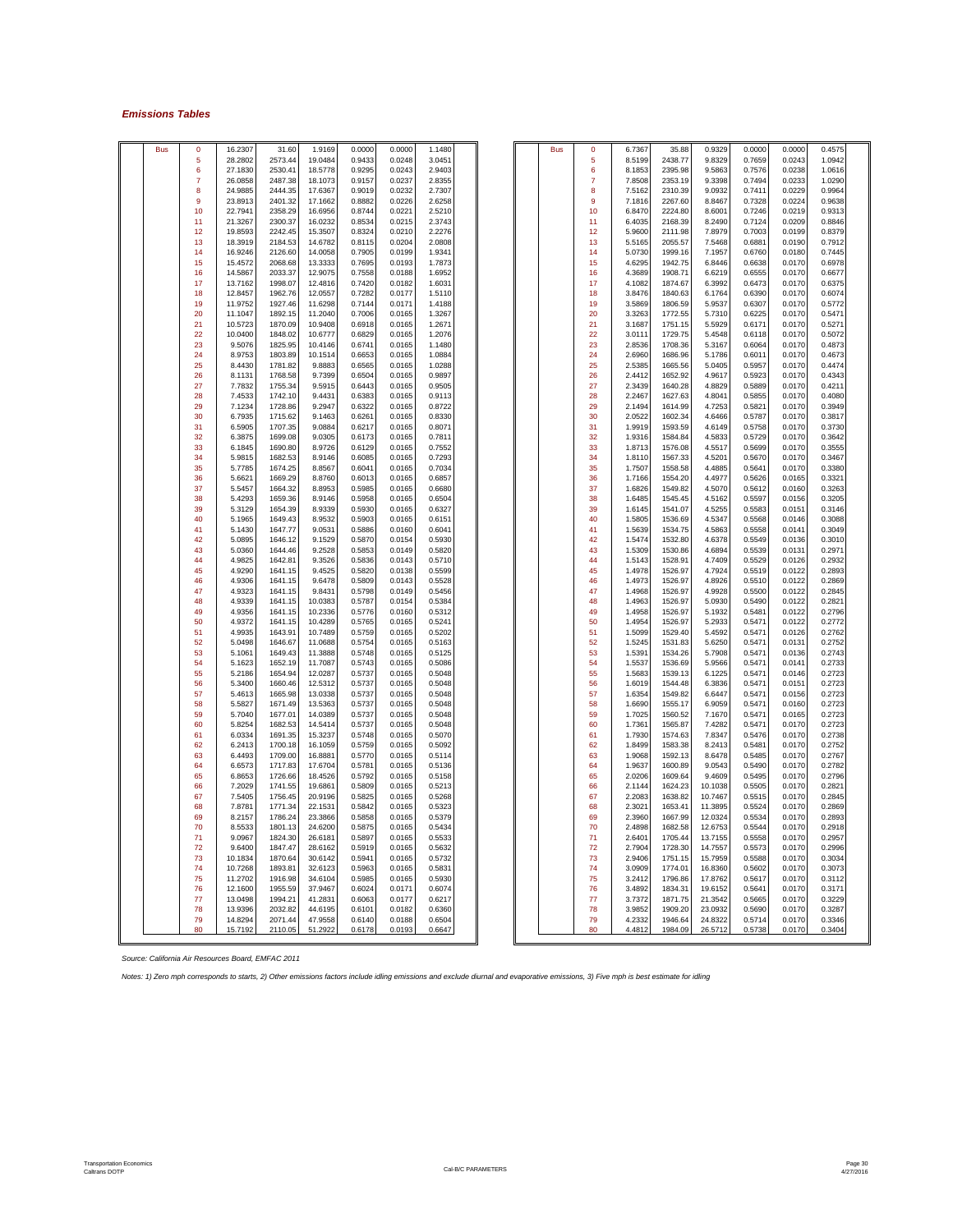|                       |          | <b>HEALTH COST OF TRANSPORTATION EMISSIONS</b> | (S/ton) |                 |                     |          |            |
|-----------------------|----------|------------------------------------------------|---------|-----------------|---------------------|----------|------------|
| Area                  | Proj Loc | CO                                             | $CO2$ e | NO <sub>x</sub> | $PM_{10}$           | $SO_{Y}$ | <b>VOC</b> |
| <b>LA/South Coast</b> |          | \$0                                            | \$41    | \$8,010         | \$366,414           | \$47,341 | \$2,032    |
| <b>CA Urban Area</b>  |          | \$0                                            | \$41    | \$8,010         | \$366,414           | \$47,341 | \$2,032    |
| <b>CA Rural Area</b>  |          | \$0                                            | \$41    |                 | $$8,010$ $$366,414$ | \$47,341 | \$2,032    |

*Sources: McCubbin and Delucchi, 1996 for emissions other than CO2e Interagency Working Group on Social Cost of Carbon, United States Government, 2010 for CO2e*

|                   |      |           | (g/train-mile)  | <b>PASSENGER TRAIN EMISSIONS FACTORS</b> |           |                 |            |
|-------------------|------|-----------|-----------------|------------------------------------------|-----------|-----------------|------------|
| <b>Mode</b>       | Year | <b>CO</b> | CO <sub>2</sub> | NO <sub>x</sub>                          | $PM_{10}$ | SO <sub>x</sub> | <b>VOC</b> |
| Passenger Train   | 2002 | 45.67     |                 | 583.58                                   | 62.02     |                 | 19.73      |
|                   | 2022 | 45.67     |                 | 250.11                                   | 31.01     |                 | 19.73      |
|                   |      |           |                 |                                          |           |                 |            |
|                   |      |           | (g/veh-mile)    | <b>LIGHT RAIL EMISSIONS FACTORS</b>      |           |                 |            |
| <b>Mode</b>       | Year | <b>CO</b> | CO <sub>2</sub> | NO <sub>x</sub>                          | $PM_{10}$ | $SO_{Y}$        | <b>VOC</b> |
| <b>Light Rail</b> | 2002 | 0.14      |                 | 1.13                                     | 0.17      |                 | 0.06       |

*Source: California Air Resources Board*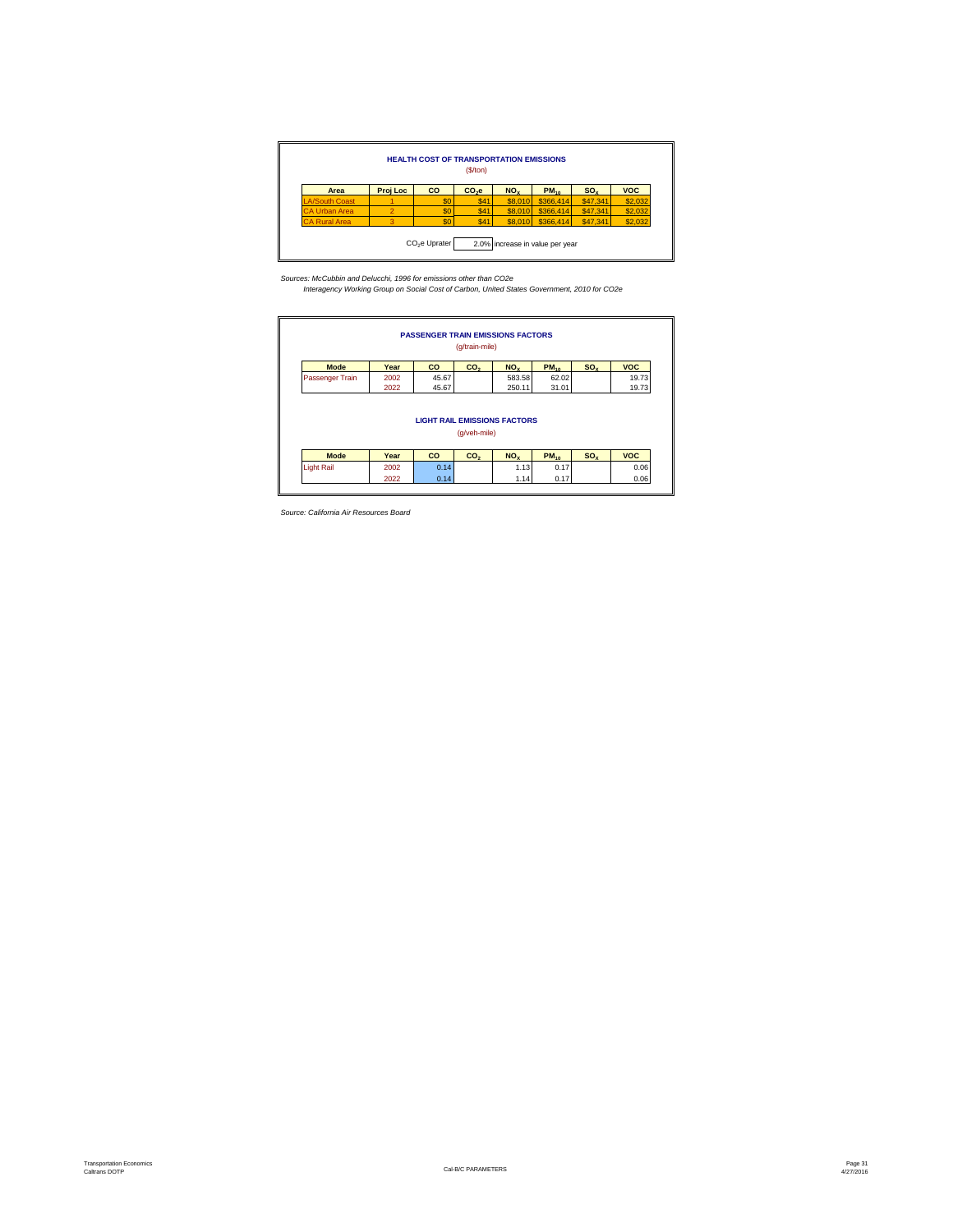### **Pavement Adjustments** (used only for pavement projects)

|          |       | <b>PAVEMENT DETERIORATION</b><br>(IRI in inches/mile) |       |  |            | <b>VEHICLE OPERATING SPEED</b><br>(percent adjustment) |              |
|----------|-------|-------------------------------------------------------|-------|--|------------|--------------------------------------------------------|--------------|
|          |       | Year 20, By Loading                                   |       |  |            |                                                        |              |
| Year 0   | Light | <b>Medium</b>                                         | Heavy |  | <b>IRI</b> | Auto                                                   | <b>Truck</b> |
| $\Omega$ | 125   | 150                                                   | 350   |  | $\Omega$   | 1.00                                                   |              |
| 25       | 150   | 200                                                   | 500   |  | 25         | 1.00                                                   |              |
| 50       | 175   | 250                                                   | 675   |  | 50         | 1.00                                                   |              |
| 75       | 200   | 300                                                   | 750   |  | 75         | 1.00                                                   |              |
| 100      | 275   | 400                                                   | 750   |  | 100        | 1.00                                                   |              |
| 125      | 325   | 475                                                   | 750   |  | 125        | 1.00                                                   |              |
| 150      | 400   | 575                                                   | 750   |  | 150        | 1.00                                                   |              |
| 175      | 500   | 700                                                   | 750   |  | 175        | 1.00                                                   |              |
| 200      | 575   | 750                                                   | 750   |  | 200        | 1.00                                                   |              |
| 225      | 650   | 750                                                   | 750   |  | 225        | 1.00                                                   |              |
| 250      | 750   | 750                                                   | 750   |  | 250        | 1.00                                                   |              |
| 275      | 750   | 750                                                   | 750   |  | 275        | 0.99                                                   |              |
| 300      | 750   | 750                                                   | 750   |  | 300        | 0.98                                                   |              |
| 325      | 750   | 750                                                   | 750   |  | 325        | 0.97                                                   |              |
| 350      | 750   | 750                                                   | 750   |  | 350        | 0.96                                                   |              |
| 375      | 750   | 750                                                   | 750   |  | 375        | 0.95                                                   |              |
| 400      | 750   | 750                                                   | 750   |  | 400        | 0.94                                                   |              |
| 425      | 750   | 750                                                   | 750   |  | 425        | 0.93                                                   |              |
| 450      | 750   | 750                                                   | 750   |  | 450        | 0.92                                                   |              |

|       | <b>PAVEMENT DETERIORATION</b><br>(IRI in inches/mile) |              |             | <b>VEHICLE OPERATING SPEED</b><br>(percent adjustment) |              |
|-------|-------------------------------------------------------|--------------|-------------|--------------------------------------------------------|--------------|
|       | Year 20, By Loading                                   |              |             |                                                        |              |
| Light | <b>Medium</b>                                         | <b>Heavy</b> | <b>IRI</b>  | Auto                                                   | <b>Truck</b> |
| 125   | 150                                                   | 350          | $\mathbf 0$ | 1.00                                                   | 1.02         |
| 150   | 200                                                   | 500          | 25          | 1.00                                                   | 1.02         |
| 175   | 250                                                   | 675          | 50          | 1.00                                                   | 1.02         |
| 200   | 300                                                   | 750          | 75          | 1.00                                                   | 1.02         |
| 275   | 400                                                   | 750          | 100         | 1.00                                                   | 1.02         |
| 325   | 475                                                   | 750          | 125         | 1.00                                                   | 1.02         |
| 400   | 575                                                   | 750          | 150         | 1.00                                                   | 1.01         |
| 500   | 700                                                   | 750          | 175         | 1.00                                                   | 1.00         |
| 575   | 750                                                   | 750          | 200         | 1.00                                                   | 0.98         |
| 650   | 750                                                   | 750          | 225         | 1.00                                                   | 0.95         |
| 750   | 750                                                   | 750          | 250         | 1.00                                                   | 0.92         |
| 750   | 750                                                   | 750          | 275         | 0.99                                                   | 0.89         |
| 750   | 750                                                   | 750          | 300         | 0.98                                                   | 0.86         |
| 750   | 750                                                   | 750          | 325         | 0.97                                                   | 0.83         |
| 750   | 750                                                   | 750          | 350         | 0.96                                                   | 0.81         |
| 750   | 750                                                   | 750          | 375         | 0.95                                                   | 0.78         |
| 750   | 750                                                   | 750          | 400         | 0.94                                                   | 0.76         |
| 750   | 750                                                   | 750          | 425         | 0.93                                                   | 0.73         |
| 750   | 750                                                   | 750          | 450         | 0.92                                                   | 0.71         |

|            | <b>FUEL CONSUMPTION</b> |              |
|------------|-------------------------|--------------|
|            | (percent adjustment)    |              |
| <b>IRI</b> | Auto                    | <b>Truck</b> |
| $\Omega$   | 0.97                    | 0.96         |
| 25         | 0.98                    | 0.97         |
| 50         | 0.98                    | 0.97         |
| 75         | 0.98                    | 0.98         |
| 100        | 0.98                    | 0.98         |
| 125        | 0.99                    | 0.99         |
| 150        | 1.00                    | 0.99         |
| 175        | 1.00                    | 1.00         |
| 200        | 1.01                    | 1.01         |
| 225        | 1.01                    | 1.02         |
| 250        | 1.02                    | 1.03         |
| 275        | 1.03                    | 1.04         |
| 300        | 1.03                    | 1.05         |
| 325        | 1.04                    | 1.06         |
| 350        | 1.05                    | 1.07         |
| 375        | 1.06                    | 1.08         |
| 400        | 1.07                    | 1.10         |
| 425        | 1.08                    | 1.11         |
| 450        | 1.09                    | 1.13         |

*Source: Paterson, 1987 Source: Botterill, 1996 and 1997*

|             | <b>FUEL CONSUMPTION</b> |              |  |  |             | <b>NON-FUEL COSTS</b> |              |
|-------------|-------------------------|--------------|--|--|-------------|-----------------------|--------------|
|             | (percent adjustment)    |              |  |  |             | (percent adjustment)  |              |
|             |                         |              |  |  | <b>IRI</b>  |                       |              |
| <b>IRI</b>  | Auto                    | <b>Truck</b> |  |  |             | Auto                  | <b>Truck</b> |
| $\mathbf 0$ | 0.97                    | 0.96         |  |  | $\mathbf 0$ | 1.00                  | 1.00         |
| 25          | 0.98                    | 0.97         |  |  | 25          | 1.00                  | 1.00         |
| 50          | 0.98                    | 0.97         |  |  | 50          | 1.00                  | 1.00         |
| 75          | 0.98                    | 0.98         |  |  | 75          | 1.00                  | 1.00         |
| 100         | 0.98                    | 0.98         |  |  | 100         | 1.00                  | 1.00         |
| 125         | 0.99                    | 0.99         |  |  | 125         | 1.00                  | 1.00         |
| 150         | 1.00                    | 0.99         |  |  | 150         | 1.02                  | 1.02         |
| 175         | 1.00                    | 1.00         |  |  | 175         | 1.03                  | 1.04         |
| 200         | 1.01                    | 1.01         |  |  | 200         | 1.05                  | 1.06         |
| 225         | 1.01                    | 1.02         |  |  | 225         | 1.07                  | 1.08         |
| 250         | 1.02                    | 1.03         |  |  | 250         | 1.09                  | 1.10         |
| 275         | 1.03                    | 1.04         |  |  | 275         | 1.11                  | 1.12         |
| 300         | 1.03                    | 1.05         |  |  | 300         | 1.12                  | 1.14         |
| 325         | 1.04                    | 1.06         |  |  | 325         | 1.14                  | 1.16         |
| 350         | 1.05                    | 1.07         |  |  | 350         | 1.16                  | 1.18         |
| 375         | 1.06                    | 1.08         |  |  | 375         | 1.18                  | 1.20         |
| 400         | 1.07                    | 1.10         |  |  | 400         | 1.19                  | 1.22         |
| 425         | 1.08                    | 1.11         |  |  | 425         | 1.21                  | 1.24         |
| 450         | 1.09                    | 1.13         |  |  | 450         | 1.23                  | 1.26         |

*Source: Texas Transportation Institute, 1994 Source: ARRB Research Board TR VOC Model*